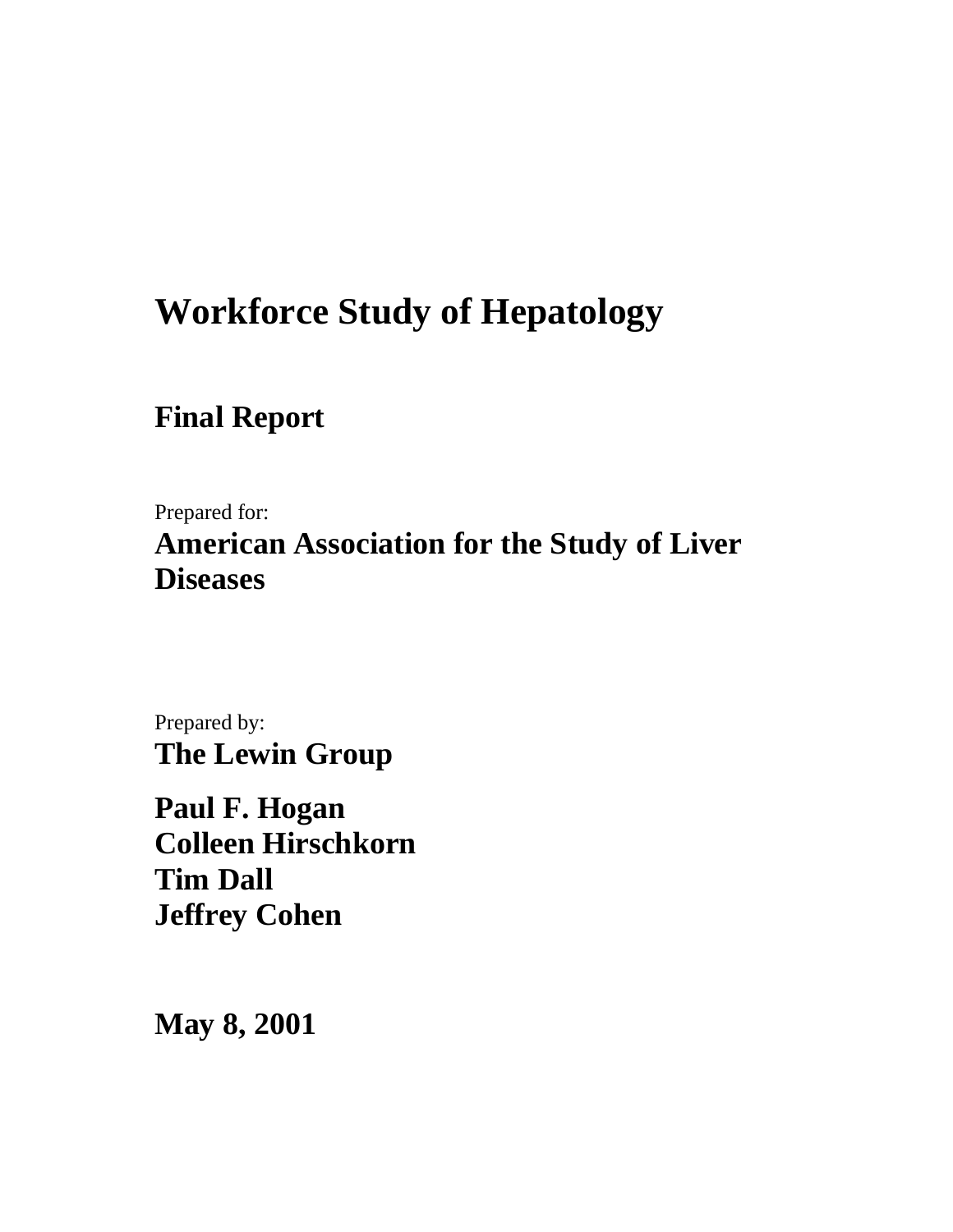# **Workforce Study of Hepatology**

**Draft Final Report**

Prepared for: **American Association for the Study of Liver Diseases**

> Prepared by: **The Lewin Group**

**Paul F. Hogan Colleen Hirschkorn Tim Dall Jeffrey Cohen**

**May 8, 2001**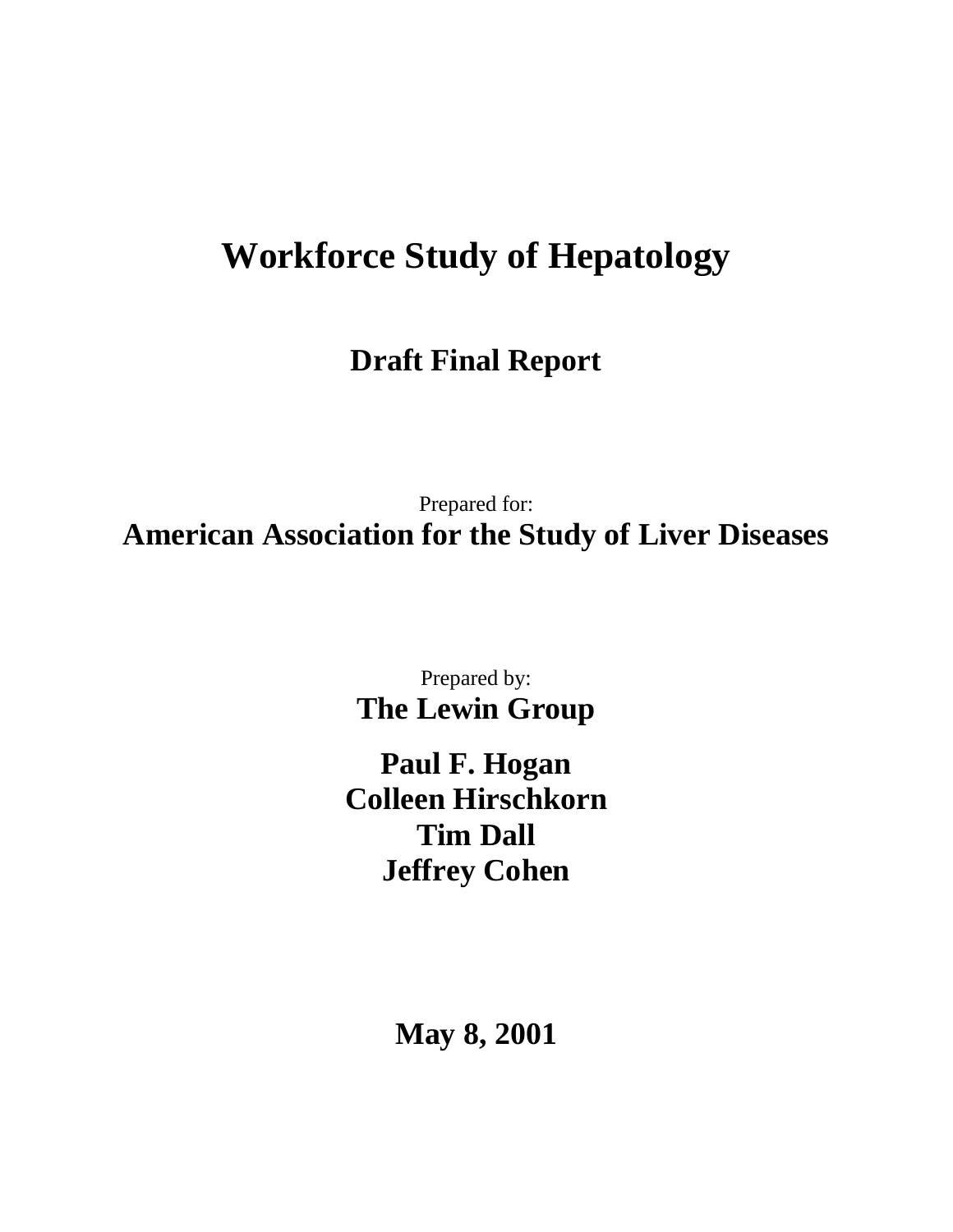# **Acknowledgements**

This study greatly benefited from the assistance of a Technical Advisory Panel. The panel volunteered many hours to help formulate the substance of the questions asked both to the practitioners and to the program directors. Members of the panel were: Dr. Joseph Bloomer (chair), Dr. Bruce Bacon, Dr. Thomas Boyer, Dr. Lee Kaplan, Dr. Ira S. Goldman, and Dr. Jacquelyn C. Fleckenstein. Ms. Sherrie Cathcart, Executive Director, and Ms. Audrey Davis-Owino of the AASLD were also very supportive of the effort. We thank them all for their assistance. The authors, alone, are responsible for any errors.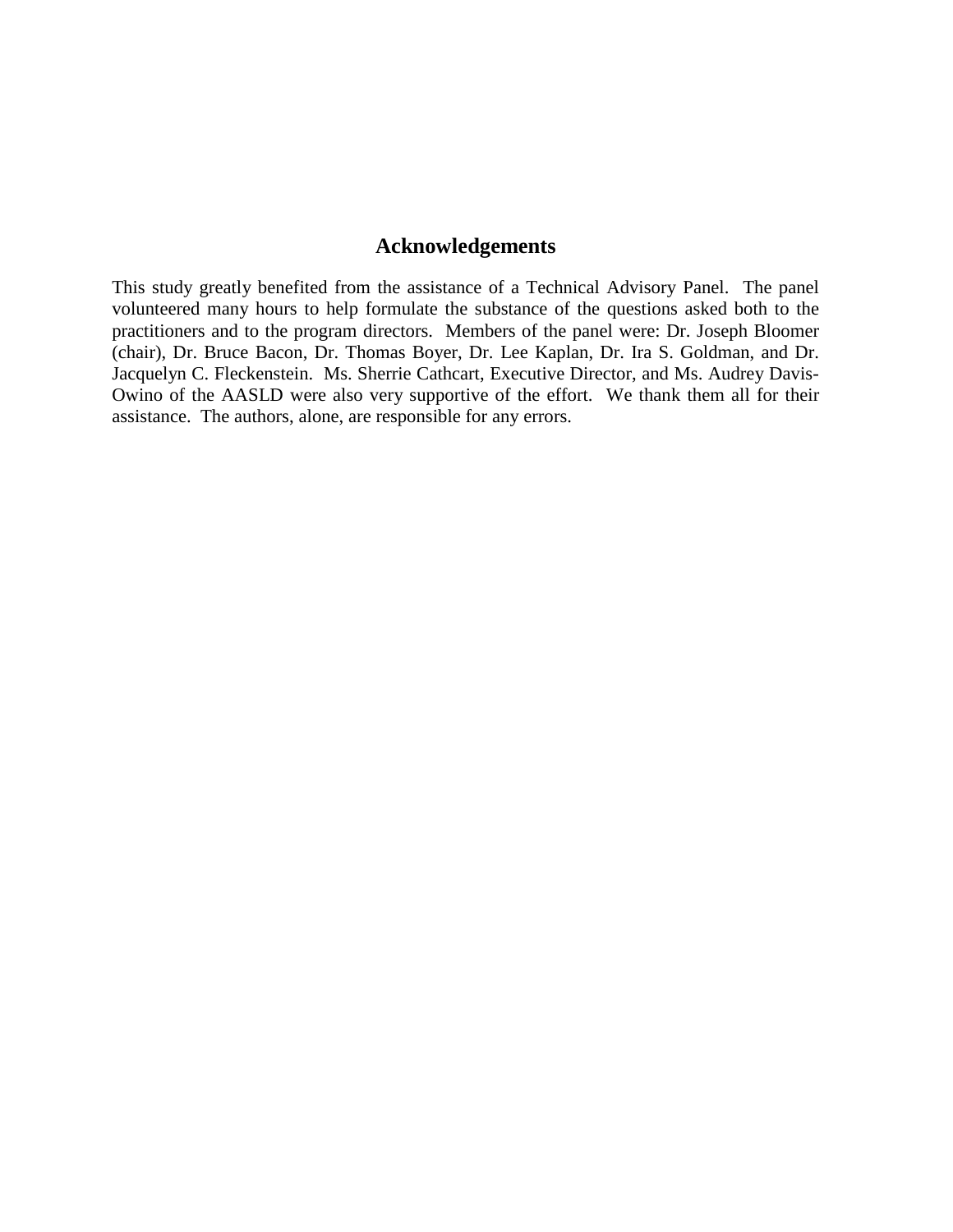# **Table of Contents**

| 1.               |                                                                                  |  |
|------------------|----------------------------------------------------------------------------------|--|
| 2.               |                                                                                  |  |
| 2.1<br>2.2.      |                                                                                  |  |
| 3.               |                                                                                  |  |
| 3.1.             |                                                                                  |  |
| 3.2              |                                                                                  |  |
| 3.3              |                                                                                  |  |
| 3.4              |                                                                                  |  |
| 3.5              |                                                                                  |  |
| 3.7              | TREATMENT AND REFERRAL PATTERNS OF HEPATOLOGISTS WITH TRANSPLANTATION HEPATOLOGY |  |
|                  | $\sim$ 23                                                                        |  |
| $\overline{4}$ . |                                                                                  |  |
| 4.1              |                                                                                  |  |
| 4.2              |                                                                                  |  |
| 4.3.             |                                                                                  |  |
| 5.               |                                                                                  |  |
| 5.1              |                                                                                  |  |
| 5.2              |                                                                                  |  |

# **Appendix A: Practitioner Survey and Response**

# **Appendix B: Program Director Survey and Response**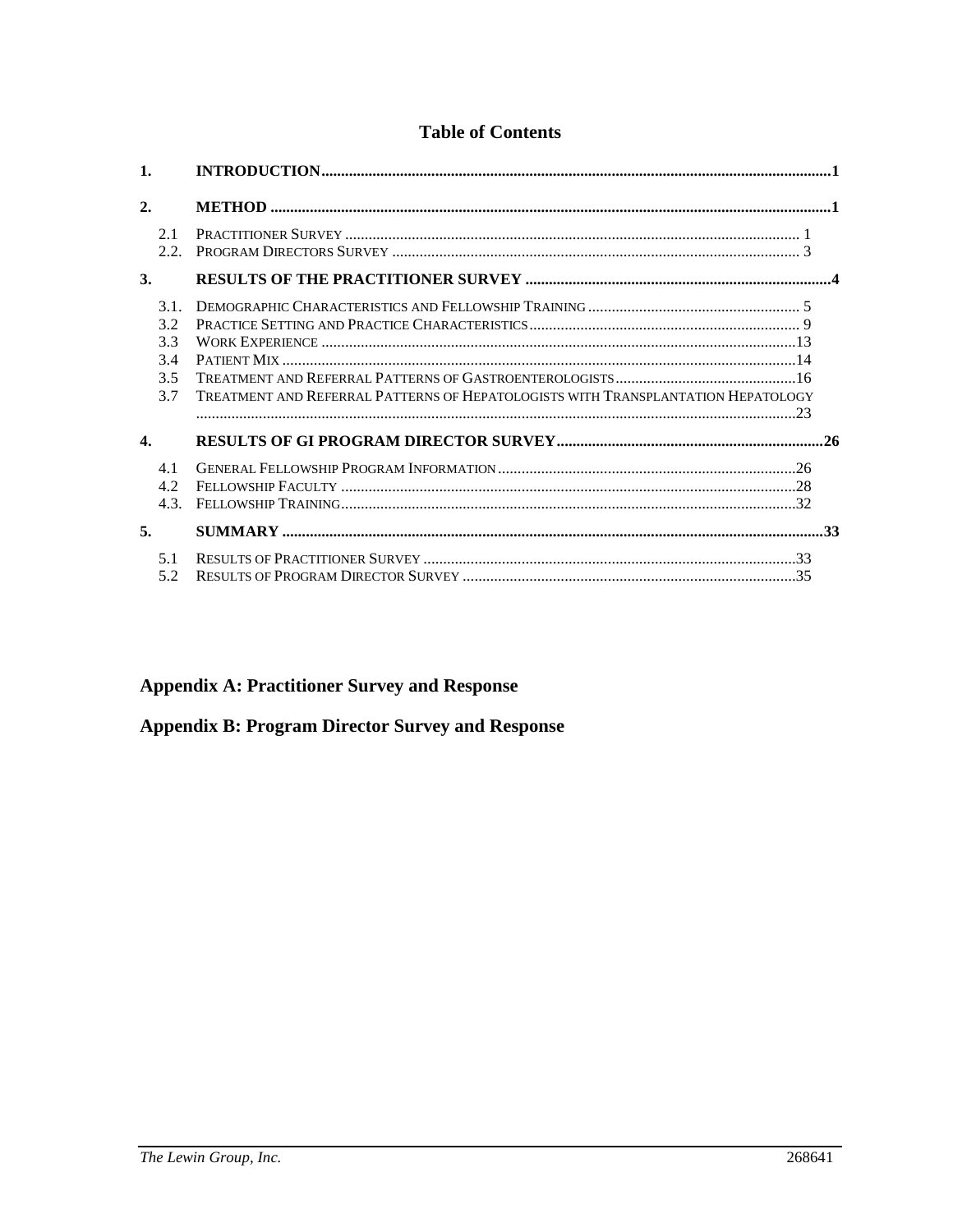# **1. INTRODUCTION**

The American Association for the Study of Liver Diseases has sponsored a workforce study of hepatologists. Hepatologists are board certified or board eligible gastroenterologists who specialize in liver disease. As an operational definition, hepatologists are gastroenterologists for whom 50% or more of their patient mix consists of patients with liver disease. Transplant hepatologists specialize in patients who require a liver transplant. They care for patients before, during, and after a liver transplant.

The purpose of this study is to obtain a better understanding of treatment and referral patterns of practitioners who are caring for patients with liver disease; the formal training of these practitioners; and the programs which prepare practitioners to care for patients with liver disease. Relatively little is known about treatment and referral patterns, the degree of specialization within gastroenterology in patients with liver disease, and the typical manner by which patients with progressive liver disease, leading to listing for a liver transplant, are treated. Little is also known about the training of those who are treating patients with liver disease. This study attempts to address these areas. As such, its primary purpose is the exposition of information in these areas, rather than broad assessments or conclusions.

The primary sources of information for this study are two surveys that were conducted for the study. The first was a survey of practitioners. Gastroenterologists, hepatologists, and transplant hepatologists were surveyed. Information regarding their practice, referral, and treatment patterns for patients with liver disease, training in hepatology, and overall demand were included. The second survey was targeted to directors of fellowship programs in gastroenterology. Program directors were asked to provide information regarding the hepatology training of fellows in gastroenterology. In particular, the training provided in hepatology and transplantation hepatology, as part of the gastroenterology fellowship, are explored.

# **2. METHOD**

The hepatology workforce analysis is based largely on the results of two mail surveys: a practitioner survey and a survey of program directors. The purpose of the practitioner survey was to obtain a better understanding of the training of current practitioners, and the treatment and referral patterns of patients with liver disease. The primary purpose of the program director survey was to obtain better information regarding current training in advanced hepatology and transplantation hepatology within the gastroenterology fellowship.

# **2.1 Practitioner Survey**

The sampling frame for the practitioner survey consists of three groups:

- the membership of the American Gastroenterological Association (AGA);
- the membership of the American Association for the Study of Liver Diseases (AASLD); and
- the membership of the United Network of Organ Sharing (UNOS).

The physicians from the AGA sampling frame will be gastroenterologists, but will not necessarily be gastroenterologists who specialize in patients with liver diseases. From the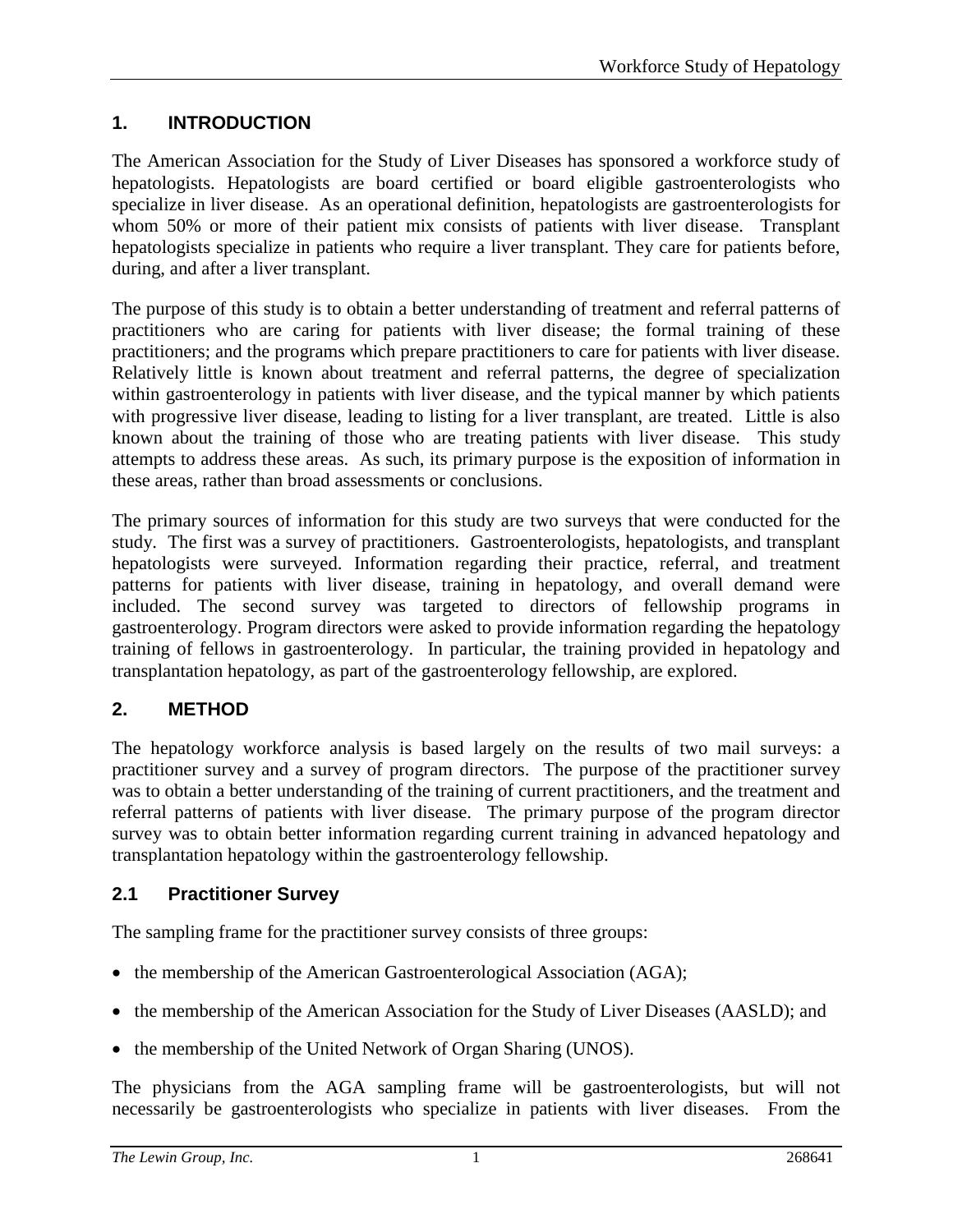AASLD membership list, physicians will also be gastroenterologists, but will also be more likely to have a special interest in patients with liver diseases. That is, a significant number are likely to be hepatologists. Finally, physicians from the UNOS list are likely to be gastroenterologists who are also transplantation hepatologists. Because we are interested in the practice and referral patterns of general gastroenterologists, hepatologists, and transplantation hepatologists, we use all three sampling frames.

The practitioner survey is targeted to physicians who are board certified, or board eligible, in gastroenterology and who actively care for patients. From the American Board of Internal Medicine, we obtained a list of all physicians who have been certified in gastroenterology.<sup>[1](#page-5-0)</sup> We matched this list to each of the three membership lists. We drew most of the sample from those for which there was a match with the certification list. However, we also sampled, at a lower rate, those which we could not match. We did this for two reasons. First, we did not want to systematically exclude physicians who had recently completed their fellowship and who were board-eligible but not yet certified. Second, our ability to match is less than perfect. Some physicians may have changed their names since certification, through marriage, for example, or there may be slight variations in the spelling of the name.

In the practitioner survey, we ask two "qualifying" questions to the respondent because our information from the sampling frame is imperfect. We ask whether they are board certified or board eligible; and we ask whether they have been engaged in any direct patient care. Those who answer "yes" to both questions are "qualified" and asked to complete the survey. All others are asked to return the survey after completing only those two questions.

An initial pilot test survey was sent to a sample of 100 practitioners. No changes to the surveys were made based on the pilot test. Completed pilot test surveys were pooled with other respondents for analysis.

After an initial survey was mailed to the sample of practitioners and to all program directors, a follow-up survey was sent to non-respondents after about two weeks. The second survey mailing was followed by a telephone call. A final, third mailing, was sent to those who did not respond after the telephone call.

*Table 2.1* shows the number sampled, the number "qualified" and the response rates. Overall, the response rate to the practitioner survey was 42%. A total of 321 physicians were qualified and completed the entire survey. This was 30% of the total practitioners sampled. A total of 337 surveys were completed by qualified practitioners when the results of the test mailing were included.[2](#page-5-1) In addition, there were approximately 59 (including 1 from the pilot test) respondents who were qualified and completed some, but not all, of the survey. Their responses are used in

<span id="page-5-1"></span> $2$  No follow-up was conducted on the test survey sample. Hence, the response rates are low. The following table shows the response for the pilot test survey: **Pilot Test Responses**

| <b>PHOL LEST RESPONSES</b> |     |        |      |              |  |  |
|----------------------------|-----|--------|------|--------------|--|--|
|                            | AGA |        | TNO. | <b>Total</b> |  |  |
| Sent                       | 44  | $\sim$ |      | 100          |  |  |
| Returned                   |     |        |      | ້            |  |  |
| <b>Qualified</b>           |     |        |      |              |  |  |
| Qualified/Complete         |     |        |      |              |  |  |

<span id="page-5-0"></span><sup>&</sup>lt;sup>1</sup> The list of physicians who are certified in gastroenterology could not be used directly as a sampling frame because the address information was not necessarily up to date.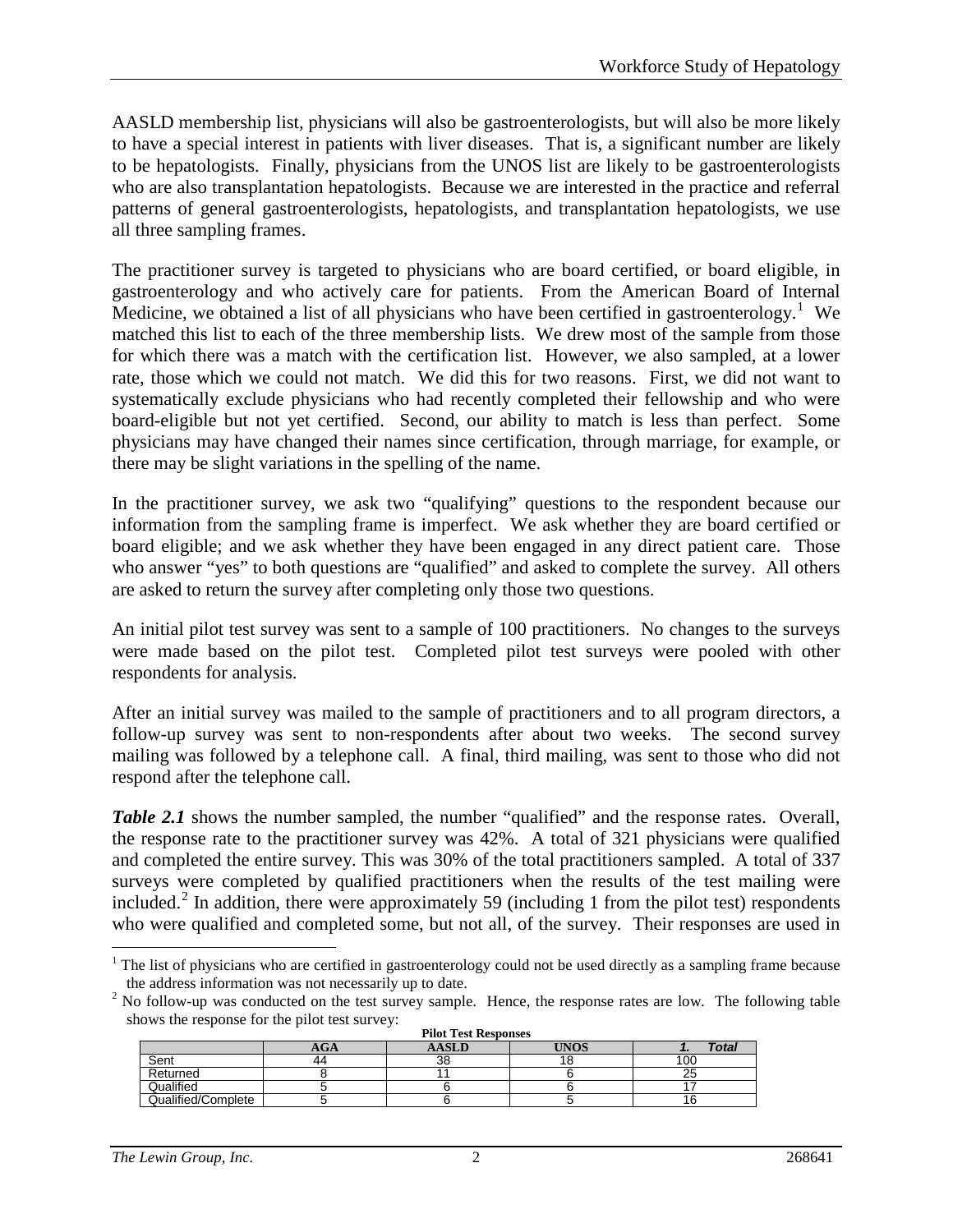some of the analyses. If these are included, there may be as many as **396** usable responses to a survey question.

|                     | <b>AGA</b> | <b>AASLD</b> | <b>UNOS</b> | <b>Total</b> |
|---------------------|------------|--------------|-------------|--------------|
| No. in Sample Frame | 4694       | 912          | 480         | 6086         |
| Sent                | 469        | 448          | 170         | 1087         |
| Returned            | 157        | 225          | 79          | 461          |
| Qualified           | 151        | 152          | 76          | 379          |
| Qualified/Complete  | 126        | 124          | 71          | 321          |

**Table 2.1 Practitioner Survey: Sample and Response**

Response rates are shown in *Table 2.2*. The highest response rate was from the AASLD membership list, where approximately 50% of those sampled responded. Unfortunately, respondents from the AASLD list were less likely than others to be both board certified or board eligible in gastroenterology and actively engaged inpatient care. Of respondents, 32% from the AASLD list did not satisfy the qualification criteria, compared to only about 3% from the AGA list and about 2% from the UNOS list.

|                    | <b>AGA</b> | <b>AASLD</b> | <b>UNOS</b> | <b>Total</b> |
|--------------------|------------|--------------|-------------|--------------|
| Returned           | 33%        | 50%          | 46%         | 42%          |
| Qualified          | 32%        | 34%          | 45%         | 35%          |
| Qualified/Complete | 27%        | 28%          | 42%         | 30%          |

**Table 2.2 Practitioner Survey: Response Rates**

All qualified respondents were asked a set of questions regarding demographic characteristics, education and training, work experience and practice setting. Then, respondents were asked to categorize their practice as primarily in one of four areas: internal medicine, primarily gastroenterology, hepatology without transplantation hepatology, and hepatology with transplantation hepatology at a transplant center. The criterion for a hepatology practice, as opposed to a gastroenterology practice that includes patients with liver diseases, was that 50% or more of the practice entailed caring for patients with liver disease. Respondents were directed to separate sections for general gastroenterology/internal medicine, hepatology, and hepatology with transplantation hepatology depending upon their response. Questions in these sections were specific to the practice type and concerned patient care workload, referral patterns and factors affecting referrals.

A copy of the practitioner survey instrument and a tabulation of responses are in Appendix A.

# **2.2. Program Directors Survey**

The survey of program directors of gastroenterology fellowship programs was intended to be a census of all programs in the United States and Canada. A list of 191 programs and program directors was obtained from American Gastroenterological Association (AGA). The response rate is indicated by *Table 2.3*.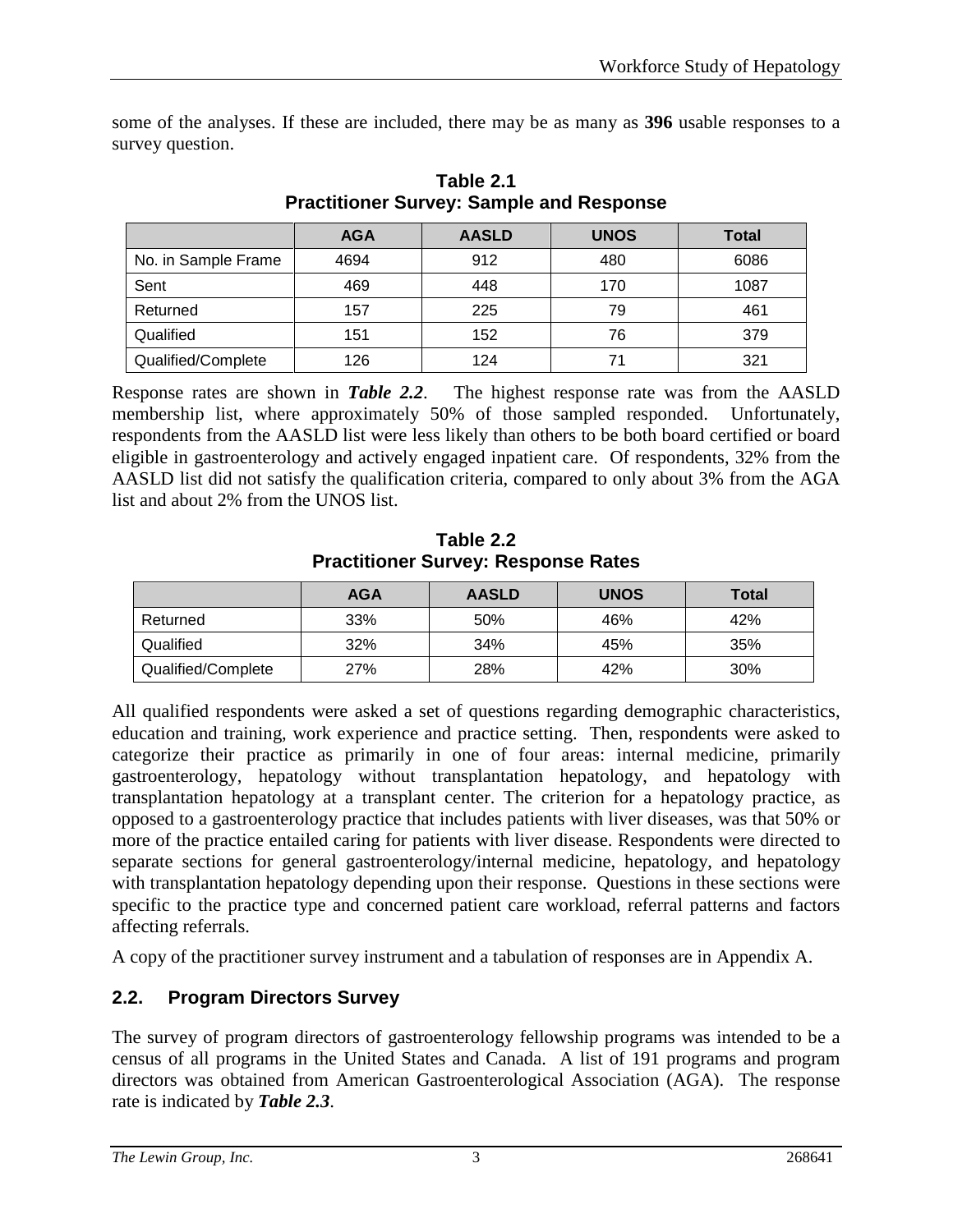|        | Sent | Returned | Qualified | Completed |
|--------|------|----------|-----------|-----------|
| Number | 191  | 105      | 105       | 103       |
| Rate   |      | 55%      | 54%       | 54%       |

**Table 2.3 Program Directors' Survey: Respondents and Rates**

A copy of the program director survey instrument and tabulated responses are in Appendix B.

# **3. RESULTS OF THE PRACTITIONER SURVEY**

The initial section of the survey "qualified" the respondent. To qualify, the respondent had to be board certified or board eligible in gastroenterology and the respondent must be engaged in some direct patient care. Qualified respondents were asked to describe their practice primarily as one of the following:

- internal medicine
- gastroenterology
- hepatology without transplantation hepatology
- hepatology with transplantation hepatology
- other

In **Table 3.1**, we show the distribution of qualified respondents by both the sampling frame (membership list) from which the respondent was drawn, and by the type of practice of the respondent.

|                           | <b>AGA</b> | <b>AASLD</b> | <b>UNOS</b> | <b>Total</b> |
|---------------------------|------------|--------------|-------------|--------------|
| Internal Medicine         | 5          |              |             |              |
| Gastroenterology          | 139        | 82           | 5           | 226          |
| Hepatology w/o transplant |            | 39           | 3           | 46           |
| Hepatology w/transplant   |            | 15           | 67          | 82           |
| Other                     | 6          | 15           | 5           | 26           |
| Total                     | 153        | 156          | 80          | 389          |

**Table 3.1 Distribution by Practice Type**

Of the qualified respondents to the survey, 226 classified their practice as primarily gastroenterology, and 82 described their practice as primarily hepatology with transplantation at a transplant center. Somewhat surprisingly, only 46 respondents characterized their practice as primarily hepatology. Even within the AASLD sampling frame, only 25% of qualified respondents described their practice as primarily hepatology without transplantation hepatology. As part of the survey question, we defined a hepatology practice as one where more than 50% of the practice is spend caring for patients with liver disease. It may be that qualified practitioners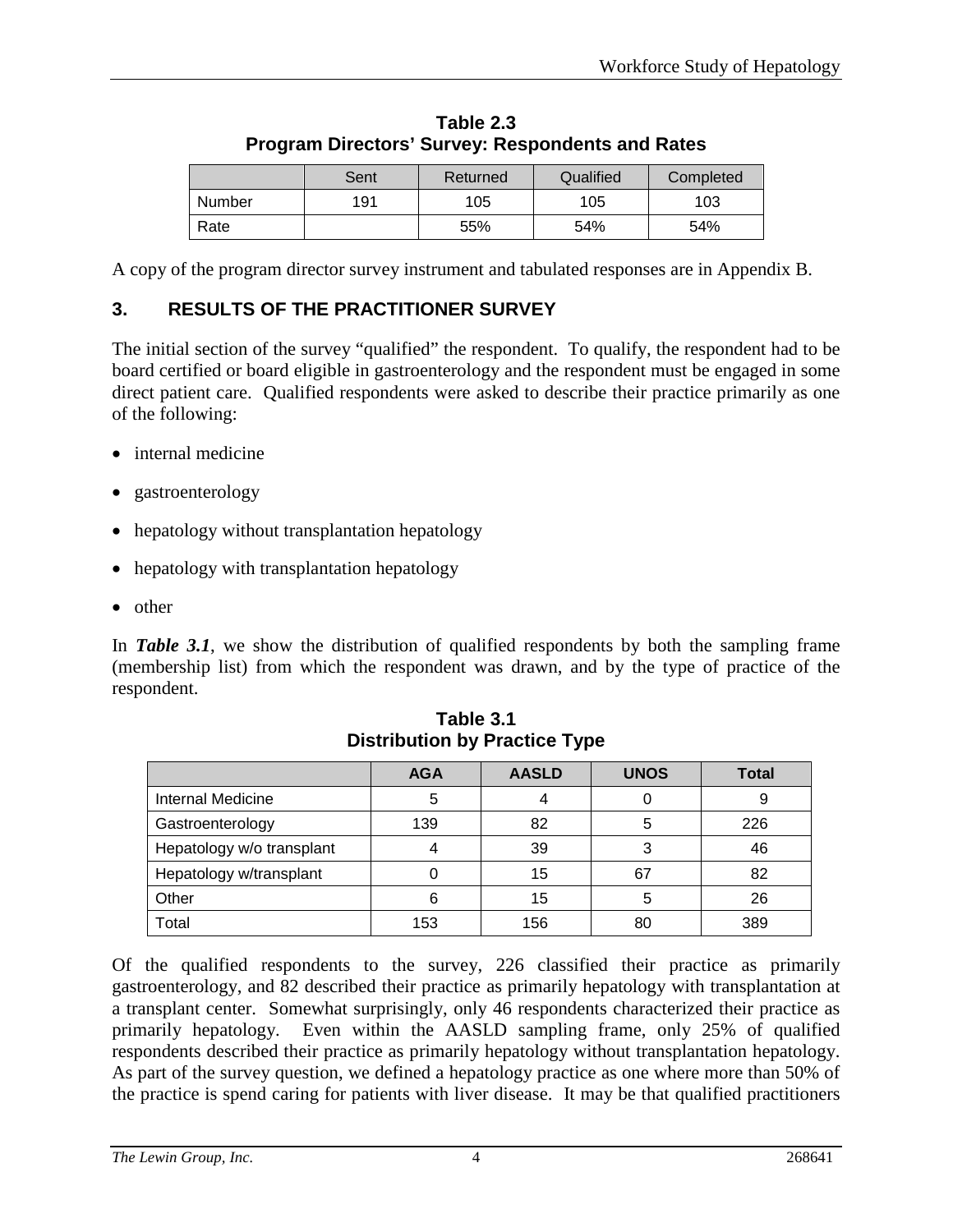who are members of AASLD but who described their practice as gastroenterology may not satisfy that definition, but they may still may care for a larger proportion of patients with liver disease than do other gastroenterologists. We examine this question below.

In general, the greater the sample size, the more precise are the estimates made from the sample responses. In the practitioner survey, we are interested in responses from three distinct groups of practitioners: gastroenterologists, hepatologists without transplant hepatology, and hepatologists with transplant hepatology. The sample size for hepatologists is the smallest. For a simple yes/no question, the standard error of the gastroenterologists will be less than 3 percentage points (sample size of 226); the standard error for hepatologists will be less than 7 percentage points (sample size of 46); and the standard error for hepatologists with transplantation will be less than 5.5 percentage points. This means, for example, that if we estimate based on the sample that 50% of gastroenterologists refer patients to hepatologists, the probability that the true percentage is between 45% and 55% is 0.9.

# **3.1. Demographic Characteristics and Fellowship Training**

The demographic characteristics of qualified physicians in the sample, by type of practitioner, are shown in *Table 3.2* below. Transplantation hepatologists are, on average, about five years younger than other physicians. The average age of the other practitioners is about the same, between 49 and 50 years. About 89% of gastroenterologists in the sample are male. Transplantation hepatologists also have the highest proportion of males, at 91%, while 84% of hepatologists without transplantation hepatology are male.

| <b>Physician type</b>     | Average age (years) | <b>Percent Male</b> | N   |
|---------------------------|---------------------|---------------------|-----|
| <b>Internal Medicine</b>  | 49.8                | 78%                 |     |
| Gastroenterology          | 49.1                | 89%                 | 226 |
| Hepatology w/o transplant | 50.1                | 84%                 | 46  |
| Hepatology w/transplant   | 45                  | 91%                 | 82  |
| Other                     | 48.8                | 73%                 | 26  |
| All                       | 48.8                | 88%                 | 389 |

**Table 3.2 Age and Sex**

The age distribution of gastroenterologists (and internists), hepatologists, and transplantation hepatologists that responded to our survey is shown in *Figure 3.1*. The shape of the age distribution is similar for the three, with the exception that transplantation hepatologists are shifted toward younger ages.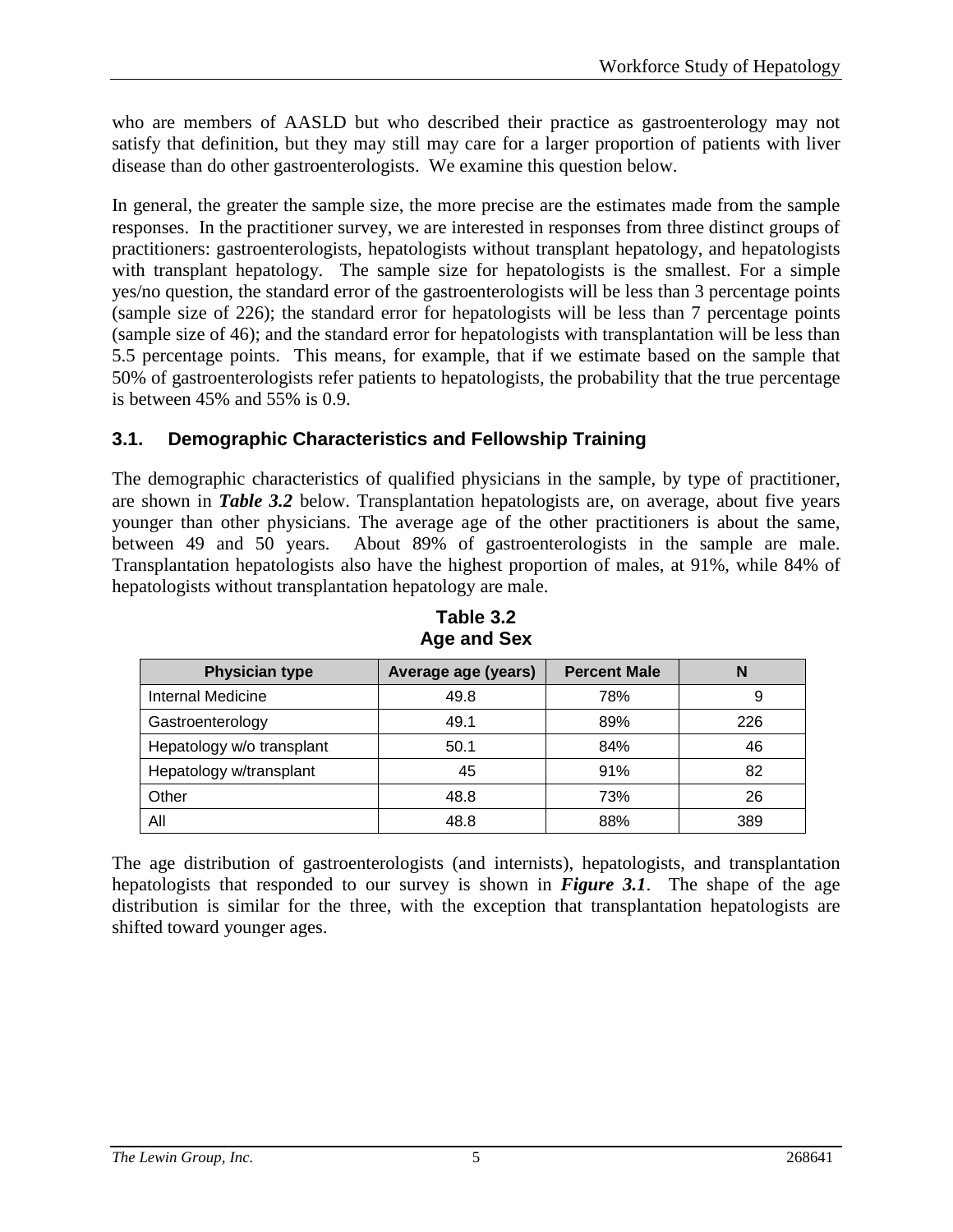

**Figure 3.1 Age Distribution of Practitioners**

The following diagram, *Figure 3.2*, shows the distribution of practitioners by the number of years since they completed their fellowship training. Transplantation hepatologists have completed fellowships most recently, consistent with the age distribution of the practitioner types.

**Figure 3.2 Distribution of Practitioners by years Since Completing Fellowship**

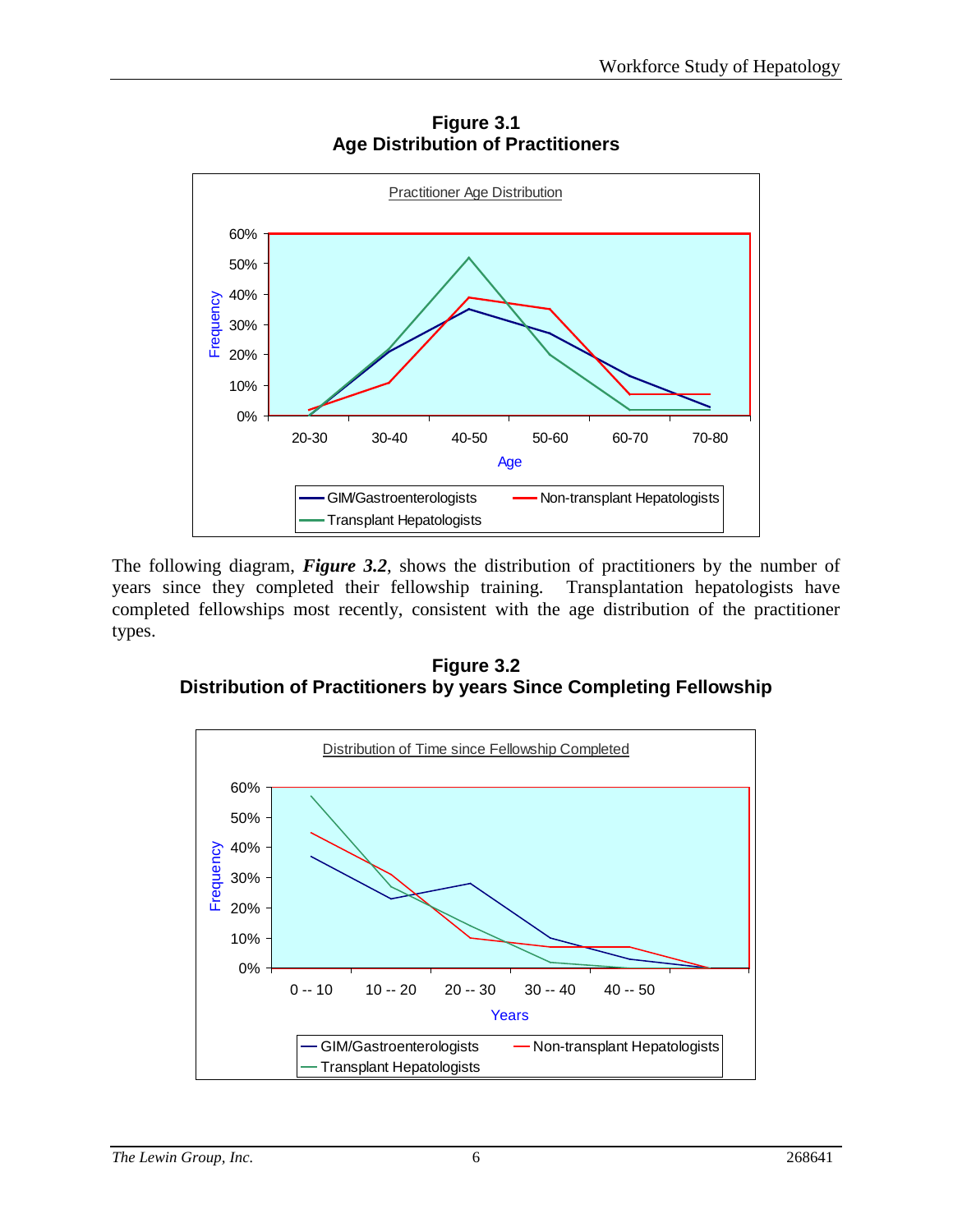Most of the respondents are graduates of U.S. or Canadian medical schools. Only about 11% of respondents are international medical school graduates (IMGs). Transplantation hepatologists have the highest portion of IMGs, at 16%. This, however, is probably a "vintage" effect. The proportion of IMGs pursuing a fellowship has been increasing over time among all specialties.<sup>[3](#page-10-0)</sup> Because transplantation hepatologists are younger, on average, than other practitioners, they have completed their fellowship more recently, when the proportions of IMGs were higher. There is little variation in the average length of fellowship training across the practice types. Both the proportion of IMGs and the average length of training are shown in *Table 3.3*.

| <b>Physician type</b>     | <b>Percent IMG</b> | <b>Fellowship Length</b><br>(years) | N   |
|---------------------------|--------------------|-------------------------------------|-----|
| Internal Medicine         | 6%                 | 2.6                                 | 8   |
| Gastroenterology          | 9%                 | 2.5                                 | 226 |
| Hepatology w/o transplant | 11%                | 2.7                                 | 44  |
| Hepatology w/transplant   | 16%                | 2.8                                 | 80  |
| Other                     | 14%                | 2.8                                 | 25  |
| All                       | 11%                | 2.6                                 | 383 |

**Table 3.3 Percentage IMG and Average Fellowship Length**

We asked respondents to indicate the type of hepatology training they received during their fellowship in gastroenterology. We distinguished three types of training experience:

- GI consultation or clinic. Patients with liver disease will present as part of a typical mix of patients with gastroenterological problems.
- A hepatology dedicated service. This is a service specializing inpatients with liver disease.
- A hepatology and transplant service. This includes transplantation hepatology.

*Table 3.4* displays the practitioner by type of training. Not surprisingly, those respondents who classify their practice as primarily hepatology, or hepatology with transplantation hepatology are more likely to have hepatology training that included a dedicated service or a service that included transplantation hepatology. About 53% of transplantation hepatologists were trained in programs that had a dedicated hepatology service with transplantation hepatology.[4](#page-10-1)

<span id="page-10-0"></span><sup>&</sup>lt;sup>3</sup> Indeed, program directors report that about 36% of fellowship students have been IMGs over the last five years. See section 4 below.

<span id="page-10-1"></span><sup>&</sup>lt;sup>4</sup> Please note the small sample size when assessing the internal medicine practitioners.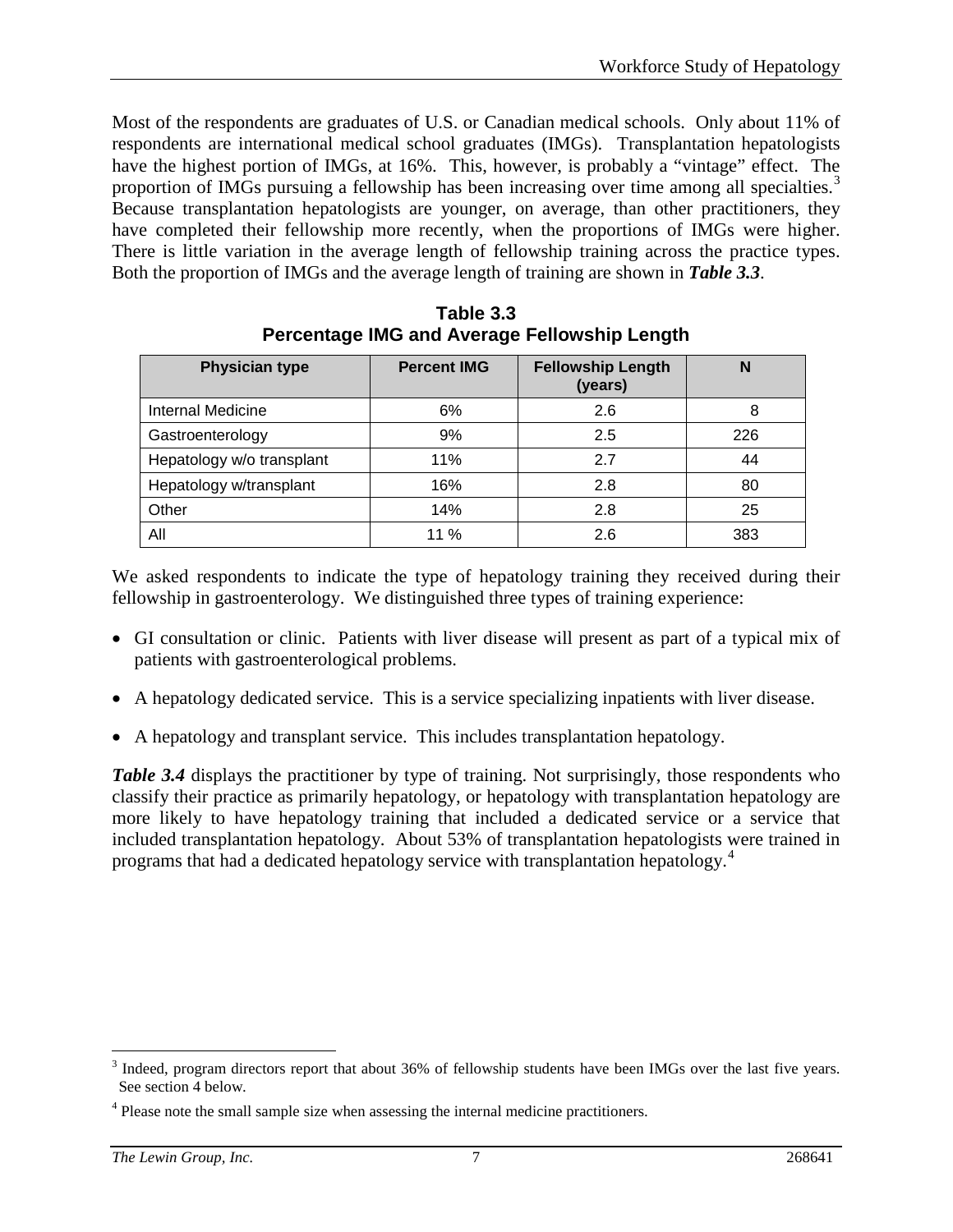| <b>Physician type</b>     | <b>GI Consultation</b><br>or Clinic | <b>Hepatology</b><br><b>Dedicated Service</b> | <b>Transplant</b><br><b>Service</b> | N   |
|---------------------------|-------------------------------------|-----------------------------------------------|-------------------------------------|-----|
| Internal Medicine         | 55%                                 | 33%                                           | 11%                                 | 9   |
| Gastroenterology          | 77%                                 | 9%                                            | 14%                                 | 226 |
| Hepatology w/o transplant | 47%                                 | 33%                                           | 20%                                 | 45  |
| Hepatology w/transplant   | 32%                                 | 15%                                           | 53%                                 | 81  |
| Other                     | 54%                                 | 8%                                            | 37%                                 | 24  |
| All                       | 62%                                 | 13%                                           | 24%                                 | 385 |

**Table 3.4 Type of Training Experience in Hepatology During Fellowship**

In *Figure 3.3*, we show the distribution of respondents, by practice type, who reported that the proportion of their fellowship training experience spent treating and evaluating patients with liver disease was between 1-10%, 11 to 25%, 26 to 40% and over 40%. About 30% of hepatologists and transplant hepatologists reported that the proportion of their training time spent evaluating and treating hepatology patients exceeded 40% of their total time with patients. Only about 9% of general gastroenterology practitioners indicated such a high proportion of time spent with hepatology patients.

**Figure 3.3 Proportion of Time in Training Treating or Evaluating Hepatology Patients**



Finally, 84% of respondents overall reported that their fellowship faculty contained staff with specialized training in hepatology. For hepatologists and transplantation hepatologists, the percentage is over 90%. Results are shown in *Table 3.5.*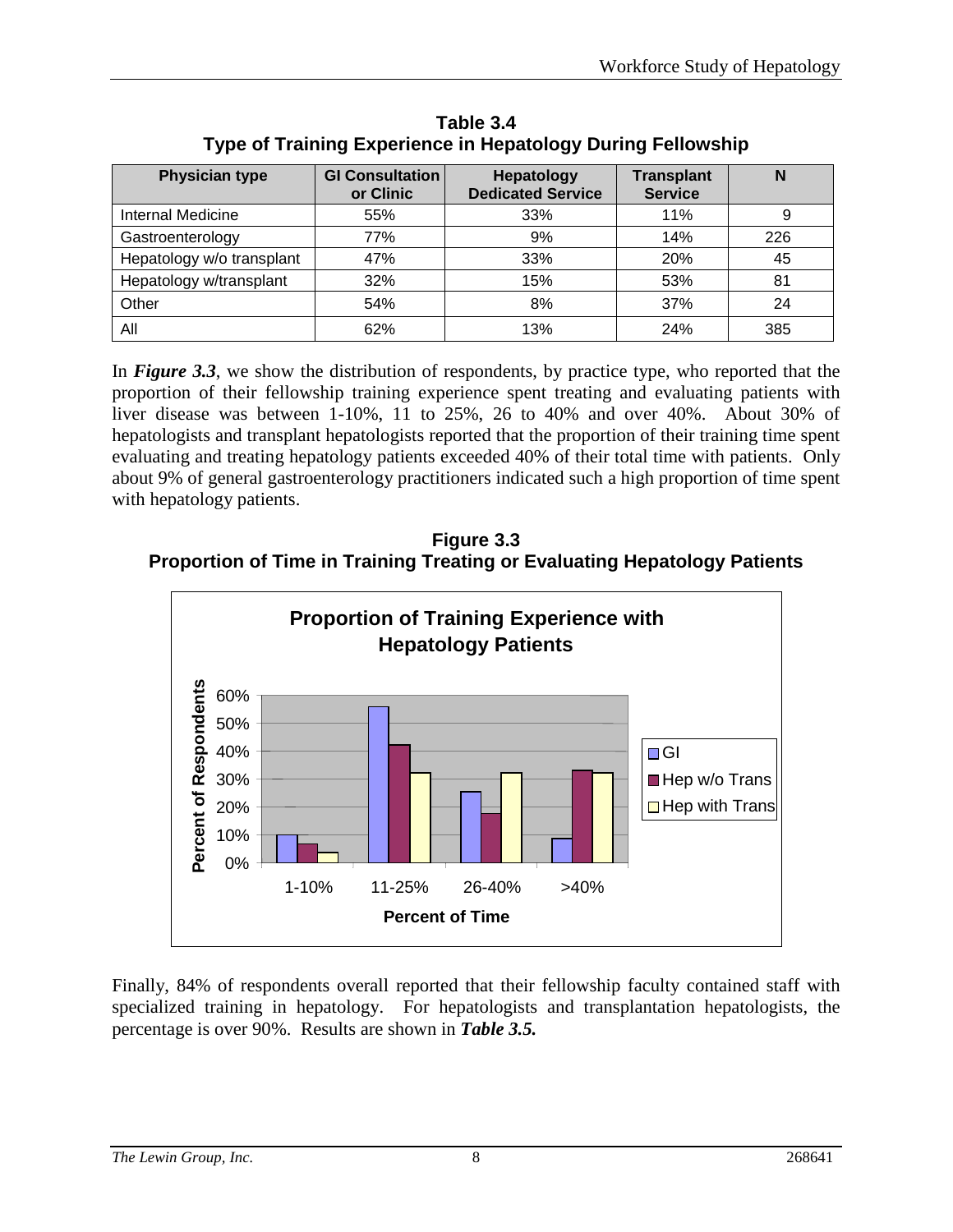| Table 3.5                                                                 |
|---------------------------------------------------------------------------|
| <b>Percent Reporting That Fellowship Faculty Had Specialized Training</b> |

| IM  | GI  | <b>Hep w/oTrans</b> | Hep w/Trans | Other | Total |
|-----|-----|---------------------|-------------|-------|-------|
| 88% | 79% | 91%                 | 95%         | 79%   | 84%   |

# **3.2 Practice Setting and Practice Characteristics**

Over 70% of hepatologists and over 60% of transplantation hepatologists practice within a multispecialty group. Only about 35% of general gastroenterologists practice within a multi-specialty group, while slightly more than 40% of gastroenterologists practice in a single specialty group. This appears to be consistent with a commonsense notion that more specialized physicians will tend to practice in a multi-specialty group.



**Figure 3.4 Practice Setting by Practice Type**

The following table shows, for those physicians who practice in multi-specialty groups, the average number of physicians in the group, the number of gastroenterologists, and the number of hepatologists. Hepatologists and transplant hepatologists practice in larger average group sizes compared to general gastroenterologists.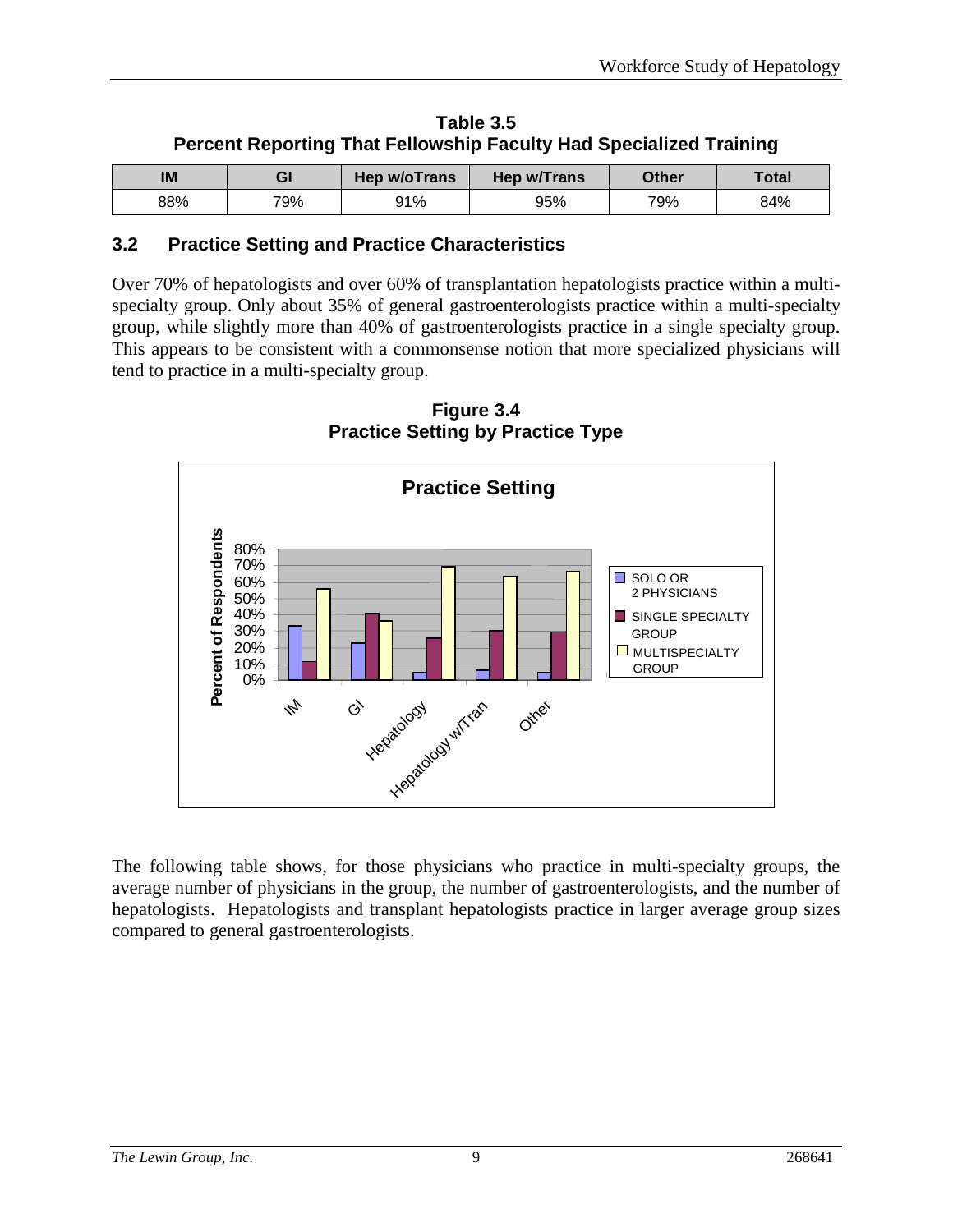| <b>Practitioner Type</b>        | <b>Avg. Number of Physicians</b><br>in Multispecialty Group by Specialty |                            |                      |     |
|---------------------------------|--------------------------------------------------------------------------|----------------------------|----------------------|-----|
|                                 | <b>Total</b><br><b>Physicians</b>                                        | <b>Gastroenterologists</b> | <b>Hepatologists</b> |     |
| Gastroenterologists             | 55.4                                                                     | 7.6                        | 1.3                  | 173 |
| Hepatologists                   | 92.6                                                                     | 8.1                        | 2.8                  | 40  |
| <b>Transplant Hepatologists</b> | 85.7                                                                     | 12.2                       | 3.9                  | 70  |
| All                             | 65.6                                                                     | 8.8                        | 2.3                  | 303 |

**Table 3.6 Size of Multispecialty Group and Distribution by Type** 

In part, this can be explained by noting that over 80% of hepatologists and transplantation hepatologists practice at large institutions--a medical school or academic setting-- while most general gastroenterologists practice in a community setting. This is illustrated in *Figure 3. 5*

**Figure 3.5 Institutional Setting**



*Figure* 3.6 shows that about 68% of physicians in the survey practice in urban areas. However, over 80% of hepatologists and transplant hepatologists are located in urban areas. Interestingly, while over 34% of general gastroenterologists practice in suburban areas, less than 10% of hepatologists and transplantation hepatologists are in suburban locations.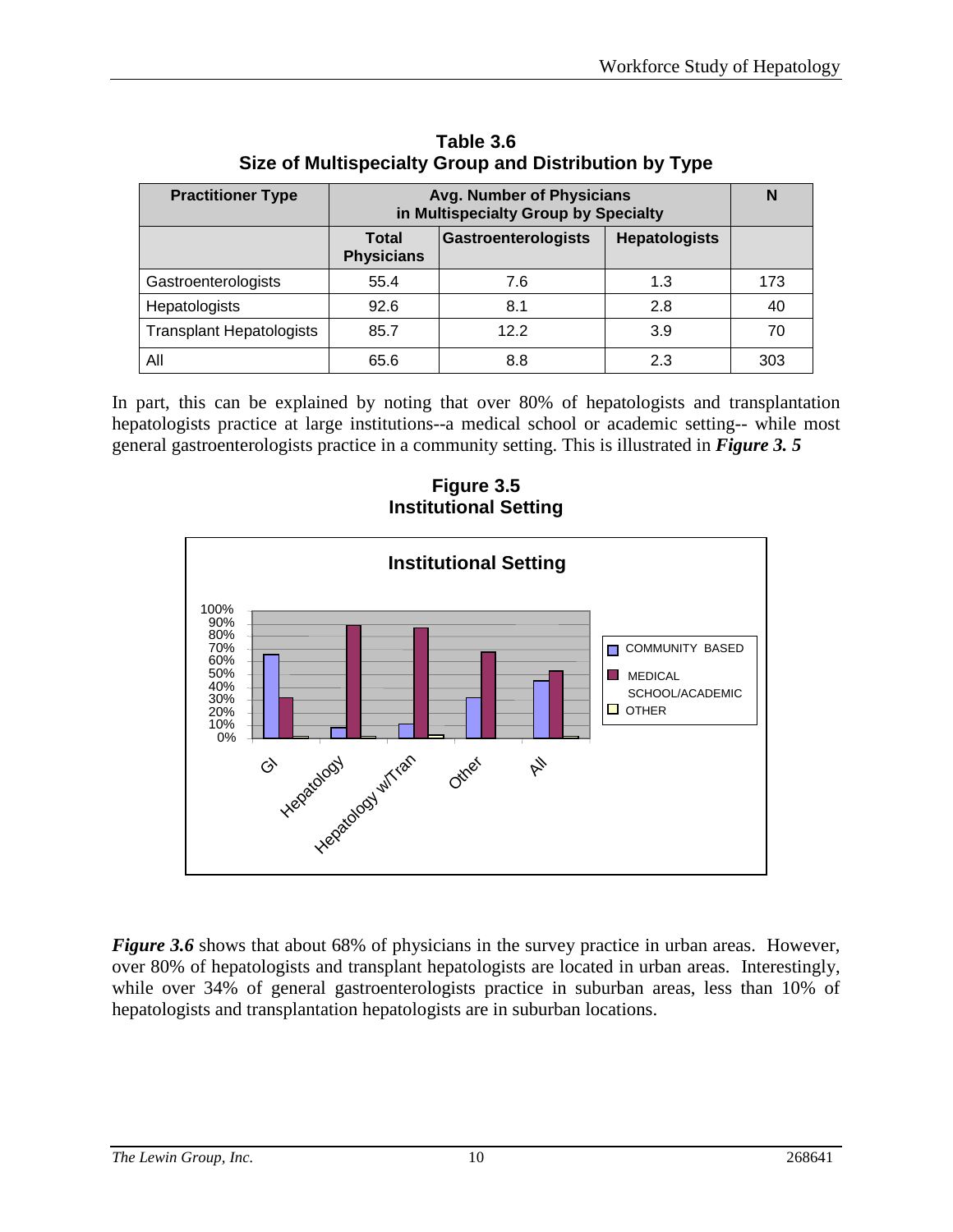**Figure 3.6 Practice Location**



*Figures 3.7, 3.8 and 3.9 show the geographic distribution of practitioners responding to our* survey across major regions of the U.S. and in Canada. The largest proportion of general gastroenterologists is in the Middle Atlantic states, while the largest proportion of hepatologists is in New England and in the South Atlantic states. There is a higher proportion of total transplantation hepatologists in the East North Central States.

**Figure 3.7 Geographic Distribution of Gastroenterologist Respondents**

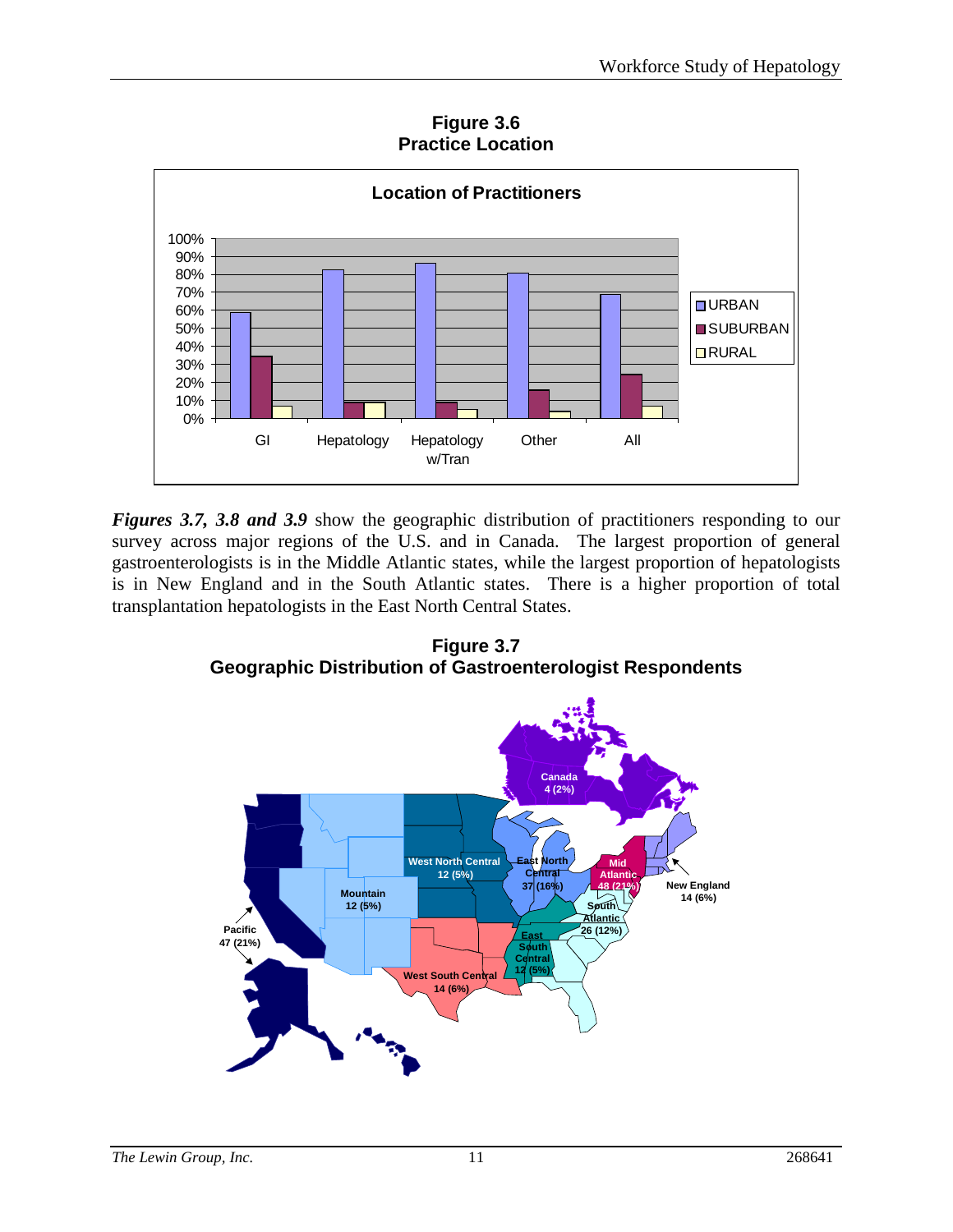

**Figure 3.8 Geographic Distribution of Hepatologist Respondents**

**Figure 3.9 Geographic Distribution of Transplantation Hepatologist Respondents**

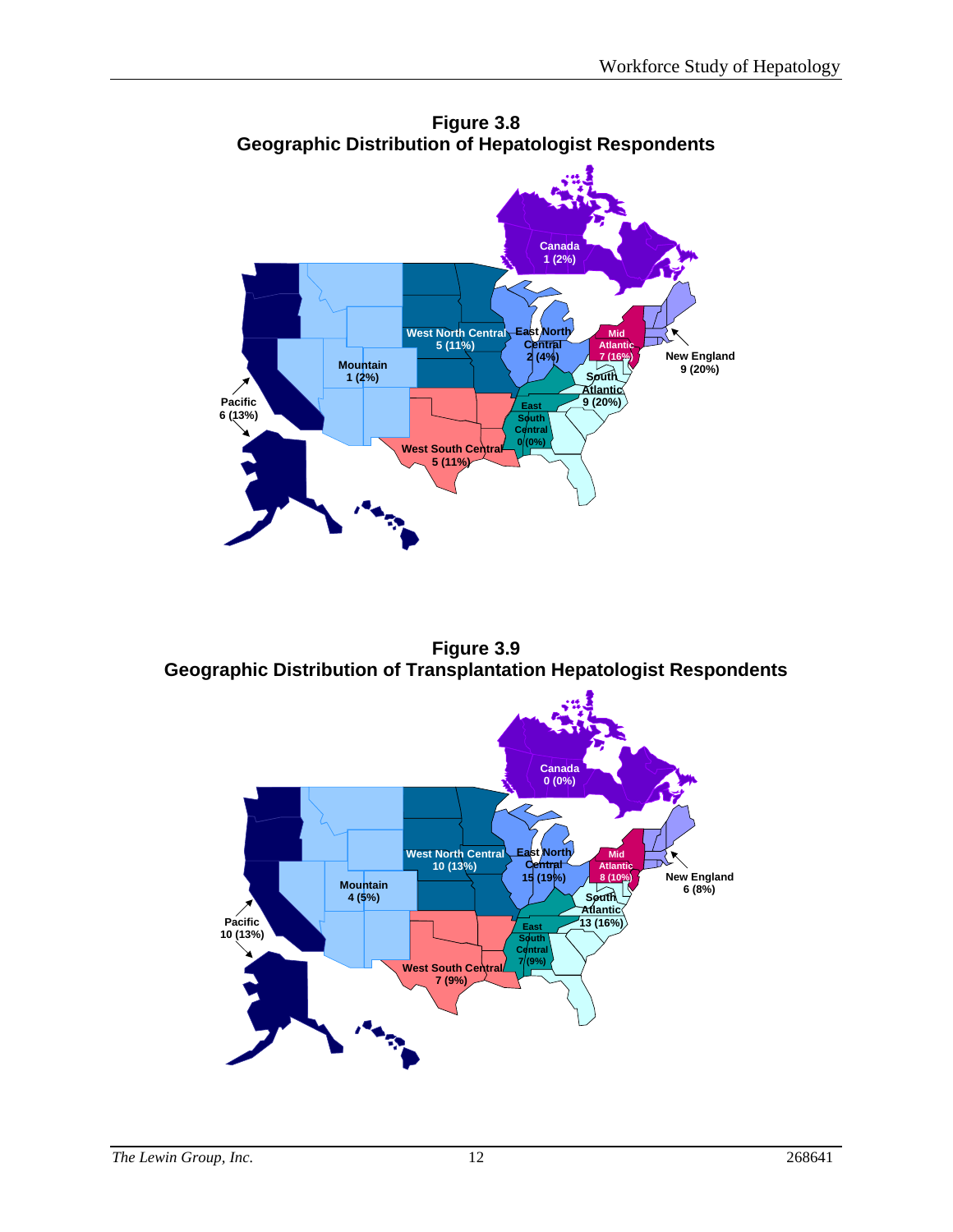# **3.3 Work Experience**

The following table presents information on the hours and weeks of work, and patient load, of respondents by practice type.

|                                               | GI   | Hepatology w/o<br><b>Transplant</b> | Hepatology w/<br><b>Transplant</b> | All  |
|-----------------------------------------------|------|-------------------------------------|------------------------------------|------|
| Avg. weeks seeing<br>patients in 2000         | 45.5 | 41.6                                | 46.1                               | 44.6 |
| Average hours/week<br>seeing patients         | 39.5 | 24.2                                | 28.2                               | 34.5 |
| Average patients seen, per<br>week            | 60.3 | 37.8                                | 50.1                               | 54.2 |
| Avg. wait time (wks.) for<br>initial appoint. | 4.2  | 6.2                                 | 6.4                                | 4.9  |
| N                                             | 226  | 46                                  | 79                                 | 371  |

**Table 3.7 Patient Related Working Time**

General gastroenterologists spend more time per week seeing patients, and see more patients per week, than either hepatologists or transplantation hepatologists. Transplantation hepatologists see more patients per week, however, than hepatologists. Based on these estimates, the average time per patient, assuming a patient is seen only once per week, is about the same across the specialties. It is about 38 minutes for a gastroenterologists; about 38 minutes for a hepatologist; and about 34 minutes for a hepatologist with transplantation.

Over 98% of physicians said that they were accepting new patients. An average waiting time of 6.4 weeks for a new patient appointment with a transplantation hepatologists is the longest of the three specialties, though the waiting time of 6.2 weeks for a hepatologist without transplantation hepatology is statistically about the same. Waiting time for initial appointments with hepatologists is about two weeks longer than the waiting time for an initial appointment with a gastroenterologist.

Over 60% of all physicians surveyed indicated that they experienced an increase in waiting time for new patient's appointments. The proportion of respondents indicating an increase in waiting time was greatest for transplantation hepatologists. Over 80% of transplantation hepatologists indicated an increase in waiting time for initial appointments for new patients. For those indicating an increase in waiting time, the average increase was about 2.4 weeks for gastroenterologists, 2.5 weeks for hepatologists, and 3 weeks for transplantation hepatologists. When both increases and decreases in average waiting times are taken into account, there is a net increase in average waiting time for all practice types. The net increase for gastroenterologists is 1.6 weeks; for hepatologists it is 1.5 weeks; and for transplantation hepatologists it is 2.8 weeks. The distribution across practice types is shown in *Figure 3.10*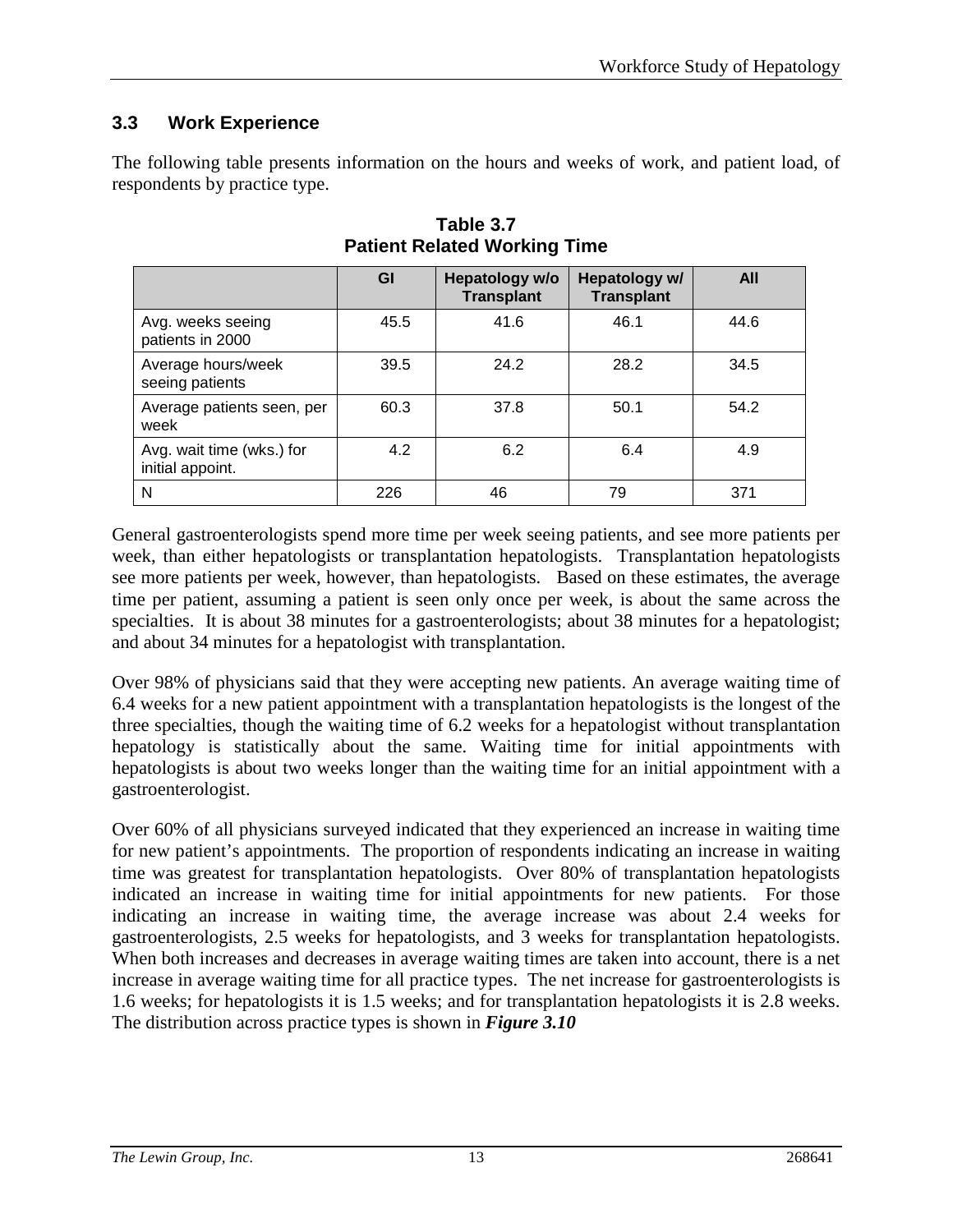

**Figure 3.10 Change in Waiting Time of New Patient Appointments**

# **3.4 Patient Mix**

Patient mix, as it varies across practice type, is shown in *Figure 3.11.* Those respondents who characterized their practice as general gastroenterology reported, not surprisingly, that over 70% of their patients are general gastroenterology patients. About 15% of patients are patients with uncomplicated liver diseases, while about 7% are patients with liver diseases with complications. Hence, about 23% of patient workload of general gastroenterologists who completed the survey consist of patients with liver disease.

For those practitioners who characterize their practice as hepatology, over 78% of their patients are patients with liver disease. About 48% of their patient workload are patients with uncomplicated liver diseases, while about 31%, on average, are patients with complicated cases of liver disease. About 20% of patient volume, for hepatologists, are patients with general gastroenterological problems, while less than 3% are general internal medicine patients.

Hepatologists who are also transplantation hepatologists have a patient mix in which over 90% are patients with liver disease. About 40% are patients with uncomplicated liver disease, and 50% are hepatology patients with complicated liver disease. Most of the remaining workload, less than 10%, are patients in general gastroenterology.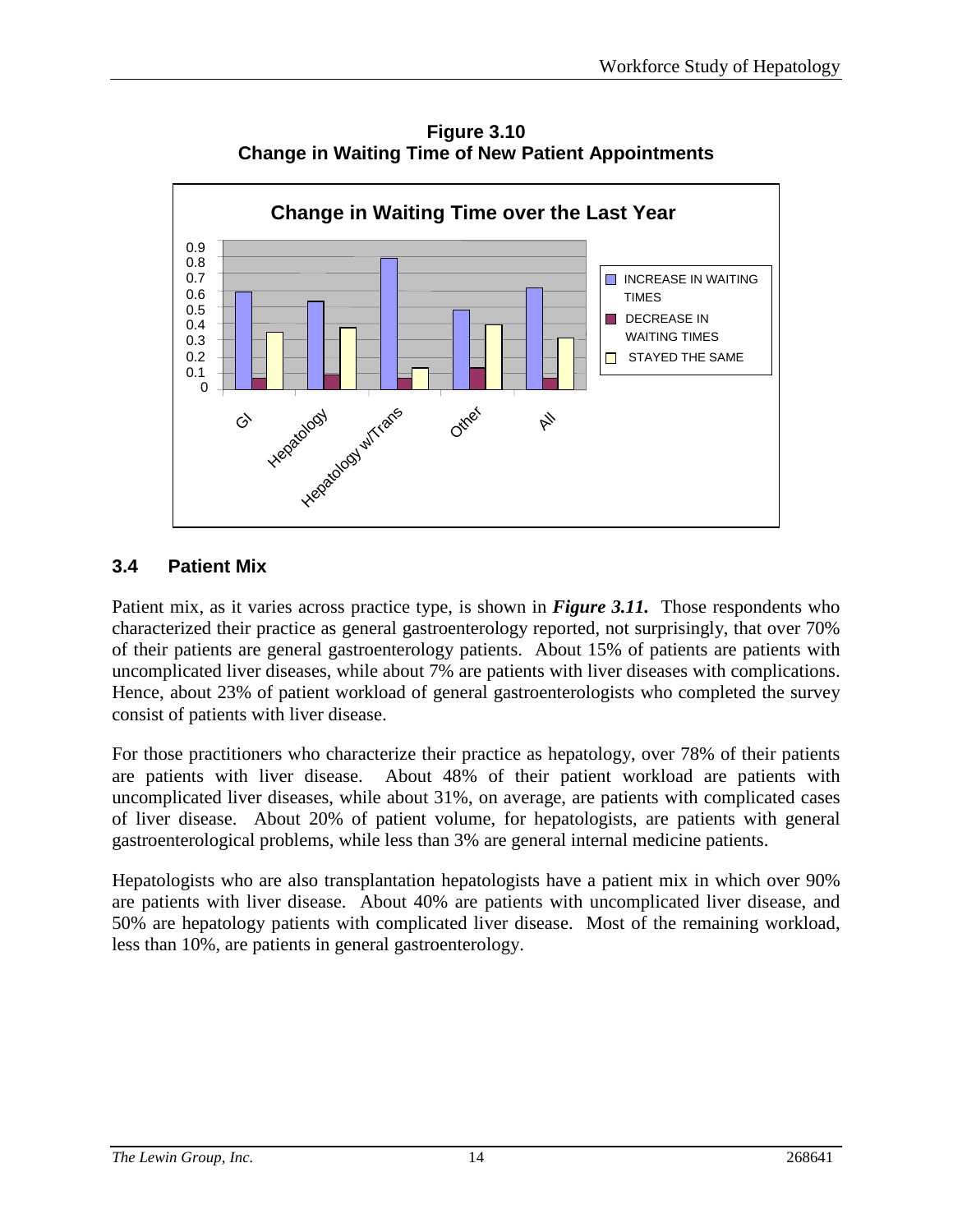**Figure 3.11 Patient Mix**



We originally believed that a high proportion of board certified gastroenterologists who were also members of the American Association for the Study of Liver Diseases would be hepatologists. In fact, of 156 practitioners who were members of AASLD and who were boardcertified or board-eligible in gastroenterology, 55% characterized themselves as general gastroenterologists, rather than hepatologists. This may have been due to our *definition* of hepatologists—that at least 50% of patient mix consists of hepatology patients. It may be the case that those gastroenterologists who are members of AASLD do have a higher proportion of hepatology patients than other gastroenterologists, but did not meet the 50% patient mix threshold. To test whether this was the case, we compared the patient mix of gastroenterologists who are not members of AASLD (but are members of AGA) with those who are members of AASLD (and may also be members of AGA.) This comparison is shown in *Figure* 3.12.<sup>[5](#page-18-0)</sup> While gastroenterologists who are members of AASLD have a slightly higher hepatology patient mix, the differences are small. Because the differences inpatient mix are small, we do not distinguish between the two categories of gastroenterologists in subsequent analyses.

 $\overline{a}$ 

<span id="page-18-0"></span><sup>&</sup>lt;sup>5</sup> Note that AASLD members who did categorize themselves as hepatologists or transplant hepatologists are not included in the comparison.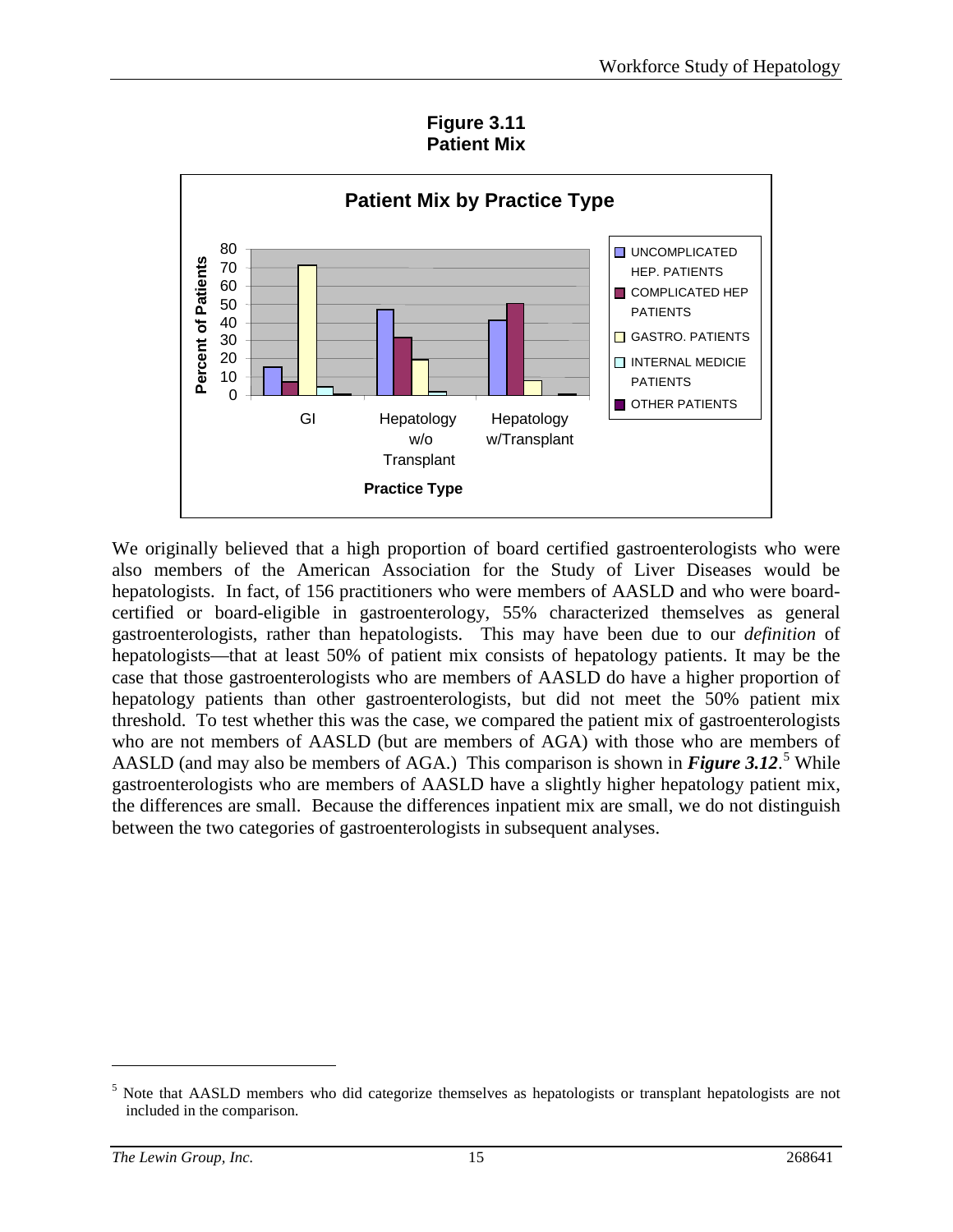**Figure 3.12 Patient Mix of Gastroenterologists: AASLD Members vs. Non-Members**



**(Percent)**

# **3.5 Treatment and Referral Patterns of Gastroenterologists**

In this section, we examine the treatment and referral patterns of those practitioners whose practice is primarily general gastroenterology.<sup>[6](#page-19-0)</sup> Of particular interest is the degree to which general gastroenterologists treat patients with liver disease, and the degree to which they refer patients to hepatologists or to transplant hepatologists. We also examine factors potentially affecting the treatment-referral decision.

On average, gastroenterologists responding to the survey stated that they referred about 8.2% of their patients with liver disease to hepatologists in the last year (calendar year 2000). Since about 23% of the patient workload of gastroenterologists consists of patients with liver disease, gastroenterologists refer about 2% of their patients to hepatologists or to transplant hepatologists.

Most gastroenterologists will treat patients with liver disease, depending on the nature of the disease and its complications. Only about 2.6% of gastroenterologists will refer at the point at which liver disease is suspected, and only 1.3% refers at the point of diagnosis. Hence, most gastroenterologists will treat patients with liver disease, under some circumstances, rather than refer them immediately to hepatologists. Almost 85% of gastroenterologists state that they usually treat most patients with liver disease. About 11.5% indicated that they often refer

 $\overline{a}$ 

<span id="page-19-0"></span><sup>&</sup>lt;sup>6</sup> There were nine respondents who were board certified or board eligible in gastroenterology, but who characterized their practice as primarily internal medicine. We did not include these nine respondents in the gastroenterology responses in this section. The data in this section is based on the responses of 226 board certified or board eligible respondents who characterized their practice as primarily gastroenterology.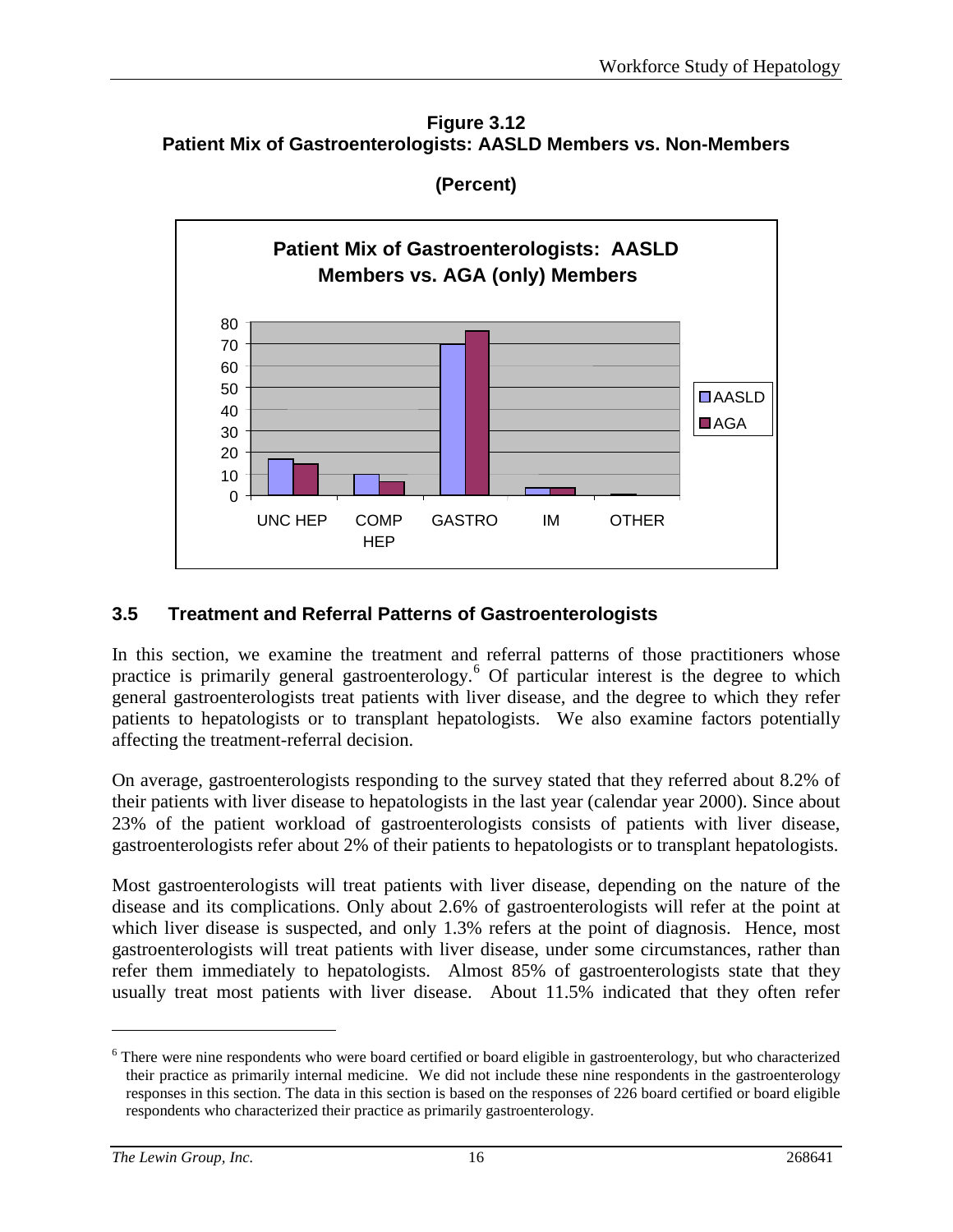patients with liver disease to hepatologists, again suggesting that they will also treat patients with liver disease, depending on the circumstances. This is shown in *Figure 3.13.*





*Table 3.8* below illustrates the notion that referrals by gastroenterologists to hepatologists will vary with the nature of the liver disease and the degree of complication. Only 2.7% of gastroenterologists will typically refer patients with viral hepatitis to hepatologists, but about 25% of gastroenterologists will refer complicated viral hepatitis. The percentage of gastroenterologists who will typically refer "uncomplicated" cases is greatest for metabolic and inherited liver disease, and for liver mass. The percentage of gastroenterologists who typically refer when complications are present is greatest for end stage liver disease, where 44% typically refer, and liver mass, where 39% refer. Cirrhosis, autoimmune liver disease and viral hepatitis are the diseases that gastroenterologists are most likely to treat, rather than refer.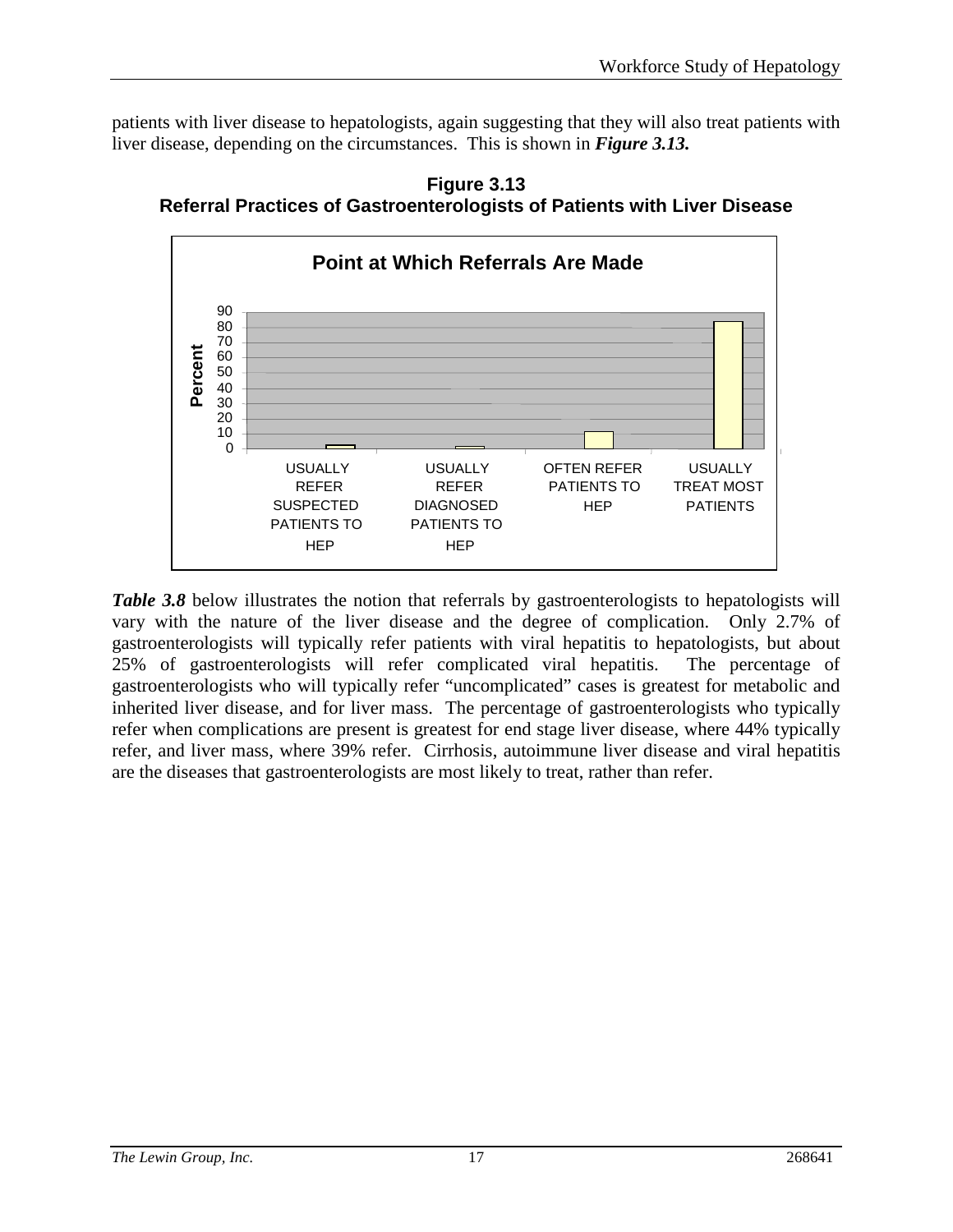| (Percent)                                                 |                        |                                                                             |               |             |               |             |  |
|-----------------------------------------------------------|------------------------|-----------------------------------------------------------------------------|---------------|-------------|---------------|-------------|--|
| <b>Disease</b>                                            | <b>Typically Treat</b> | <b>Typically Refer</b><br><b>Sometimes Treat/</b><br><b>Sometimes Refer</b> |               |             |               |             |  |
|                                                           | Uncomplicated          | Complicated                                                                 | Uncomplicated | Complicated | Uncomplicated | Complicated |  |
| <b>Viral Hepatitis</b>                                    | 96.4                   | 69.5                                                                        | 2.7           | 25          | 0.9           | 5.5         |  |
| Metabolic and<br><b>Inherited Liver</b><br><b>Disease</b> | 82.9                   | 58.5                                                                        | 14            | 37.8        | 3.1           | 3.7         |  |
| Autoimmune<br>Liver Disease                               | 91.3                   | 69.3                                                                        | 8.3           | 26          | 0.4           | 4.7         |  |
| Cirrhosis                                                 | 91.6                   | 71.5                                                                        | 6.2           | 20.4        | 2.2           | 8.1         |  |
| Liver Mass                                                | 73.3                   | 55.3                                                                        | 22.2          | 39          | 4.5           | 5.7         |  |
| End Stage<br>Liver Disease                                | <b>NA</b>              | 39.8                                                                        | <b>NA</b>     | 44          | <b>NA</b>     | 16.2        |  |

# **Table 3.8 Gastroenterologist Treatment and Referral Patterns of Patients with Liver Disease**

Most (70%) of gastroenterologists believe that their referrals to hepatologists have stayed about the same over the last five years. However, 25% believed that they had increased, while only 5% believed that they had decreased. This is indicated in *Figure 3.14.*





Gastroenterologists report that the average waiting time for a referred patient to obtain an appointment with a hepatologist is about 3.6 weeks. Average distance to a hepatologist, as reported by the gastroenterologists in our sample, is about 35.6 miles. Over half of gastroenterologists believe that a referred patient's *waiting time* for an appointment with a hepatologist has remained unchanged over the last five years. But, 38% believe that waiting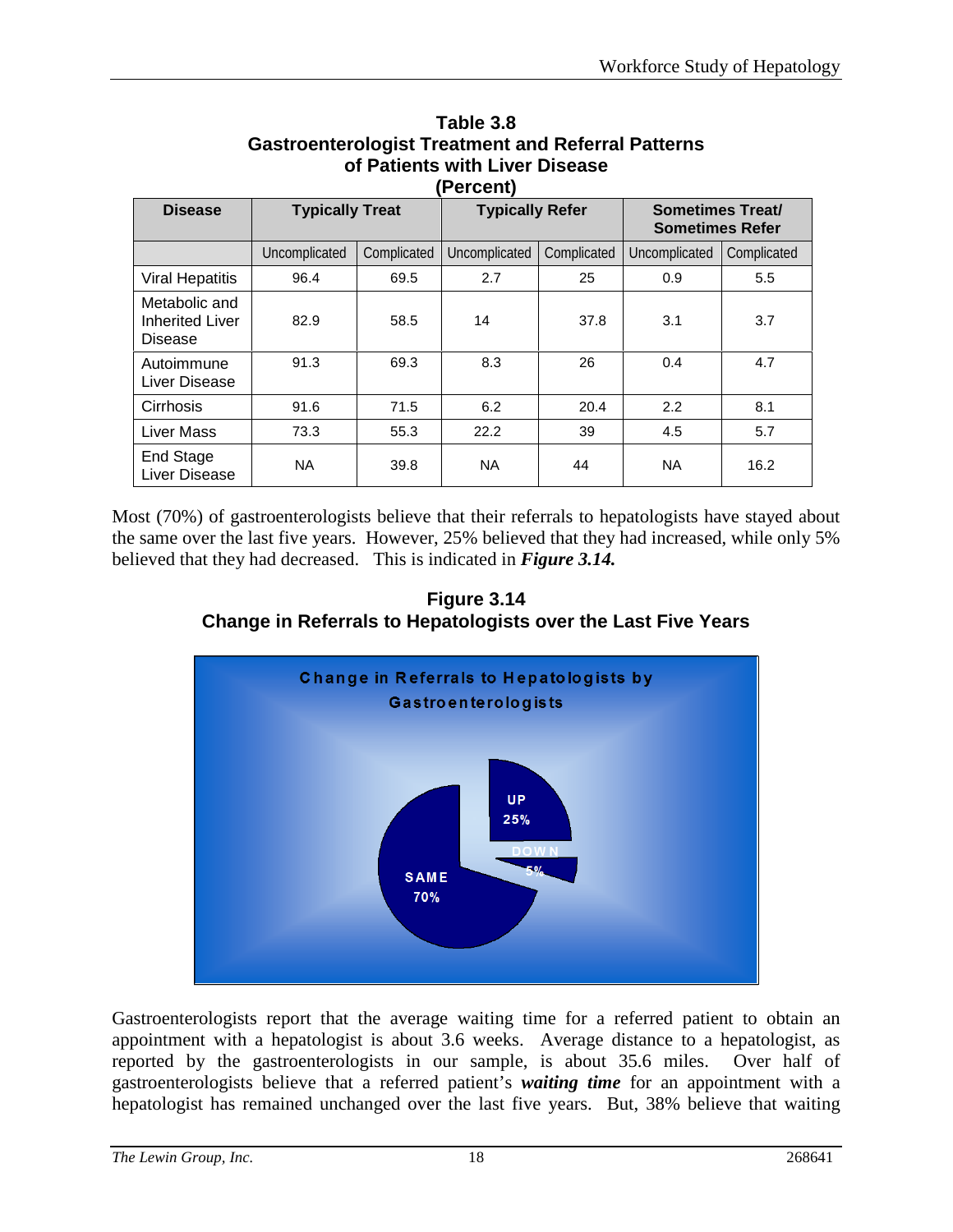time has increased while less than 5% believe that waiting time has declined. This is shown in *Figure 3.15***.**



**Figure 3.15 Change in Waiting Time for Referred Appointment with a Hepatologist**

We conducted a multivariate analysis using a logit regression model<sup>[7](#page-22-0)</sup> to better understand the factors affecting the likelihood that a gastroenterologist will refer a patient with liver disease to a hepatologist, rather than treat that patient. This analysis uses individual responses by gastroenterologists as data. The dependent variable, or variable to be explained, is the probability that the gastroenterologist will refer a patient with diagnosed or suspected liver disease to a hepatologist.<sup>[8](#page-22-1)</sup> The results are summarized in *Table 3.9* below. A positive coefficient indicates the factor increases the probability of referral, while a negative sign indicates that it decreases the probability.

<span id="page-22-0"></span> $<sup>7</sup>$  A logit model is often used to estimate multivariate relations when the dependent or explanatory variable is</sup> distributed between zero and one, as in this case.

<span id="page-22-1"></span><sup>&</sup>lt;sup>8</sup> We use Question 25 of the practitioner survey. A response was defined as "usually refer" if the gastroenterologist responded either that they always refer or often refer.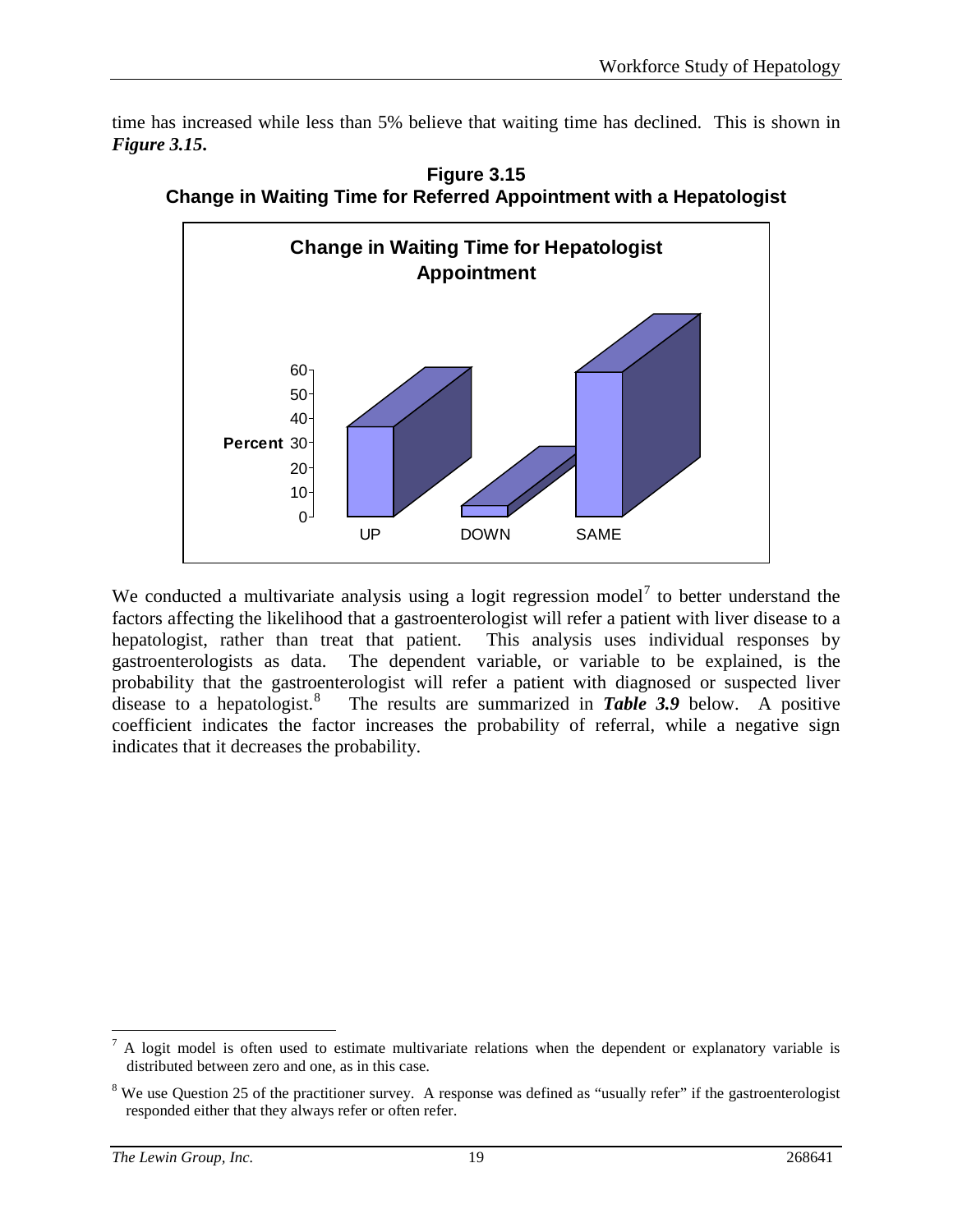| <b>Variable</b>                                              | <b>Coefficient</b> | p-value         | <b>Comment</b>                                                                                       |
|--------------------------------------------------------------|--------------------|-----------------|------------------------------------------------------------------------------------------------------|
| Own practice waiting<br>time                                 | $1.65*$            | .0028           | Probability of referral increases the<br>busier the practice of the<br>gastroenterologist            |
| Distance to<br>hepatologist                                  | $-2.28*$           | 0.001           | Probability of referral declines the<br>farther away is the nearest<br>hepatologist                  |
| Length of fellowship<br>training                             | $-1.26$            | 0.067           | The more training the<br>gastroenterologist has, the less likely<br>is referral                      |
| Fellowship faculty had<br>specialized training<br>hepatology | $-0.74$            | 0.25            | Less likely to refer if trained in<br>program with hepatology specialist on<br>faculty.              |
| Location-East-North<br>central                               | $2.96*$            | 0.026           | Gastroenterologist in East North<br>Central were more likely to refer than<br>those in other regions |
| Age                                                          |                    | Not Significant |                                                                                                      |
| Practice setting                                             |                    | Not Significant |                                                                                                      |

**Table 3.9 Factors Affecting Referrals to Hepatologist**

"\*" Indicates statistically significant at the 0.05 level of significance.

The multivariate results suggest that a gastroenterologist is more likely to refer a patient with liver disease to a hepatologist the shorter the travel distance to the hepatologist and the busier (as indicated by waiting time) is the gastroenterologist's practice. Gastroenterologists with relatively more training are less likely to refer patients with liver disease.

Over 80% of gastroenterologists referred at least one patient to a transplantation hepatologist for evaluation in the last year. Of those who referred at least one patient to a transplant hepatologist, that average number of patients referred was 4.8. The average waiting time for a referred patient to see a transplantation hepatologist was 3.8 weeks. The average traveling distance from the gastroenterologist's office to a transplantation hepatologist for an appointment is 45.6 miles. The percentages of gastroenterologists who have experienced an increase, decrease, or no change in waiting time for an appointment with a transplantation hepatologist over the last five years are shown in *Figure 3.16*.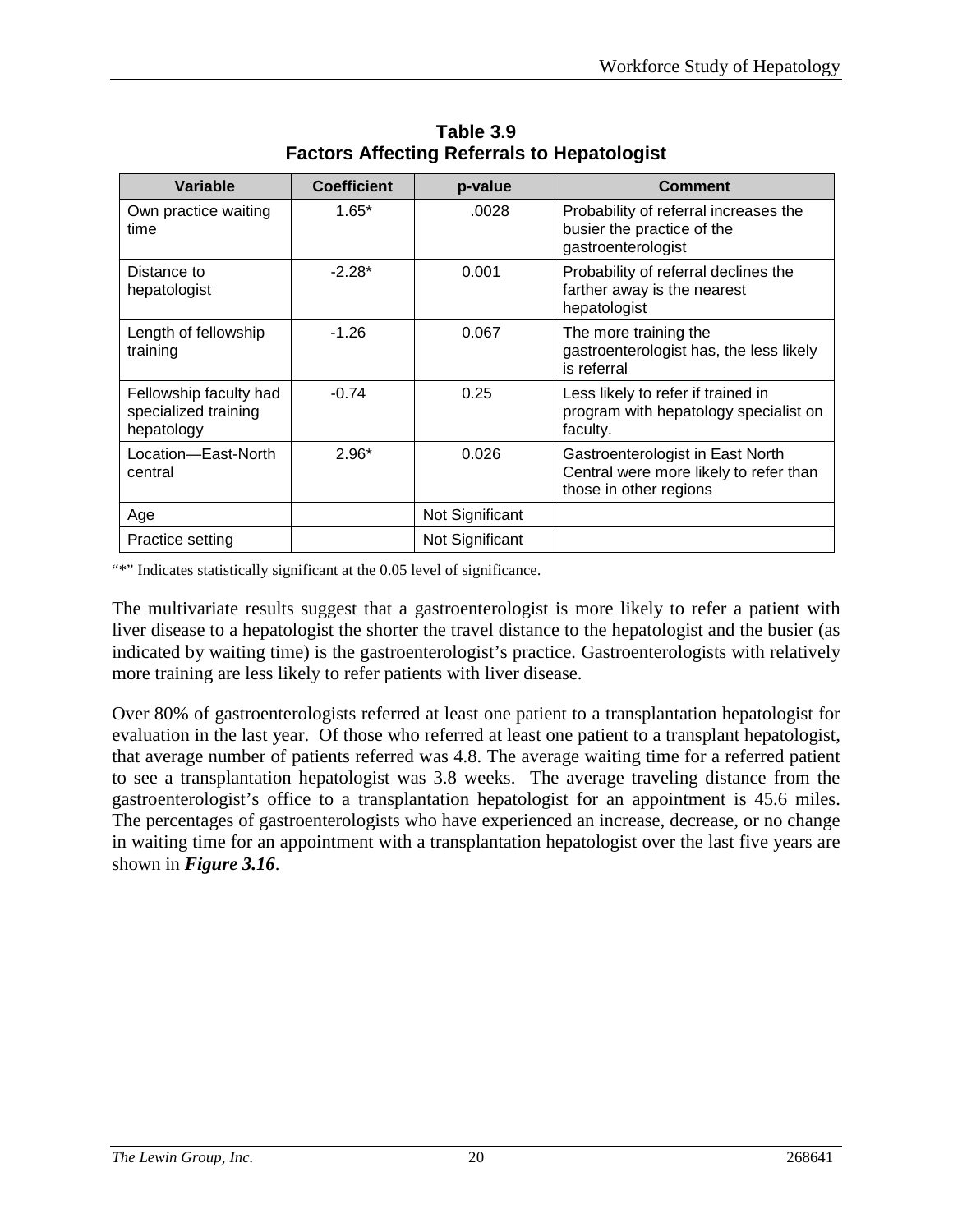**Figure 3.16 Change in Waiting Time for a Transplantation Hepatologist Appointment**



# **3.6 Treatment and Referral Patterns of Hepatologists[9](#page-24-0)**

In this section we examine the treatment and referral patterns of hepatologists. We first consider the *source* of the referrals that hepatologists receive. Recall that about 78% of the patients seen by hepatologists are patients with liver disease. Hence, referrals are the primary source of patients for hepatologists.

*Figure 3.17* shows the source of referrals to hepatologists. About 54% of referrals to hepatologists come from internal medicine practitioners, while the source of 27% of referrals is gastroenterologists. The reason that a higher proportion of referrals come from internal medicine specialists is, simply, that there are many more internal medicine specialists than there are gastroenterologists.[10](#page-24-1) When considering the two major sources of referrals, however, it is important to recall that there are many more internists than there are gastroenterologists. The proportion of total referrals made by gastroenterologists that are to hepatologists is likely to be significantly greater than the proportion of total referrals by internists to hepatologists.

 $\overline{a}$ 

<span id="page-24-0"></span> $9<sup>9</sup>$  The information in this section is based on sample size of respondents that is between 40 and 44 for most items.

<span id="page-24-1"></span> $10$  Internal medicine practitioners outnumber gastroenterologists by about ten to one.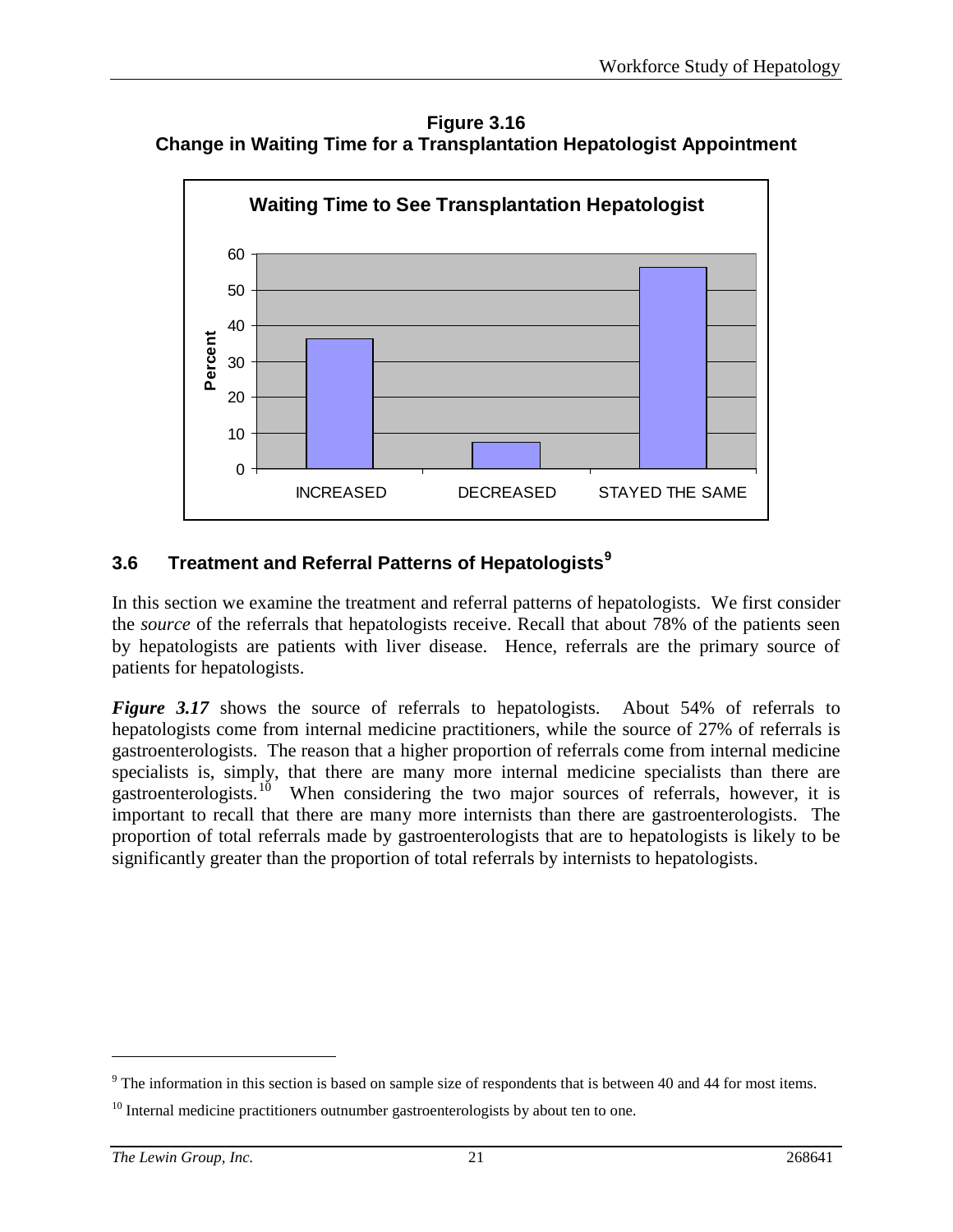

**Figure 3.17 Source of Referrals to Hepatologists**

The distribution of patients by type of liver disease that are referred to hepatologists is presented in *Table 3.10*. Viral hepatitis is the disease that constitutes the largest proportion of referrals. Moreover, viral hepatitis and metabolic and inherited liver disease are the only two diseases for which "uncomplicated" cases constitute a higher proportion of referrals than complicated cases. Recall, from the previous section, that gastroenterologists are more likely to treat viral hepatitis than to refer. The reason that viral hepatitis constitutes such a high proportion of referrals is the high incidence of the disease. End stage liver disease constitutes only a small proportion of total referrals to hepatologists.

| <b>Liver Disease</b>                            | <b>Percent without</b><br><b>Complications</b> | <b>Percent with</b><br><b>Complications</b> | <b>Total</b> |
|-------------------------------------------------|------------------------------------------------|---------------------------------------------|--------------|
| <b>Viral Hepatitis</b>                          | 36.3                                           | 11.4                                        | 47.7         |
| Metabolic and Inherited Liver<br><b>Disease</b> | 8.9                                            | 4.4                                         | 13.3         |
| Cirrhosis                                       | 7.2                                            | 9                                           | 16.2         |
| Auto-Immune Liver Disease                       | 4.1                                            | 5.1                                         | 9.2          |
| <b>Liver Mass</b>                               | 2.7                                            | 5.6                                         | 8.3          |
| End Stage                                       | <b>NA</b>                                      | 2.4                                         | 2.4          |
| Total                                           | 59.2                                           | 37.9                                        | 97.1         |

**Table 3.10 Referrals of Patients by Disease**

Hepatologists in our sample referred an average of 15.7 patients to a transplantation hepatologist for evaluation in the past year. Average waiting time for an appointment with a transplantation hepatologist was 3.8 weeks, which is identical to the average of the waiting times reported by gastroenterologists. Average traveling distance to a transplantation hepatologist, reported by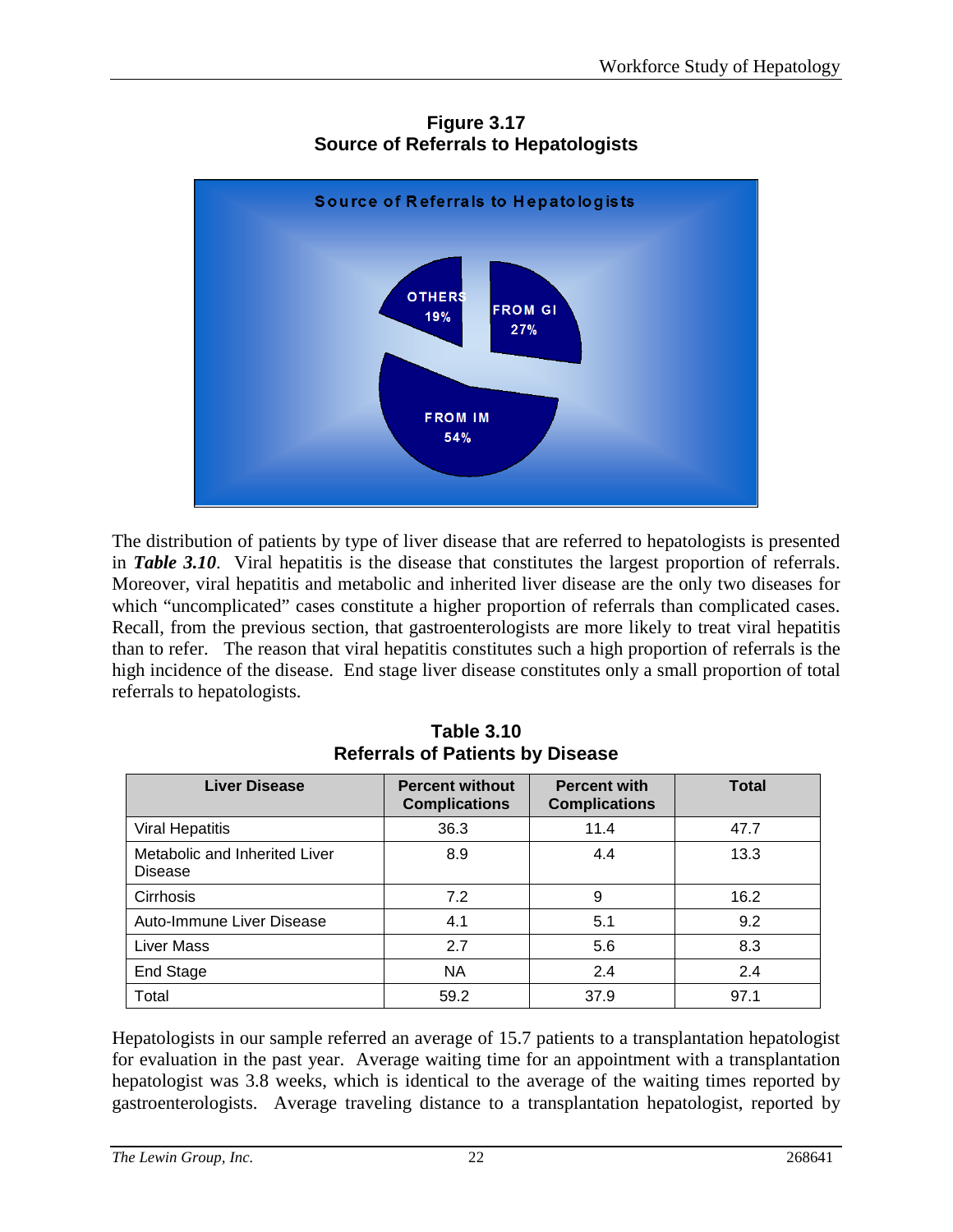hepatologists, was 41.9 miles. Recall that gastroenterologists reported an average traveling distance of 45.6 miles. About 34.8% of hepatologists reported that waiting time for an appointment with a transplantation hepatologist has increased over the last five years. The distribution of changes in waiting time is shown in *Figure 3.18.*



# **Figure 3.18 Change in Waiting Time**

# **3.7 Treatment and Referral Patterns of Hepatologists with Transplantation Hepatology[11](#page-26-0)**

In this section, we examine treatment and referral patterns of transplantation hepatologists. Recall that over 90% of patients cared for by transplantation hepatologists are patients with liver disease. Sources of referrals are shown in *Figure 3.19*. About 64% of transplant hepatologists' referrals are from gastroenterologists. Internal medicine physicians are the source of about 21% of referrals, while hepatologists are the source of about 12% of referrals. Again, it is important to recognize that it is the large *number* of internal medicine specialists that give rise to the referrals. It is undoubtedly the case that a typical hepatologist will refer a greater proportion of his or her patients to a transplant hepatologist than either a gastroenterologist or an internist.

 $\overline{a}$ 

<span id="page-26-0"></span> $<sup>11</sup>$  The information in this section is based on a sample size of 80 respondents or more for most items.</sup>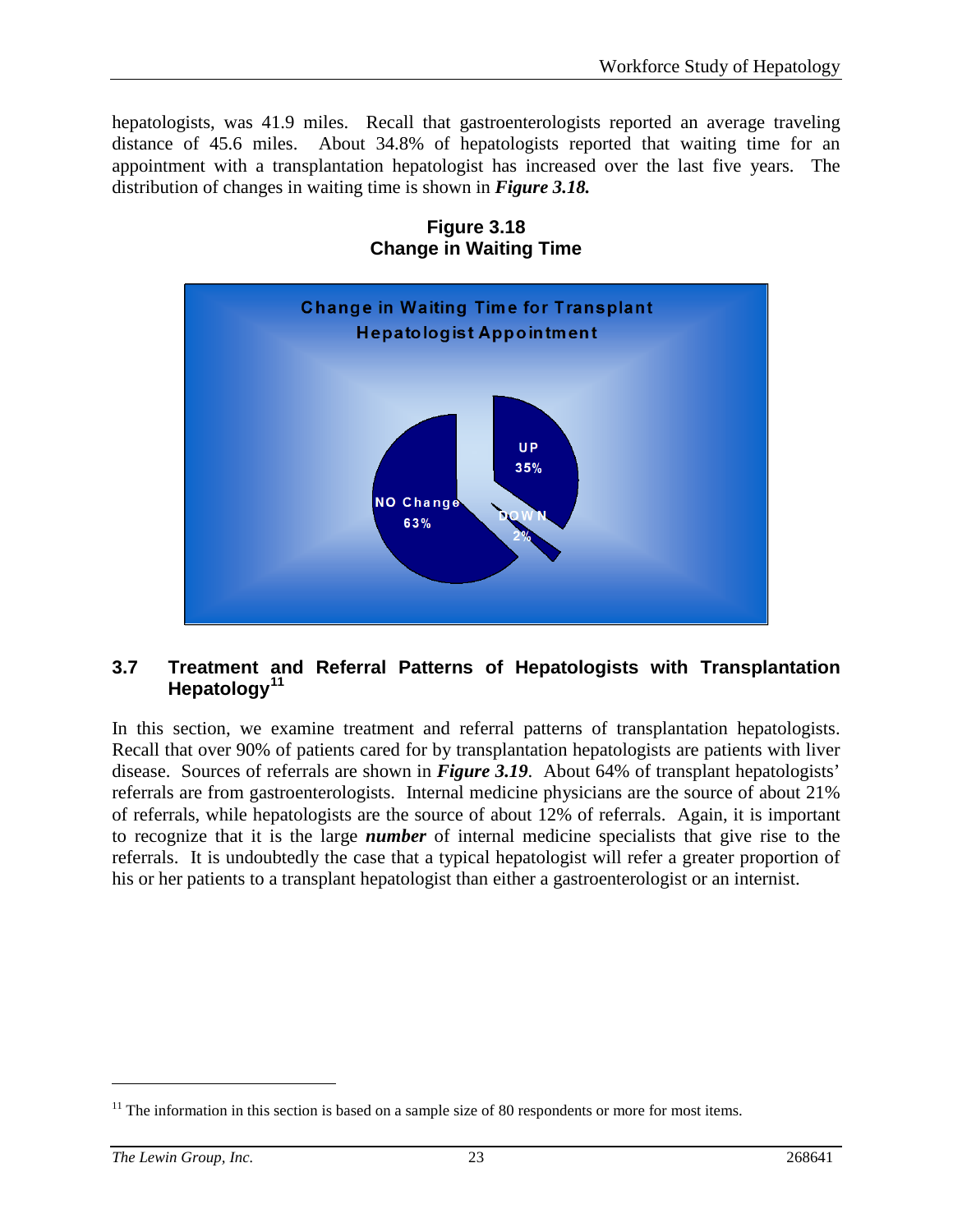**Figure 3.19 Source of Referrals to Transplantation Hepatologists**



The following information pertains to the respondents' *institution*. The average number of patients that actually received a liver transplant at the transplant facilities of the respondents in the previous year was 66.2. The average number of patients that were on the list for a transplant across the respondents' institutions was 182.

The following pertains to the individual transplantation hepatologist. The average number of patients evaluated in calendar year 2000 by individual transplantation hepatologists who responded to the survey was 109.9. The average number of patients listed for a transplant who are being cared for by individual respondents was 85.1. Finally, the average number of posttransplant patients being cared for by the transplantation hepatologist in calendar year 2000 was 179.7.

This information is summarized in *Table 3.11*.

|                    | <b>Institution's Patients</b> | <b>Individual Transplantation Hepatologist Patients</b> |                        |       |
|--------------------|-------------------------------|---------------------------------------------------------|------------------------|-------|
| <b>Transplants</b> | <b>On List</b>                | <b>Evaluated</b>                                        | <b>Post-transplant</b> |       |
| 66.2               | 182                           | 109.9                                                   | 85.1                   | 179.7 |

**Table 3.11 Liver Transplant Patient Workload: Calendar Year 2000**

Approximately 71% of transplantation hepatologists typically assume care for a patient with end stage liver disease before the patient is actually placed on the transplant list. About 26% indicated that they typically assume care only once the patient is placed on the list, while only about 2.5% stated that their care typically begins only when the transplant is imminent. This is summarized in *Figure 3.20*.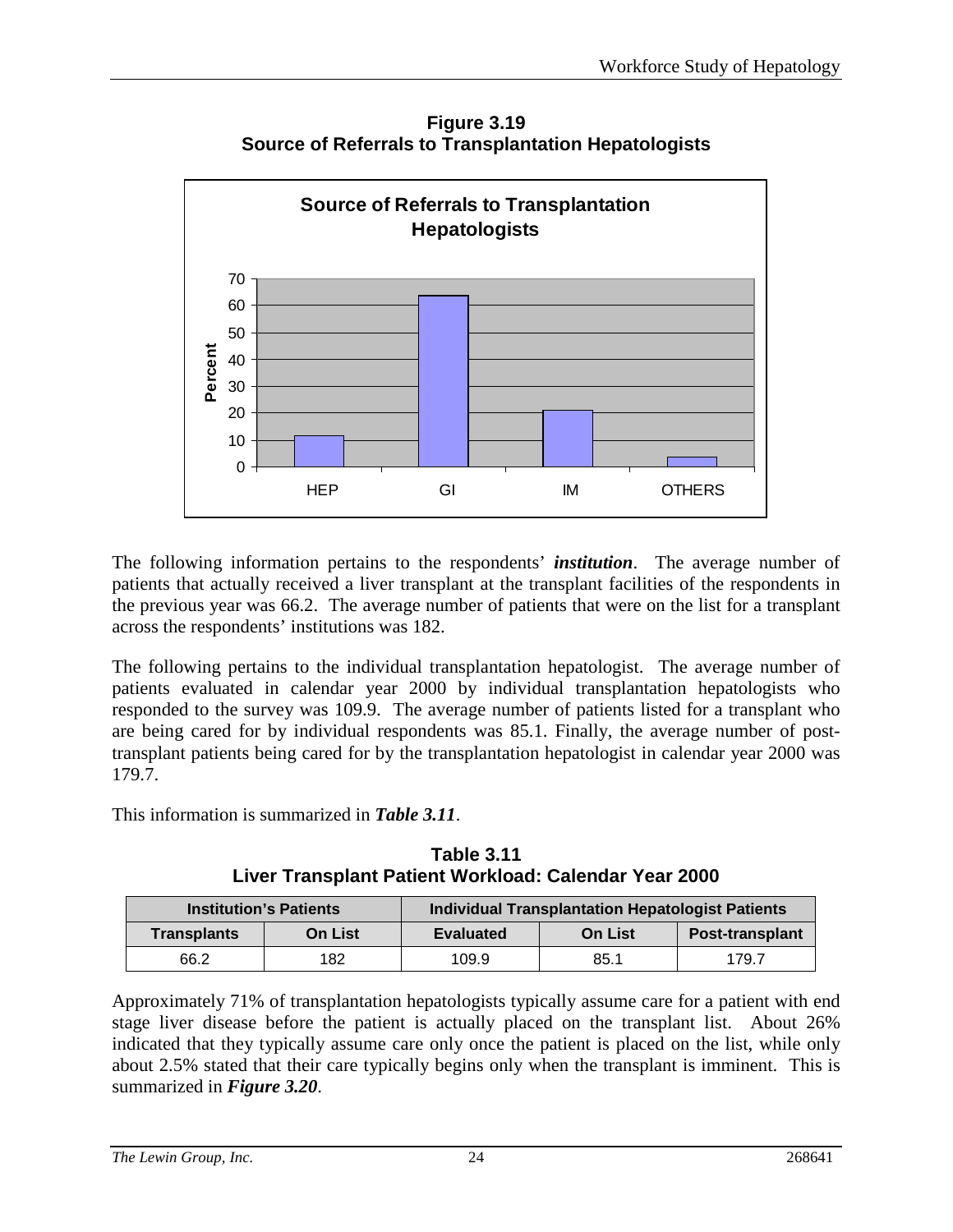**Figure 3.20 Point at Which Transplantation Hepatologist Typically Assumes Care**



Finally, most transplantation hepatologists typically care for post-transplant patients for three or more years after the transplant. This was typically the case for 55.4% of respondents. About 20.5% of respondents, however, indicated that their care ended within six months of the transplant. The distribution of responses is shown in *Figure 3.21*.

**Figure 3.21 Duration of Care After Transplant**

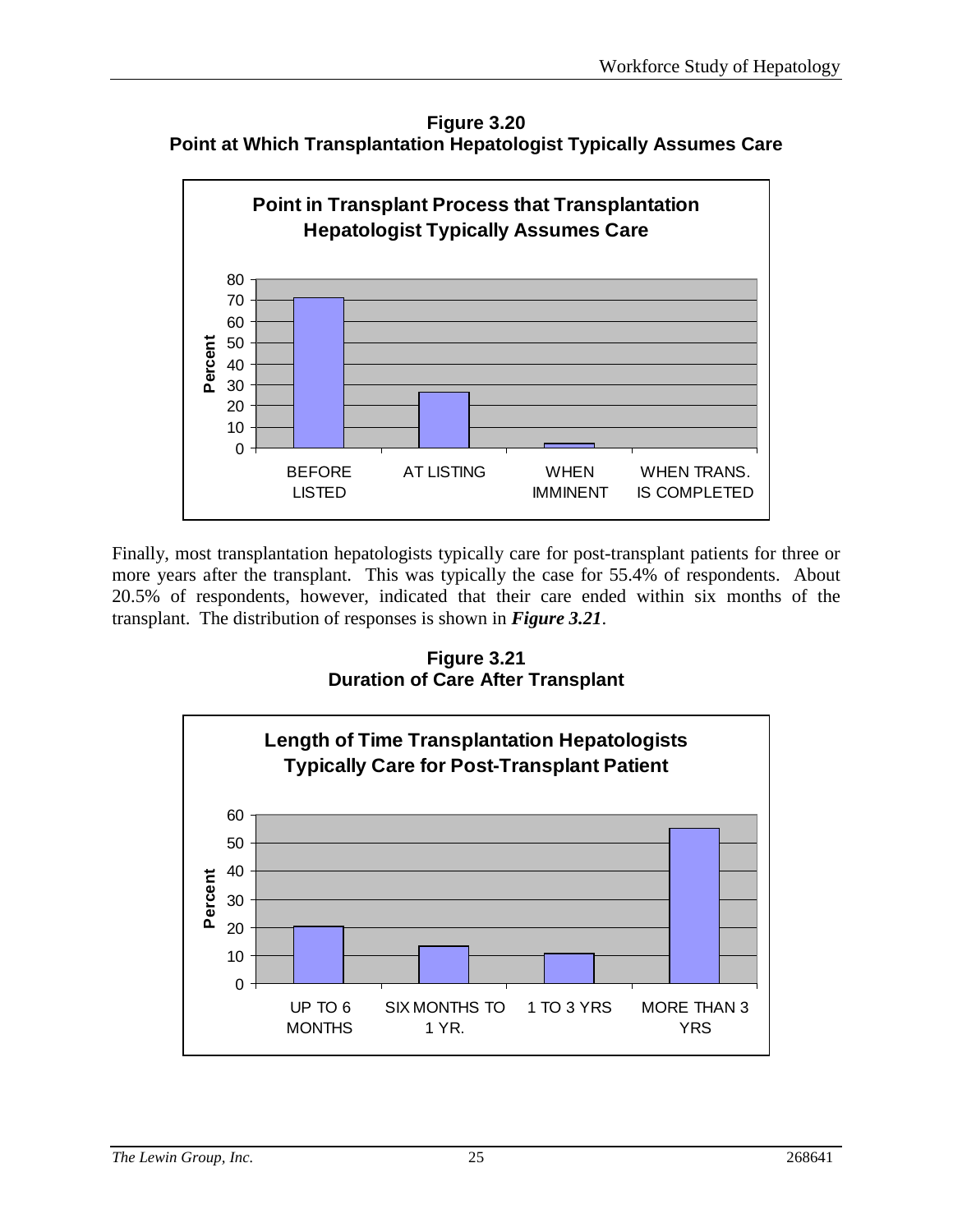# **4. RESULTS OF GI PROGRAM DIRECTOR SURVEY**

This section presents the findings from the survey of GI program directors. The survey was designed to collect information in the following three areas: (1) general fellowship program data; (2) characteristics of the faculty responsible for hepatology training; and (3) the nature of fellowship training in hepatology being carried out within the fellowship programs. One hundred and five program directors returned a survey.

# **4.1 General Fellowship Program Information**

Sixty-eight percent of the 105 GI fellowship program directors responding to the survey indicated that their institution had a liver transplantation center. As of December 2000, 121 medical institutions in the United States operated a liver transplantation program, suggesting that program directors from approximately 59 percent of these centers responded to this survey. <sup>12</sup>

Program directors were asked to provide information regarding the number of GI fellows as well as the level of hepatology training being provided in their programs. *Table 4.1* presents program director responses with respect to the following types of information:

- total number of GI fellows:
- number of GI fellows receiving training in advanced hepatology in third year;
- number of GI fellows receiving training in advanced hepatology and transplant hepatology; and
- number of hepatology fellows not part of the training program.

|     |                                                                                                                                             | <b>All Respondents</b><br>$N = 102$ | <b>Percent of</b><br><b>Fellows</b> |
|-----|---------------------------------------------------------------------------------------------------------------------------------------------|-------------------------------------|-------------------------------------|
| (a) | <b>GI Fellows</b>                                                                                                                           | 6.3                                 |                                     |
| (b) | GI Fellows Receiving Advanced Hepatology<br>Training In Third Year                                                                          | 1.6                                 | <b>24%</b>                          |
| (c) | GI Fellows Receiving Advanced Training In<br>Hepatology And Transplant Hepatology                                                           | 2.4                                 | 38%                                 |
|     | GI Fellows Not Receiving Advanced Hepatology in<br>Third Year Or Advanced Training In Hepatology<br>and Transplant Hepatology <sup>13</sup> | 2.3                                 | 36%                                 |
| (d) | Hepatology Fellows Not Part Of Training Program                                                                                             | 0.4                                 | 6%                                  |

**Table 4.1 GI Fellows and Hepatology Training** 

 $\overline{a}$ 

<span id="page-29-1"></span><span id="page-29-0"></span><sup>&</sup>lt;sup>12</sup> UNOS Critical Data: Main Page, Frequently Requested Data.<br><sup>13</sup> The original design of our survey question assumed that all gastroentoerology fellows would receive either advanced hepatology training or advanced training in hepatology and transplant hepatology. This was not the case for approximately 46 program directors who responded. Hence, we included a category for fellows that apparently do not receive either advanced hepatology training or advanced hepatology and transplant hepatology training.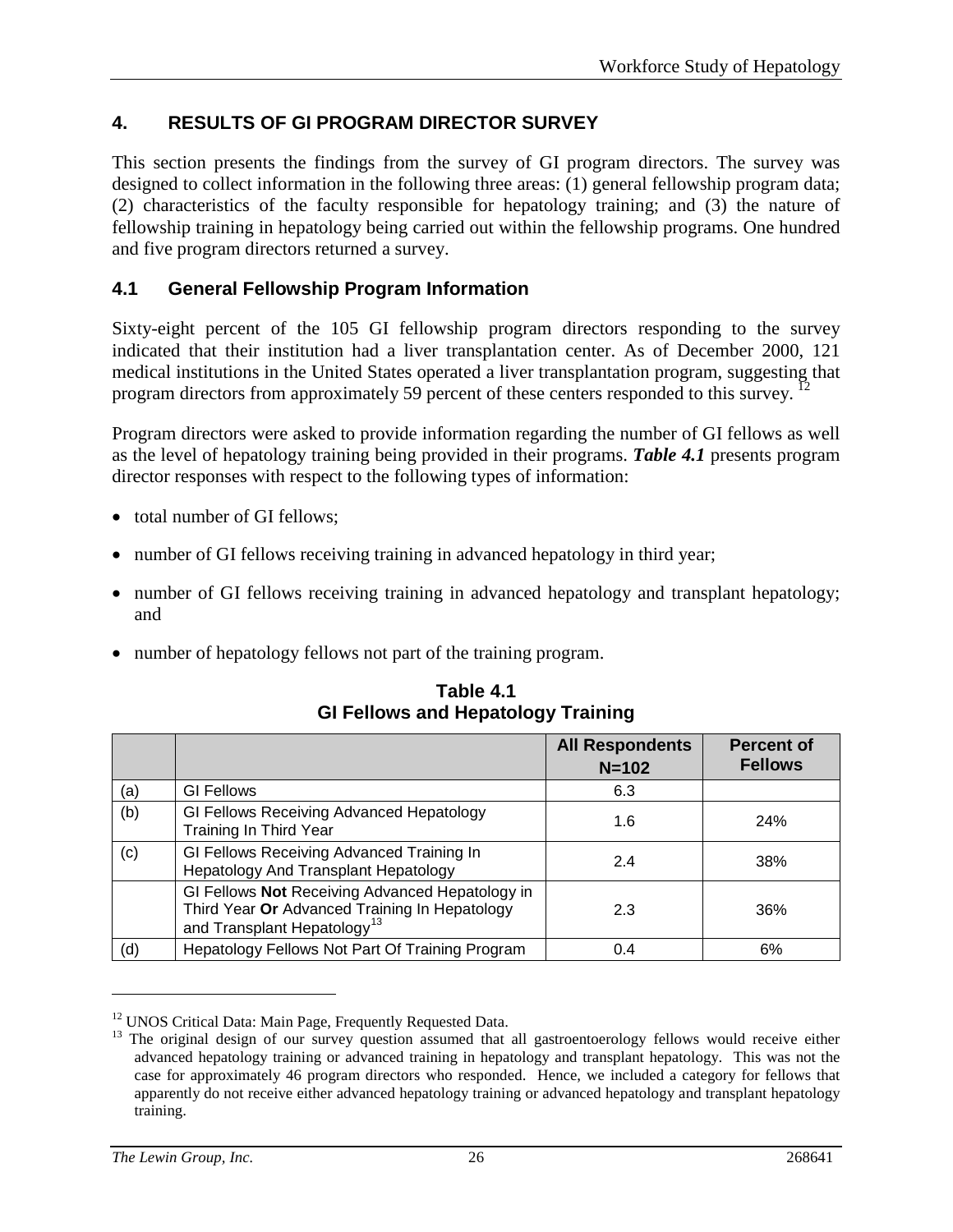An average of 6.3 GI fellows are being trained in responding fellowship programs. Twenty-four percent of these fellows are receiving advanced hepatology training in the third year of the fellowship, and another 38 percent are being trained in both advanced hepatology and transplant hepatology. Approximately thirty-six percent of GI fellows did not fit into either category describing hepatology training. Taken literally, this would imply that about 36 percent of gastroenterology fellows did not receive either advanced hepatology training or advanced hepatology training and training in transplantation hepatology.<sup>[14](#page-30-0)</sup>

In approximately 55 percent of the programs, all GI fellows are receiving advanced training in hepatology or advanced hepatology and transplantation hepatology. However, in about 45% of the programs, some fellows do not receive training in either advanced hepatology or advanced hepatology and transplantation hepatology. In *Table 4.2* below, we separate programs into two categories. The first consists of those who indicated that all fellows received either advanced hepatology training in the third year of the program or advanced hepatology training and transplantation hepatology training. There were 56 respondents in this category. The second category consisted of those respondents who indicated that at least some fellows in their program did not receive either advanced hepatology training or advanced hepatology training and training in transplantation hepatology. There were 46 respondents in this category. For those in the first category, 39% received advanced hepatology training, and 63% of fellows received advanced training in hepatology and transplantation hepatology. *Table 4.2* provides a more detailed breakdown of this information.

|     |                                                                                                                                      | $N = 56$ | $\%$ | $N=46$ | $\%$ |
|-----|--------------------------------------------------------------------------------------------------------------------------------------|----------|------|--------|------|
| (a) | <b>GI Fellows</b>                                                                                                                    | 6.2      |      | 6.3    |      |
| (b) | GI Fellows Receiving Advanced Hepatology Training In<br><b>Third Year</b>                                                            | 2.4      | 39%  | 0.8    | 12%  |
| (c) | GI Fellows Receiving Advanced Training In Hepatology<br>And Transplant Hepatology                                                    | 3.9      | 63%  | 0.6    | 9.5% |
|     | GI Fellows Not Receiving Advanced Hepatology in Third<br>Year Or Advanced Training In Hepatology and<br><b>Transplant Hepatology</b> |          |      | 4.9    | 77%  |
| (d) | Hepatology Fellows Not Part Of Training Program                                                                                      | .4       | 6%   | .6     | 9.5% |

**Table 4.2 GI Fellows and Hepatology Training** 

An important "supply" issue is the proportion of international medical graduates, defined as graduates of medical schools outside of the United States and Canada, who remain in the United States after graduation and practice. The survey asked a series of questions to elicit program director perspectives on this topic. These included:

• an estimation of the percentage of fellows over the past five years that have been international medical graduates;

 $\overline{a}$ 

<span id="page-30-0"></span> $14$  Coincidentally, 37% of responding program directors stated that hepatology training experience in their programs occurs only within a general gastroenterological clinical/consultative service. In addition, 20% of programs responding report that they provide no advance training in hepatology including transplant hepatology.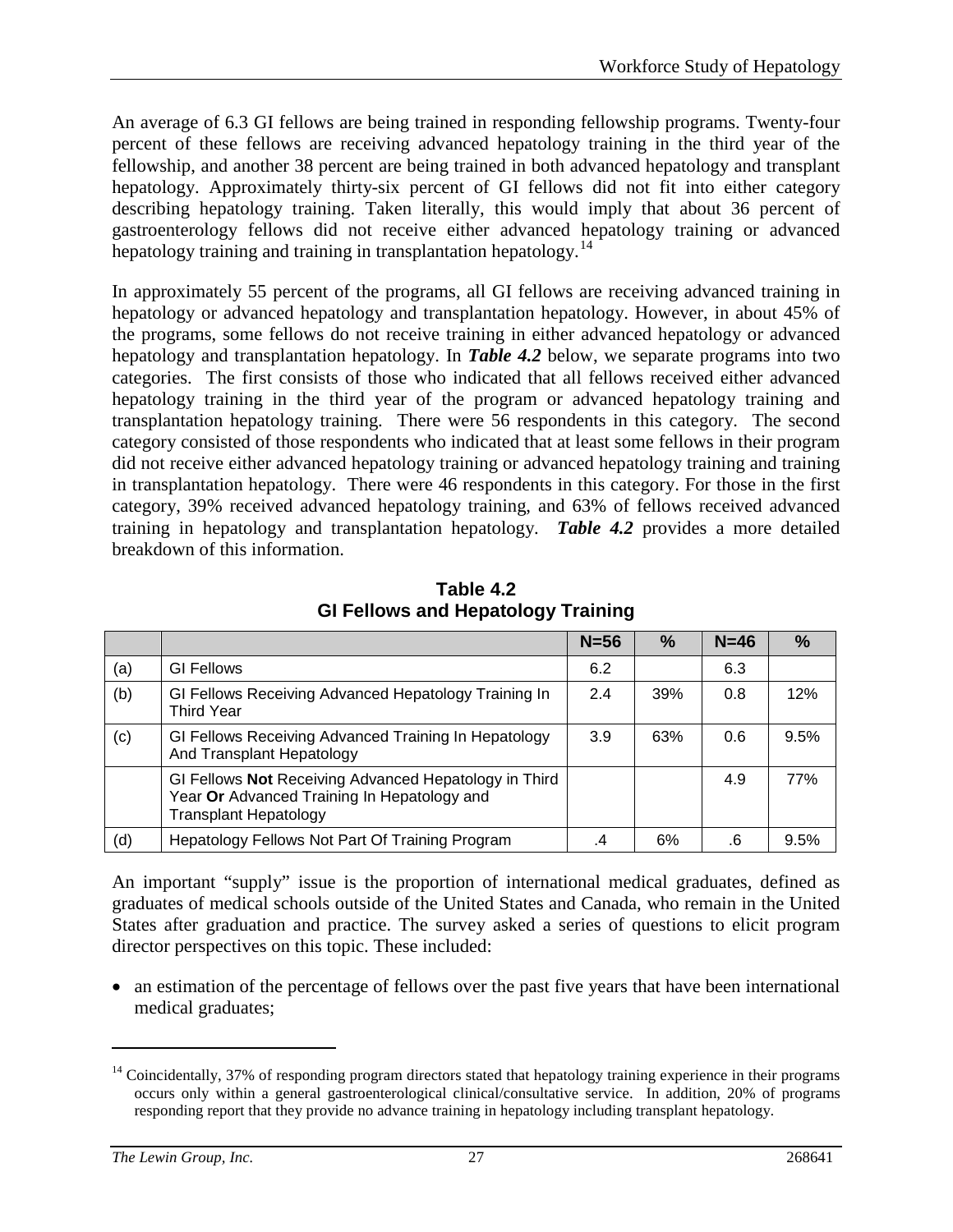- an estimation of the percentage of fellows that leave the United States after completing fellowship training; and
- an expectation of whether the percentage of their IMG fellows would increase, decrease, or remain the same over the next five years.

Program directors reported that over the past five years international medical school graduates (IMGs) constituted an average of 36 percent of fellows in their GI training programs. Respondents indicated that a high percentage, about 93 percent, remain in United States upon completion of their fellowship training. While there is no data on precisely what proportion of IMGs do, in fact, ultimately practice in the United States, the consensus view of experts is that most ultimately do remain in the United States. Based on our discussions with experts at the Bureau of Health Professions (BHPr) and elsewhere, we estimate that at least 80 percent of IMGs practice in the United States. Hence, most IMGs contribute to physician supply in the United States. These observations appear to true for GI IMG fellows.

The majority of program directors, approximately 53 percent, expect to see a decline in the percentage of IMG fellows over the next five years. Thirty-eight percent of the program directors anticipate no change, while the remaining 9 percent expect the percentage to increase.

# **4.2 Fellowship Faculty**

Program directors were asked to supply information on the faculty responsible for hepatology training within their fellowship program. The survey gathered information that included:

- the number of faculty responsible for hepatology training;
- the level of training or expertise of those faculty;
- a characterization of the faculty member's area of primary focus; and
- the number of current openings for gastroenterology, hepatology, and transplantation hepatology faculty.

On average, program directors indicated that 3.9 physicians assumed responsibility for hepatology training. For each physician responsible for hepatology training, program directors were asked to characterize that individual's level of training or expertise.<sup>15</sup> Table 4.3 presents information for respondents.

# **Table 4.3 Faculty Responsible for Hepatology Training**

| $n=50$ |               |
|--------|---------------|
| Avg. # | <b>Avg. %</b> |

<span id="page-31-0"></span><sup>&</sup>lt;sup>15</sup> Forty-eight percent of the program directors provided responses in accordance with survey instructions. For each physician identified in a prior survey question as responsible for hepatology training, the survey asked program directors to characterize that individual's level of training or expertise by indicating the number of physicians to which each response applied. The sum of the individual response items was intended to reflect the number of physicians reported in survey question 6.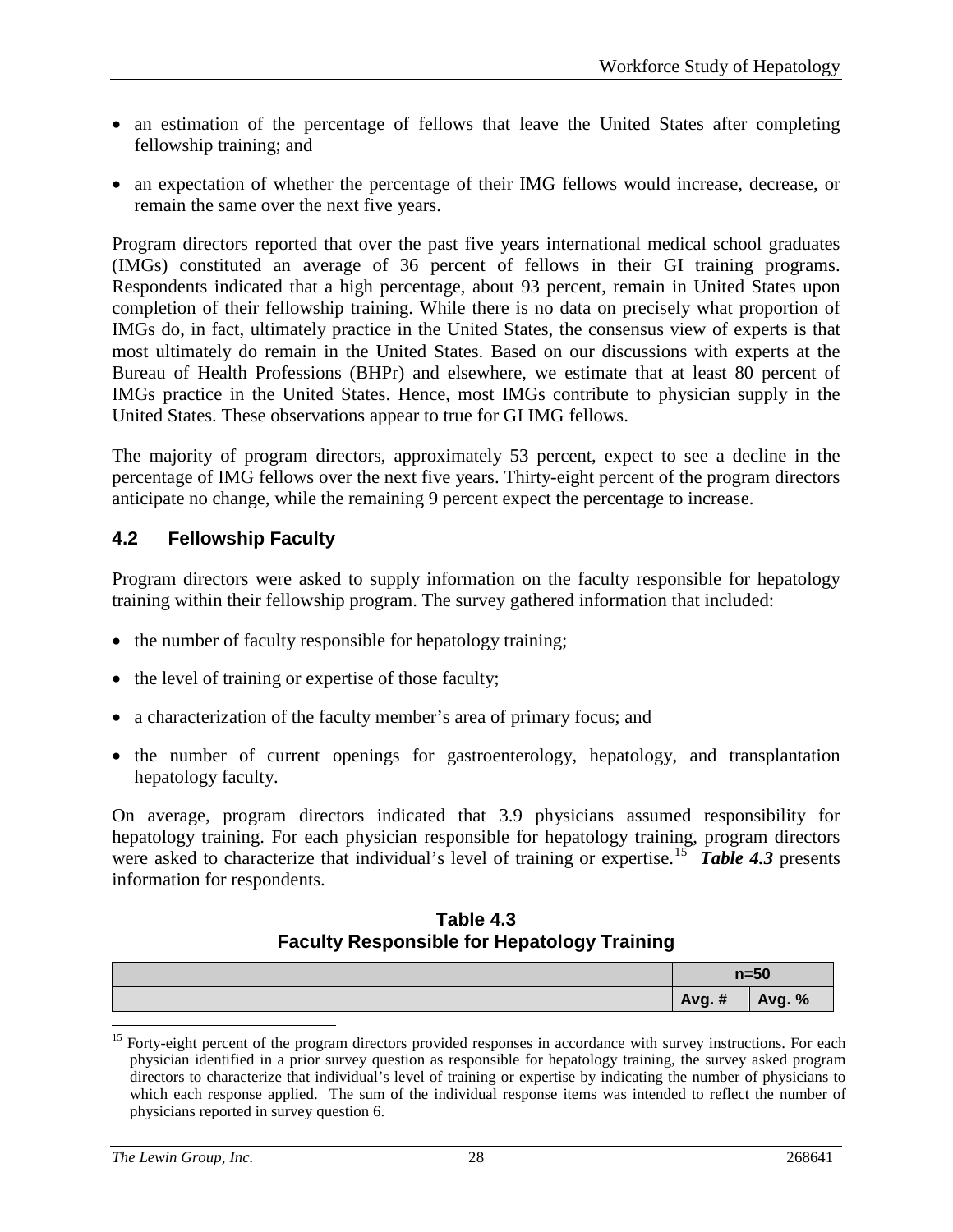| General gastroenterologist                                                                                                       | .46 | 8.3  |
|----------------------------------------------------------------------------------------------------------------------------------|-----|------|
| General gastroenterologist with expertise and experience in hepatology whose<br>training did not include a hepatology fellowship | 1.1 | 31.5 |
| Hepatologist whose training did not include a clinical hepatology fellowship                                                     | .38 | 10.7 |
| Hepatologist whose training <b>included</b> a clinical hepatology fellowship                                                     | .88 | 25.4 |
| Hepatologist who is also a transplantation hepatologist                                                                          | .88 | 24.1 |

GI fellowship program directors classified the overwhelming majority (91.7 percent) of the faculty members responsible for hepatology training as either hepatologists or gastroenterologists with expertise and experience in hepatology. Approximately 60 percent of the faculty members involved in hepatology training were characterized as hepatologists with various levels of advanced hepatology training. Slightly more than one-quarter (25.4 percent) of the faculty completed a clinical hepatology fellowship, while another one-quarter (24.1 percent) were identified both as hepatologists and transplantation hepatologists.

Program directors were also asked to categorize each of their faculty members responsible for hepatology training into one of three areas of primary focus: medical liver disease (nontransplant), transplantation hepatology, or both medical liver disease and transplantation hepatology.<sup>[16](#page-32-0)</sup> Table 4.4 presents the characterizations reported by those program directors responding.

|                                                              | $n=80$                            |             |  |
|--------------------------------------------------------------|-----------------------------------|-------------|--|
|                                                              | <b>No. of positions</b><br>(avg.) | %<br>(avg.) |  |
| Medical Liver Disease (non-transplant)                       |                                   | 52.4        |  |
| <b>Transplantation Hepatology</b>                            | .3                                | 5.8         |  |
| Both Medical Liver Disease and Transplantation<br>Hepatology | 1.74                              | 41.8        |  |

**Table 4.4 Primary Focus of Faculty Responsible for Hepatology Training**

While the majority of the hepatology faculty's primary area of focus was characterized as nontransplant medical liver disease, almost 42 percent of the faculty's primary focus was concentrated in the areas of both non-transplant medical liver disease and transplantation hepatology. These findings support the program director's characterization of the majority of faculty as hepatologists and/or transplantation hepatologists.

Information was also collected from the program directors on the number of current openings for fellowship faculty in gastroenterology, non-transplant hepatology, and transplantation hepatology. *Table 4.5* provides information reported regarding openings distributed across the various faculty types as well as the average number of openings for each type of faculty position.

<span id="page-32-0"></span><sup>&</sup>lt;sup>16</sup> Eighty program directors provided responses consistent with survey instructions. Program directors were asked to provide the total number of physicians in the one of three categories that best characterized their area of focus. The total for all categories should be equal to the total number of physicians reported in survey question 6.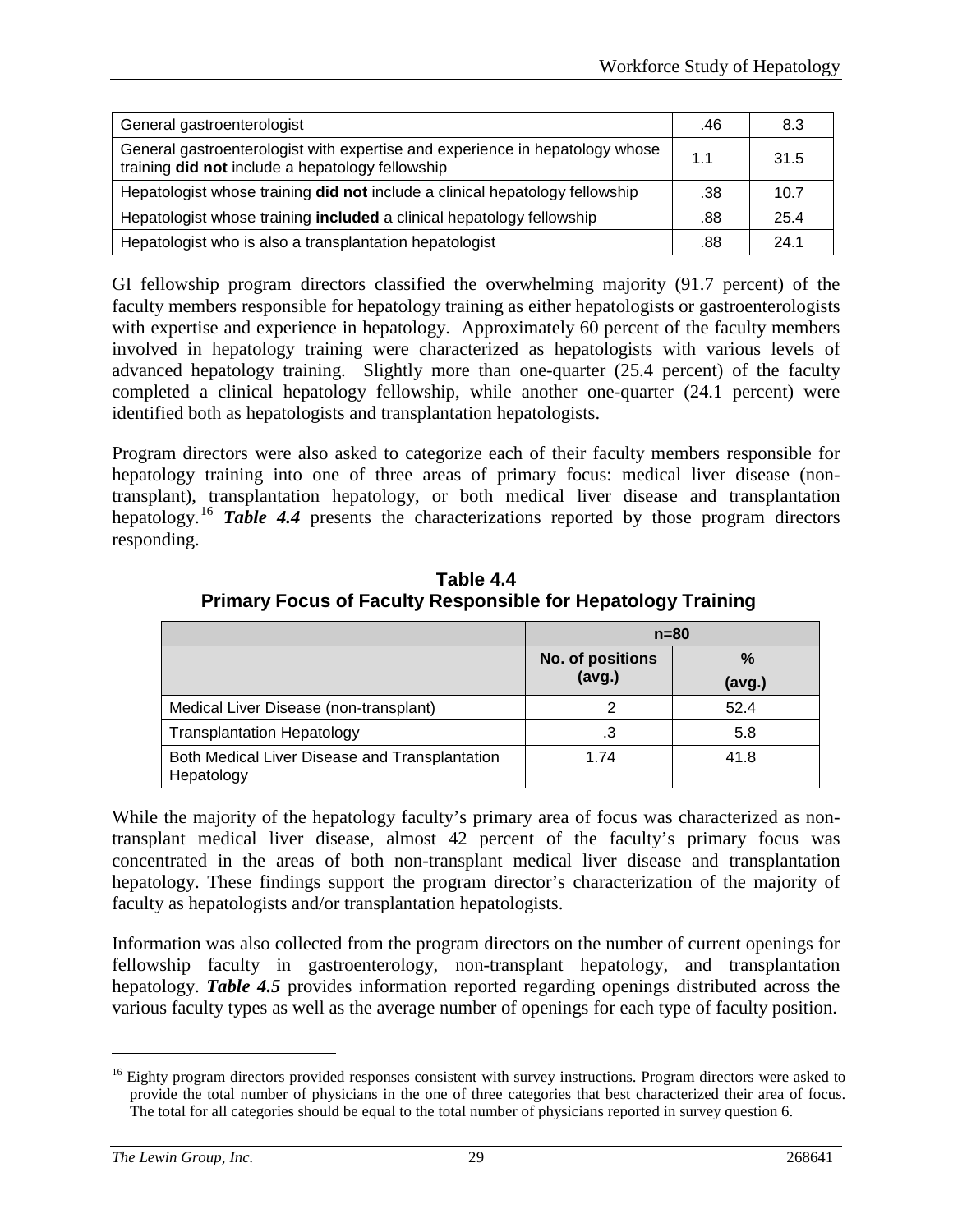| $(N=105)$                          | <b>Number with</b><br><b>Openings</b> | <b>Percent</b> | Avg. $#$ of<br>openings | <b>Total</b><br><b>Openings</b> |
|------------------------------------|---------------------------------------|----------------|-------------------------|---------------------------------|
| Gastroenterology faculty           | 76                                    | 72%            | 1.45                    | 152                             |
| Hepatology faculty                 | 33                                    | 31%            | .40                     | 42                              |
| Transplantation hepatology faculty | 37                                    | 35%            | .48                     | 50                              |
| Total                              | 85                                    | 81%            | 2.33                    | 244                             |

**Table 4.5 Fellowship Faculty Position Openings**

The overwhelming majority (72 percent) of program directors reported current openings for gastroenterology faculty. The demand for hepatology or transplantation hepatology faculty was somewhat less, with only 31 percent and 35 percent of program directors reporting vacancies, respectively. However, a total of 66% of programs responding reported vacancies for either hepatology faculty, transplantation hepatology faculty, or both.

The following figure provides an indication of open faculty positions by region and specialty. The number represents the number of programs responding, while the percentage represents the proportion that have at least one opening.



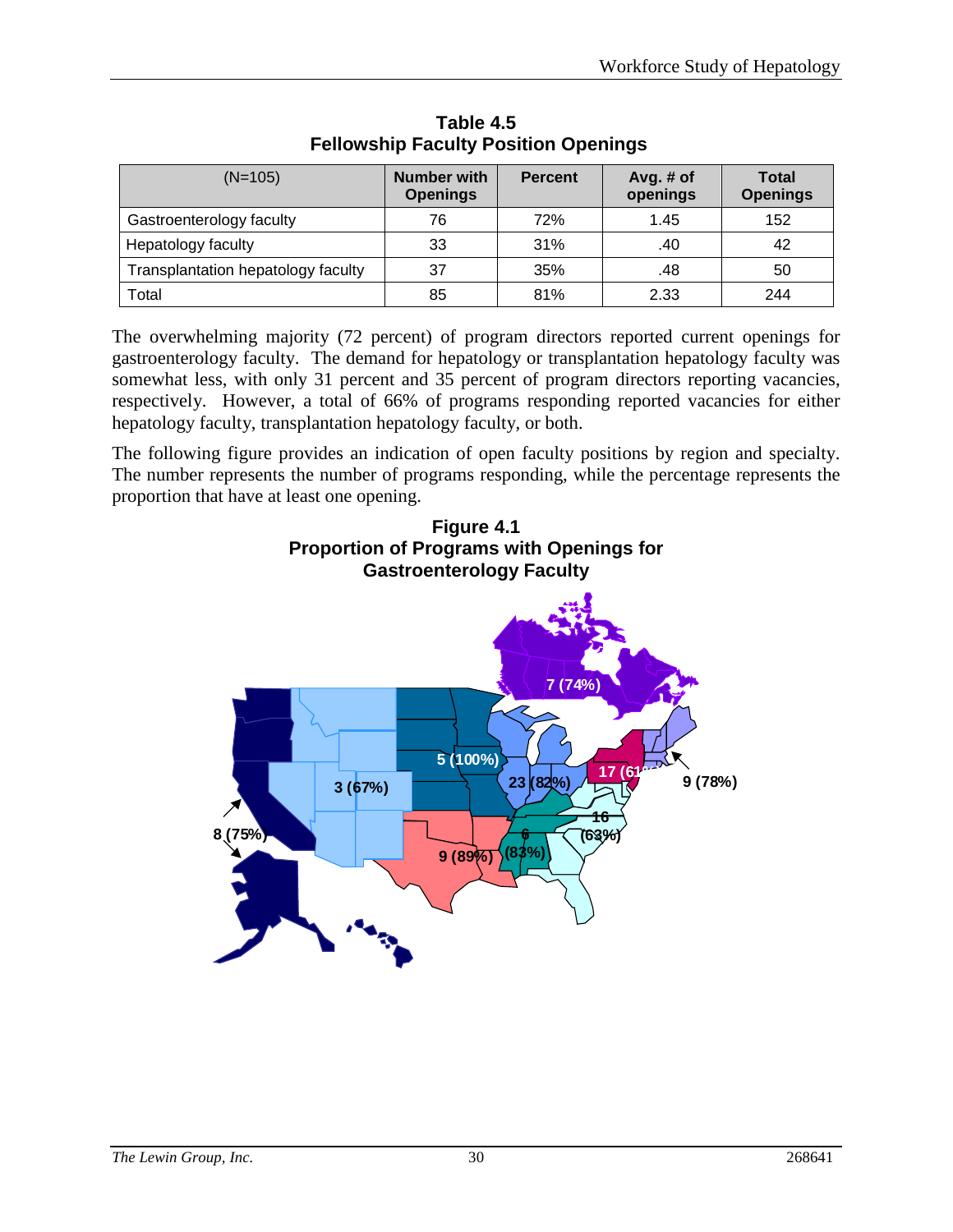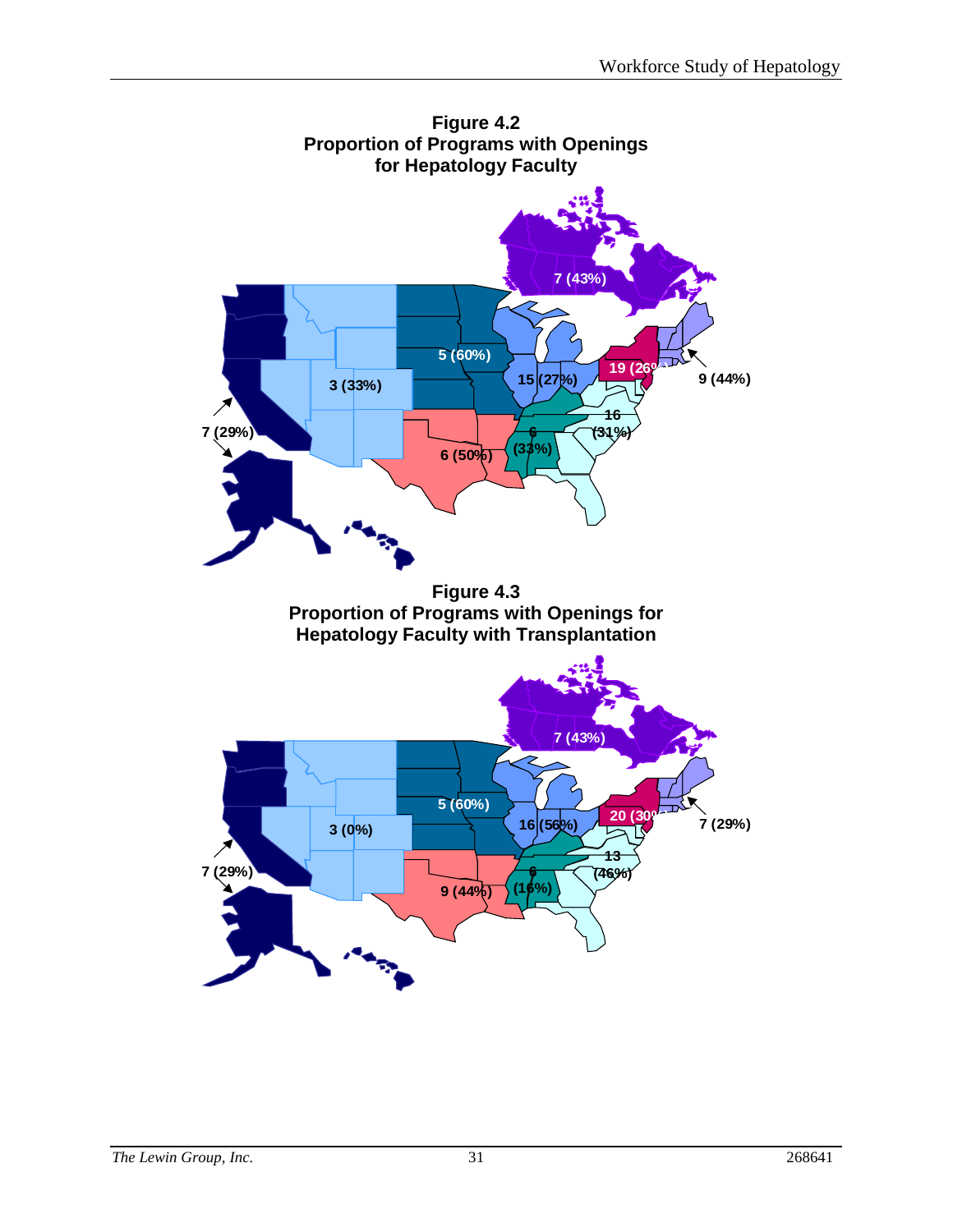# **4.3. Fellowship Training**

In order to gain a better understanding of the nature of hepatology training being offered in GI fellowship training programs, program directors were asked to provide:

- information on the types of formal hepatology training opportunities available within their fellowship program; and
- a description of the fellowship program's hepatology training experience.

*Table 4.6* provides information on the percentage of fellowship programs *offering* formal training programs in specific fields of hepatology. Note that the categories are constructed to be mutually exclusive, and add to 100%. For example, according to the respondents, 20% of GI programs offer only transplantation hepatology within a 3 year fellowship program.

|                                                                                              | $n = 103$ |
|----------------------------------------------------------------------------------------------|-----------|
| Advanced hepatology only (no transplantation hepatology)                                     | 9%        |
| Transplantation hepatology within a three year fellowship program only                       | 20%       |
| Transplantation hepatology with a 4 <sup>th</sup> year required <b>only</b>                  | 2%        |
| Both advanced hepatology and transplantation hepatology within a 3 year program              | 28%       |
| Both advanced hepatology and transplantation hepatology with a 4 <sup>th</sup> year required | 9%        |
| Transplantation hepatology within 3 year program and with 4 <sup>th</sup> year required      | 2%        |
| All three types of hepatology training programs are offered                                  | 10%       |
| No advanced hepatology programs are offered                                                  | 20%       |
| Total                                                                                        | 100%      |

**Table 4.6 Formal Training In Specific Areas of Hepatology**

Advanced hepatology training is offered in a total of 56% percent of the fellowship programs. Training in transplantation hepatology is even more widespread, with 60% percent of the programs offering transplantation hepatology within a three year program, and 23% offering transplantation hepatology with a fourth year required. A total of 71% of the programs responding indicated that they offered some form of training in transplantation hepatology in their program. Interestingly, about 20% of respondents indicated that they did not offer any advanced training in hepatology or transplantation hepatology in their program..

Program directors were asked to indicate which of the following **best** described the hepatology fellowship training experience provided by their fellowship program:

- GI/consultation/clinic service (includes hepatology patients);
- Hepatology dedicated service (without transplant service);
- Hepatology and transplant services; or
- Other.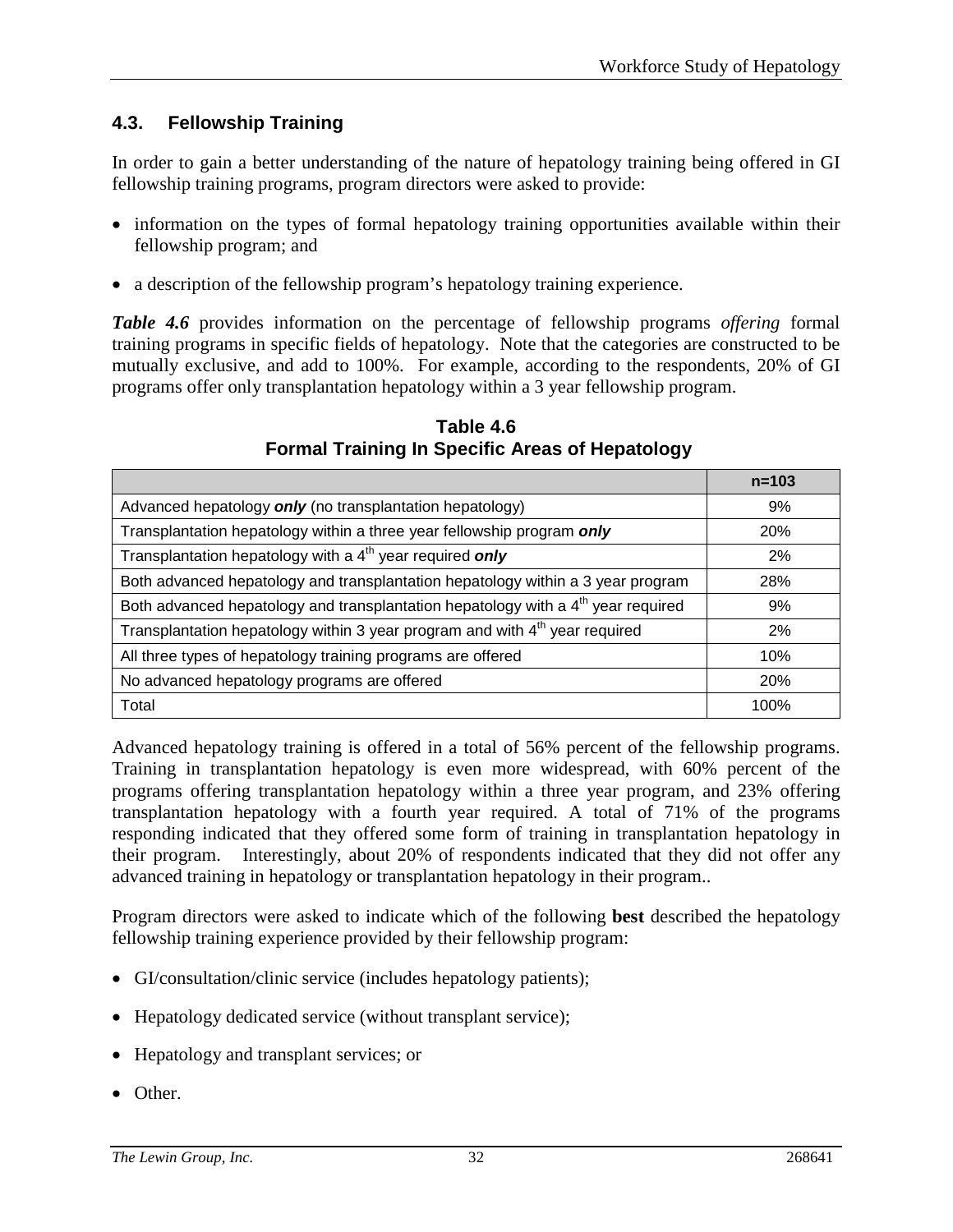**Table 4.7** highlights the program director's description of the fellowship's hepatology training experience.

|                                                                | $n = 103$ |
|----------------------------------------------------------------|-----------|
| GI consultation/clinic service (includes hepatology patients)  | 36.9%     |
| Hepatology dedicated service (without transplantation service) | 9.7%      |
| Hepatology and transplant services                             | 52.4%     |
| Other                                                          | 1.0%      |

**Table 4.7 Hepatology Training Experience Within Fellowship Program**

The majority (52.4 percent) of program directors reported a fellowship experience that included training in both hepatology and transplant services. Not surprisingly, fellows at institutions with liver transplantation centers were more likely to experience this type of hepatology training (78 percent).

In 36.9 percent of the programs, fellows received hepatology training as part of a GI/consultation/clinic service that included hepatology patients. Seventy-eight percent of the program directors located at institutions that did not have a liver transplantation center reported that fellows experienced this type of hepatology training.

Less than 10 percent of programs provided training on a dedicated hepatology service that did not include a transplantation service. This may be related to the fact that hospitals do not generally have services dedicated exclusively to hepatology. Without liver transplantation, hepatology patients generally receive care on a general medical service.

# **5. SUMMARY**

The purpose of this study is to obtain a better understanding of treatment and referral patterns of practitioners who are caring for patients with liver disease; the formal training of these practitioners; and the programs which prepare practitioners to care for patients with liver disease. The primary sources of information for this study are two surveys that were conducted for the study. The first was a survey of practitioners. Gastroenterologists, hepatologists, and transplant hepatologists were surveyed. Information regarding their practice, referral and treatment patterns for patients with liver disease, training in hepatology and overall demand was included. The second survey was targeted to directors of fellowship programs in gastroenterology. Program directors were asked to provide information regarding the hepatology training of fellows in gastroenterology. In particular, the training provided in hepatology and transplantation hepatology, as part of the gastroenterology fellowship, was explored.

# **5.1 Results of Practitioner Survey**

Practicing gastroenterologists, hepatologists and transplantation hepatologists are similar in that board certification in gastroenterology is the highest level of formal credentials for their specialty. The transplantation hepatologists are about five years younger, on average, than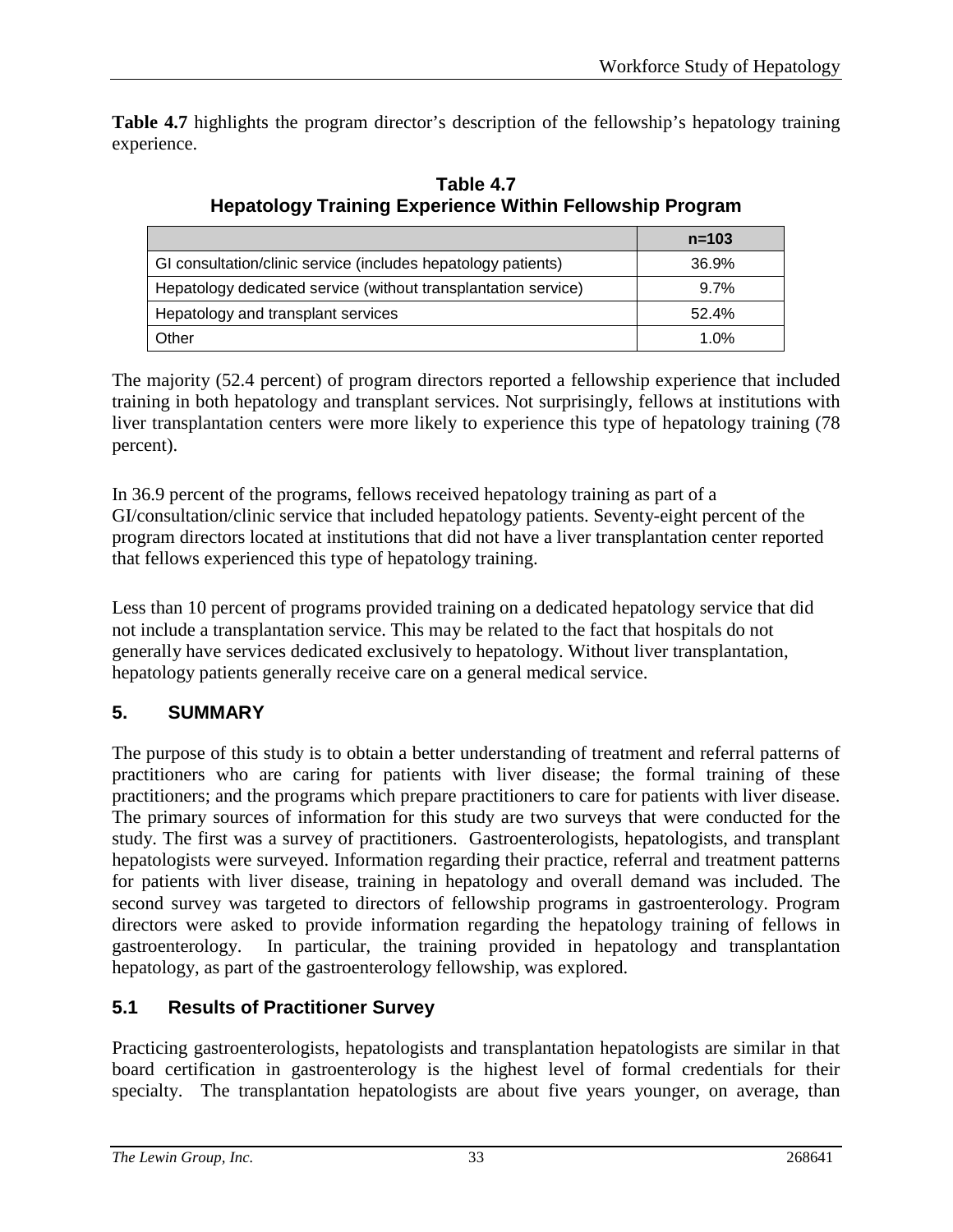gastroenterologists and hepatologists, reflecting the relatively recent technology of liver transplants. Hepatologists and transplantation hepatologists are more likely to have been trained in a fellowship program that offered a hepatology dedicated service or transplant service than are gastroenterologists. They also, and partly as a consequence, spent a greater portion of their time in training treating or evaluating patients with liver diseases, and they are more likely to have had a hepatology specialist on the faculty at their fellowship program.

Hepatologists and transplantation hepatologists are more likely to practice in multi-specialty groups than are general gastroenterologists, and the group sizes tend to be larger. In part, this is because hepatologists and transplant hepatologists are more likely to practice in an academic or medical school setting than in a community-based practice compared to general gastroenterologists.

Waiting time for an initial appointment with a hepatologist or transplant hepatologist is about two weeks longer than the average waiting time for an initial appointment with a gastroenterologist, according to the respondents in the survey. This would suggest relative excess demand for the services of hepatologists and transplantation hepatologists.

Almost 60% of general gastroenterologists believe that waiting time for an initial appointment has increased over the past five years. However, about 80% of transplantation hepatologists stated that waiting times for appointments have increased over the past five years.

Over 78% of the patients treated by hepatologists, and 90% of the patients treated by transplantation hepatologists, suffer from liver diseases. This compares to 23% for general gastroenterologists. Most gastroenterologists, however, say that they typically treat most patients with liver disease. They are more likely to refer patients with liver diseases when complications are present. Factors in addition to acuity affecting the probability that a general gastroenterologist will refer a patient with liver disease include:

- how busy the gastroenterologist's practice is;
- how far away the nearest hepatologists is; and
- the length of fellowship training of the gastroenterologists, and whether there was a specialist in liver diseases on the faculty.

Over 80% of gastroenterologists referred at least one patient to a transplantation hepatologist over the last calendar year. Of those who referred at least one, the average number of referrals was 4.8. About 35% of gastroenterologists believed that the waiting time for an appointment with a transplantation hepatologist had increased over the last five years.

Hepatologists receive over 54% of their referrals from internists, and 27% from gastroenterologists. Of the major liver diseases we considered in the survey, viral hepatitis was the most frequent diagnosis of those patients referred. On average, hepatologists referred 15.7 patients to transplantation hepatologists in calendar year 2000. The average waiting time for an appointment with a transplantation hepatologists was 3.8 weeks.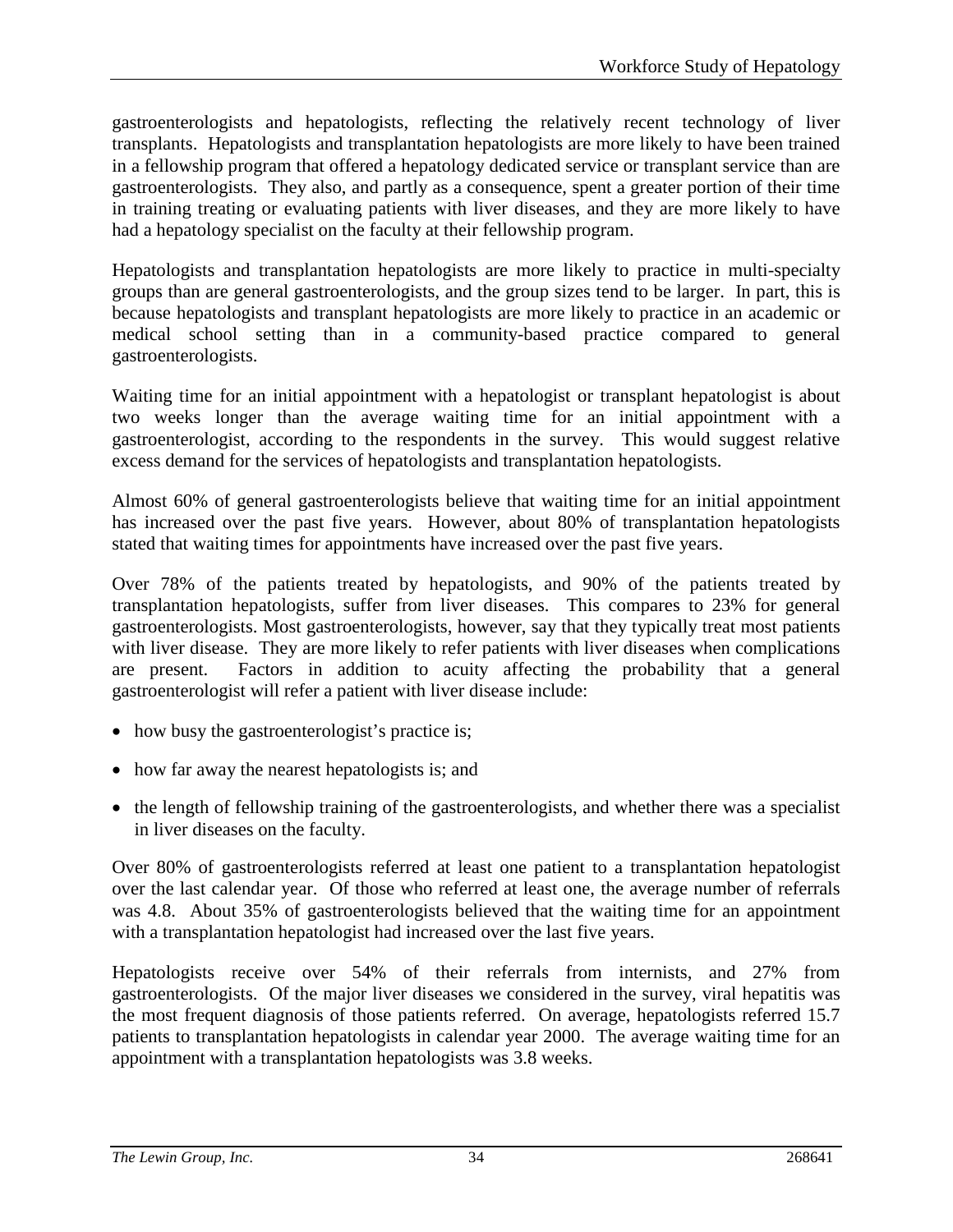Transplantation hepatologists receive about 64% of their referrals from gastroenterologists, and about 12% from hepatologists. The typical transplantation hepatologist evaluated about 110 patients for a transplant in calendar year 2000, cared for about 85 patients who were on the waiting list for transplant, and cared for about 180 patients who had received a transplant. Most transplantation hepatologists begin care for transplant candidates before they are placed on the waiting list, and continue to care for transplant patients for three or more years after the transplant has occurred.

This survey of practitioners has indicated that most general gastroenterologists will treat patients with liver disease, but many will refer more complicated cases to hepatologists. Both hepatologists and gastroenterologists refer patients to transplantation hepatologists when a transplant is indicated. There appears to be an excess demand for both hepatologists and transplantation hepatologists, as indicated by the waiting times for initial appointments compared to waiting times for gastroenterology appointments.

# **5.2 Results of Program Director Survey**

Program directors estimated that 36 percent of fellows in their GI training programs over the past five years were international medical school graduates. An overwhelming proportion, approximately 93 percent, of these fellows remain in the United States upon completion of their fellowships. However, the majority of program directors (53 percent) expect to see these percentages decline over the next five years.

Approximately 55% of responding program directors reported that all of their gastroenterology fellows received training in advanced hepatology, or advanced hepatology with transplantation hepatology. However, 45% of respondents indicated that at least some gastroenterology fellows did not receive advanced training. Taken literally, about 36% of fellows in the programs responding to the survey did not receive advanced training in hepatology.

The overwhelming majority (92 percent) of faculty responsible for hepatology training within responding programs are either general gastroenterologists with expertise and experience in hepatology, hepatologists whose training included a clinical hepatology fellowship, or transplantation hepatologists. The majority of the faculty concentrate primarily in the area of non-transplant medical liver disease. However, nearly 42 percent extend their primary focus beyond medical liver disease to include transplantation hepatology.

Nearly three-quarters (72 percent) of the GI fellowship programs report openings for gastroenterology faculty. The demand for hepatology and transplantation hepatology was somewhat more limited, with only 31 percent and 35 percent of program directors reporting vacancies, respectively. However, 66% of programs had openings for hepatology or transplantation hepatology faculty.

Advanced hepatology training is offered in 56 percent of the fellowship programs. Training in transplantation hepatology is even more widespread, with 71 percent of the programs offering such training. Most programs (58 percent) offer this training within a three-year fellowship program, about one-quarter (23 percent) offer a program that requires a fourth year. About 20%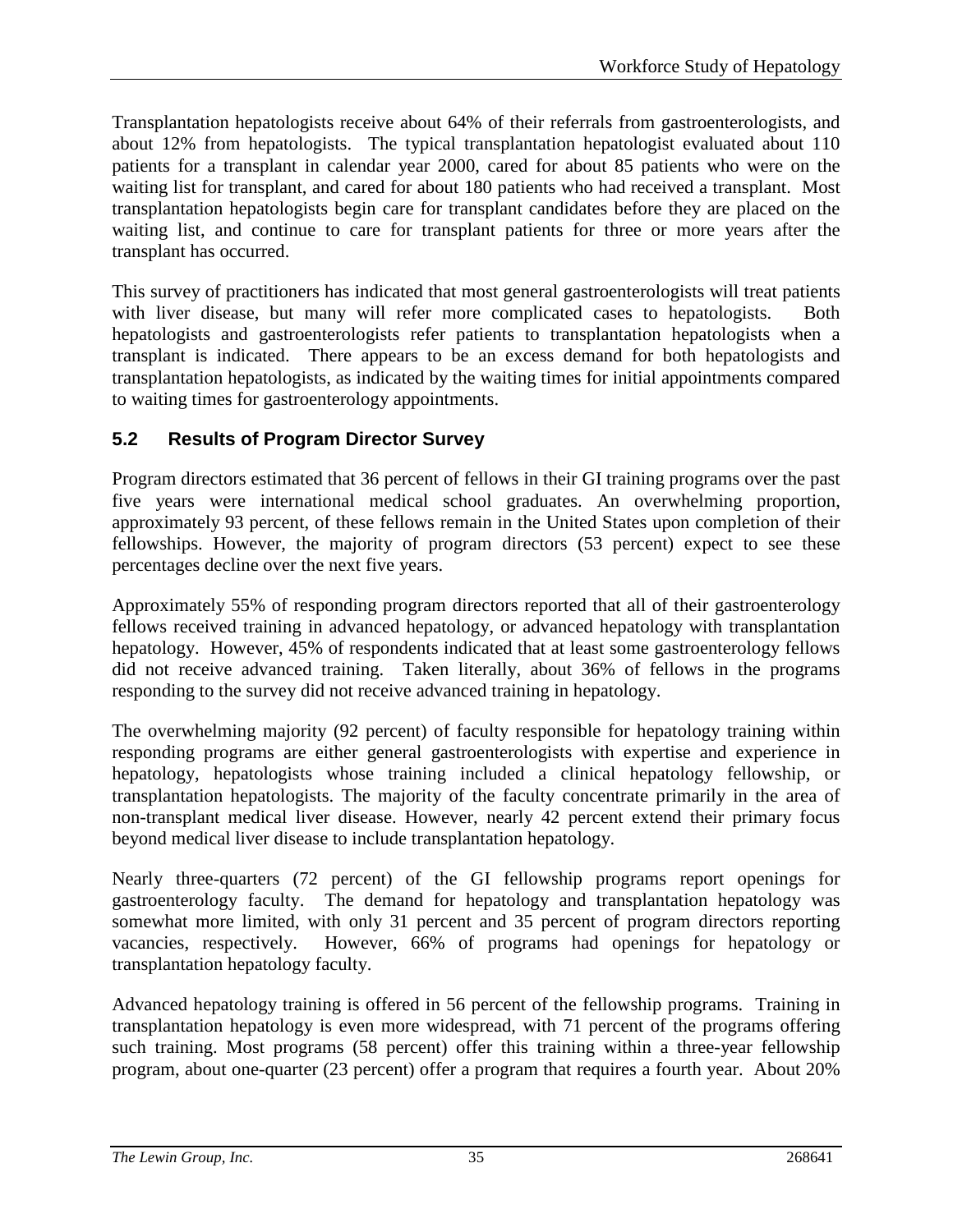of responding program directors indicated that they offered training neither in advanced hepatology or transplantation hepatology.

In describing the hepatology training fellowship, program directors indicated that the majority of programs (52 percent) provided an experience that included training in both hepatology and transplant services. Not surprisingly, fellows training at institutions with liver transplantation centers were more likely to experience this type of hepatology training (78 percent). In 37 percent of the programs, fellows reportedly received hepatology training as part of a GI/consultation/clinic service that included hepatology patients. A higher percentage of program directors located at non-liver transplantation centers reported this type of hepatology training.

# **5.3 Conclusion**

The results of the practitioner and program director survey indicate that transplantation hepatology is a well-defined discipline within gastroenterology. Almost all general gastroenterologists and hepatologists have clearly established referral patterns to transplantation hepatologists. Moreover, about 71% of programs responding offer training in transplantation hepatology. Further, about 52% of programs responding to the survey offer a transplantation clinical service for fellowship training.

Both general gastroenterologists and hepatologists treat patients with medical liver disease. The conditions under which general gastroenterologists refer patients with liver disease are less clearly defined. Most general gastroenterologists will treat most patients with liver disease. Waiting times for initial appointments with both hepatologists and transplantation hepatologists exceed six weeks, suggesting that both are in excess demand.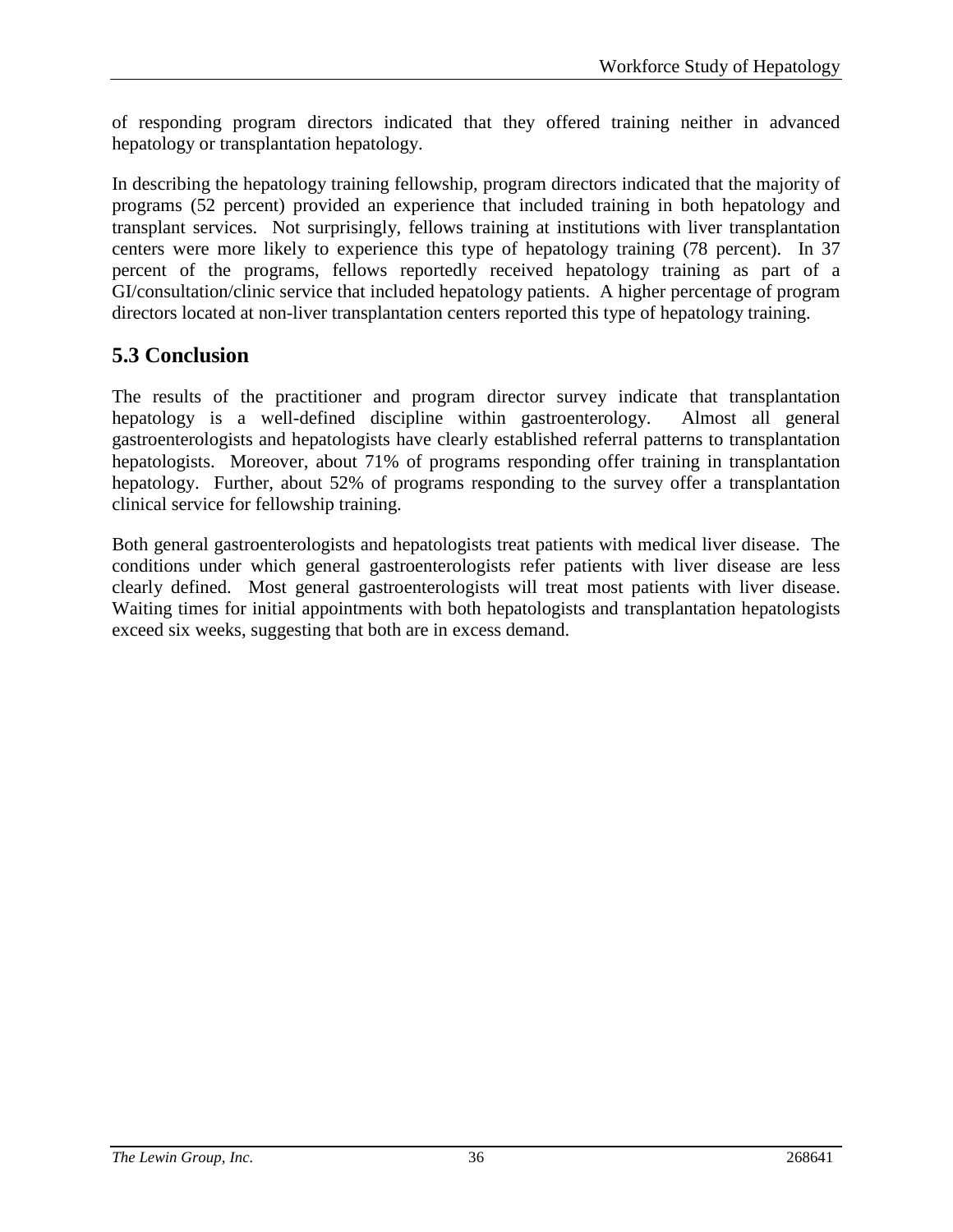**Appendix A:**

**Practitioner Survey and Response**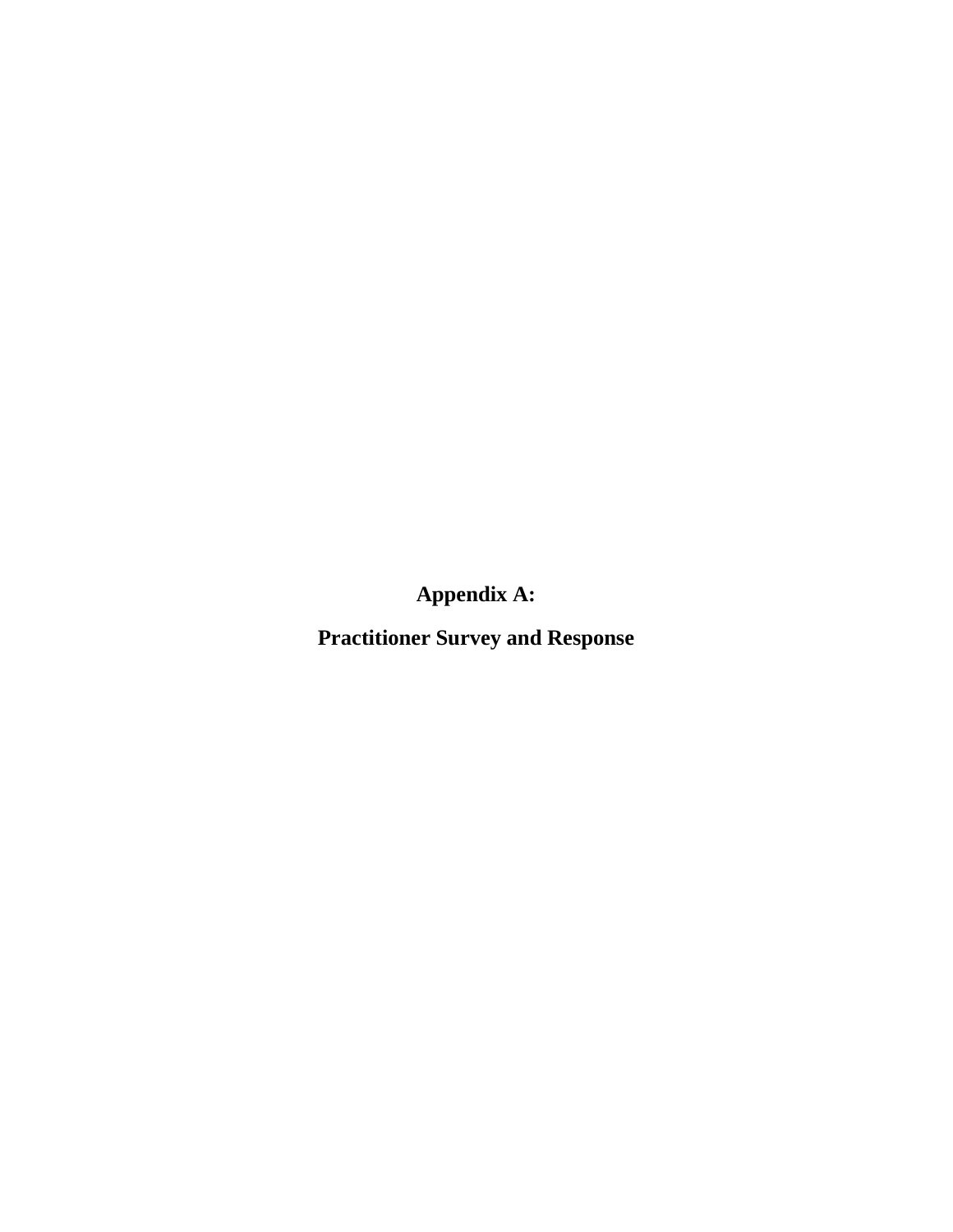# **AMERICAN ASSOCIATION FOR THE STUDY OF LIVER DISEASES HEPATOLOGY MANPOWER SURVEY**

# **QUALIFIER SECTION**

### **This survey is intended to collect information from physicians who identify themselves as practicing hepatologists, transplantation hepatologists and gastroenterologists.**

- 1. Are you a board eligible or board certified gastroenterologist? (Check one of the following)
	- $\pi_1$  Yes (**Continue**)
	- $\pi_2$  No (**Stop** -- Please return unfinished survey in the enclosed envelope)

If yes, what year did you complete your:

|  | 1A. Fellowship 19 HHHHHH |  | 1B. Board certification 19 <b>HIMMINI</b> |  |
|--|--------------------------|--|-------------------------------------------|--|
|--|--------------------------|--|-------------------------------------------|--|

**\_\_\_\_\_\_\_\_\_\_\_\_\_\_\_\_\_\_\_\_\_\_\_\_\_\_\_\_\_\_\_\_\_\_\_\_\_\_\_\_\_\_\_\_\_\_\_\_\_\_\_\_\_\_\_\_\_\_\_\_\_\_\_\_\_\_\_\_\_\_\_\_\_\_\_\_\_\_\_\_\_\_\_\_\_\_\_\_\_**

**\_\_\_\_\_\_\_\_\_\_\_\_\_\_\_\_\_\_\_\_\_\_\_\_\_\_\_\_\_\_\_\_\_\_\_\_\_\_\_\_\_\_\_\_\_\_\_\_\_\_\_\_\_\_\_\_\_\_\_\_\_\_\_\_\_\_\_\_\_\_\_\_\_\_\_\_\_\_\_\_\_\_\_\_\_\_\_\_\_**

- 2. Are you currently engaged in **any** direct patient care? (Check one of the following)
	- $\pi_1$  Yes (**Continue**)
	- $\pi_2$  No (**Stop** -- Please return unfinished survey in the enclosed envelope)
- 3. What is your age?
	- $\frac{1}{\sqrt{2}}$  years old
- 4. What is your gender?
	- $\pi_1$  Male  $\pi_2$  Female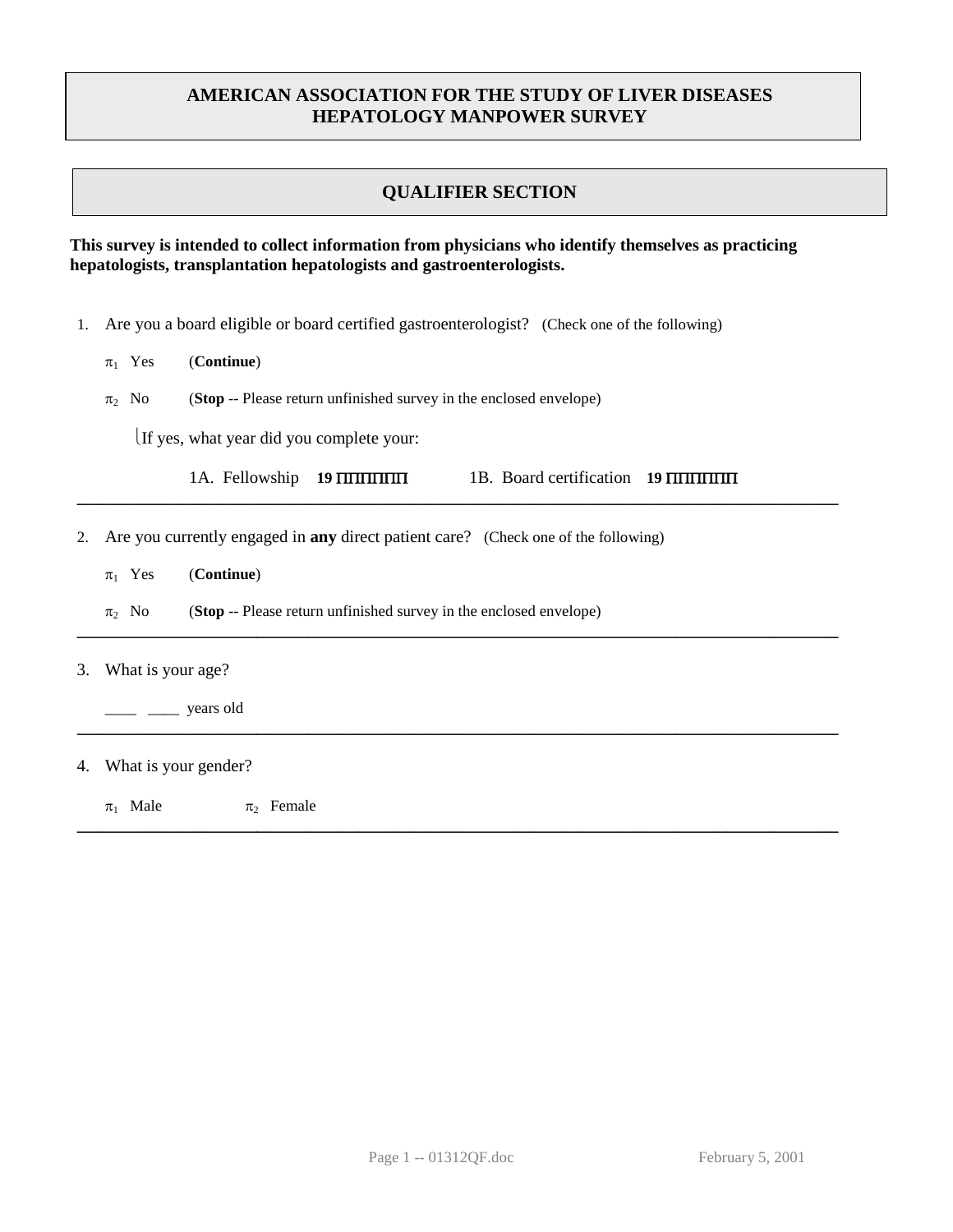# **SECTION I: EDUCATION AND PROFESSIONAL QUALIFICATIONS**

### **Note: You are in this section because you are engaged in some direct patient care and are either a board eligible or board certified gastroenterologist. If not, please return unfinished survey in the enclosed envelope.**

|    | 5. Did you graduate from                                                                                                                                                                                                                                                                                          |
|----|-------------------------------------------------------------------------------------------------------------------------------------------------------------------------------------------------------------------------------------------------------------------------------------------------------------------|
|    | $\pi_1$ U.S. or Canadian medical school<br>$\pi_2$ Other medical school                                                                                                                                                                                                                                           |
|    | 6. In what year did you graduate from medical school?<br>$19$ $\text{III}$ $\text{III}$ $\text{III}$                                                                                                                                                                                                              |
|    | 7. How long was your GI fellowship program?<br><b>THITHITHITI</b> years                                                                                                                                                                                                                                           |
| 8. | Which one of the following <b>best</b> describes your hepatology training experience during your fellowship program?<br>$\pi_1$ GI/consultation/clinic service (includes hepatology patients)<br>$\pi_2$ Hepatology dedicated service (without transplant service.)<br>$\pi_3$ Hepatology and transplant services |
| 9. | What proportion of your GI fellowship clinical training did you spend evaluating and treating hepatology<br>patients? (Check one of the following)<br>$\pi_1$ 1 -10% $\pi_2$ 11 - 25%<br>$\pi_3$ 26 - 40%<br>$\pi_4$ More than 40%                                                                                |
|    | 10. Was there someone on the faculty during your fellowship training who had specialized expertise in hepatology?                                                                                                                                                                                                 |

 $\pi_1$  Yes  $\pi_2$  No  $\pi_3$  Unsure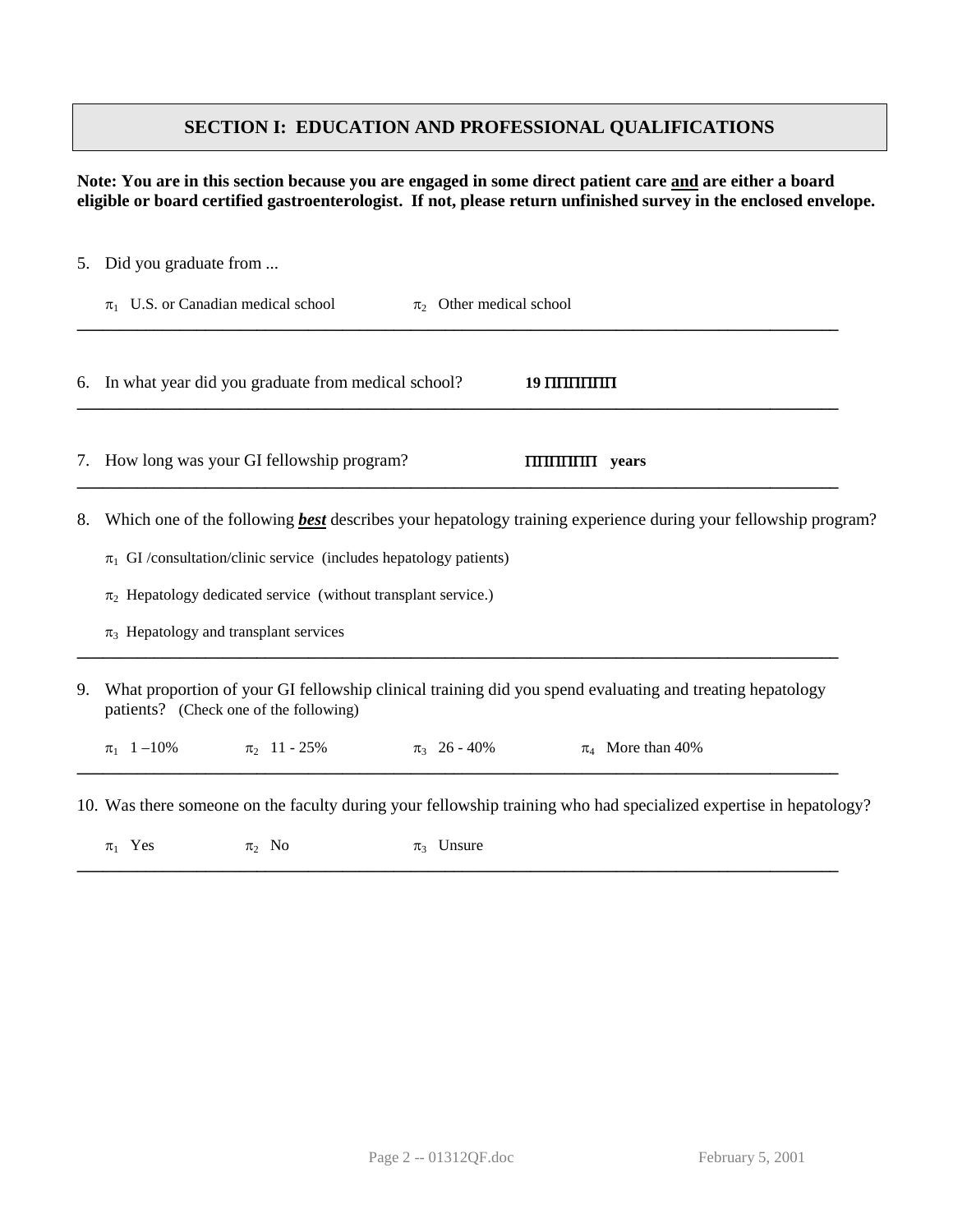# **SECTION II : PRACTICE SETTING**

- 11. How would you characterize your primary practice setting? (Check one of the following)
	- $\pi_1$  Solo or two physician practice
	- $\pi_2$  Single specialty group practice of three or more
	- $\pi_3$  Multi-specialty group

Of the professionals in your practice setting… **(Do not mark if not applicable)**

- 11A. How many are physicians? ΠΠΠΠΠΠΠΠΠ
- 11B. How many are gastroenterologists? ΠΠΠΠΠΠΠΠΠ
- 11C. How many are hepatologists? ΠΠΠΠΠΠΠΠ **(Defined as spending at least 50% of their practice caring for patients with liver disease) \_\_\_\_\_\_\_\_\_\_\_\_\_\_\_\_\_\_\_\_\_\_\_\_\_\_\_\_\_\_\_\_\_\_\_\_\_\_\_\_\_\_\_\_\_\_\_\_\_\_\_\_\_\_\_\_\_\_\_\_\_\_\_\_\_\_\_\_\_\_\_\_\_\_\_\_\_\_\_\_\_\_\_\_\_\_\_\_\_**

12. Is the practice setting identified in **Question 11** a...

 $\pi_1$  Community-based practice  $\pi_2$  Medical school/academically-based practice  $\pi_3$  Other **\_\_\_\_\_\_\_\_\_\_\_\_\_\_\_\_\_\_\_\_\_\_\_\_\_\_\_\_\_\_\_\_\_\_\_\_\_\_\_\_\_\_\_\_\_\_\_\_\_\_\_\_\_\_\_\_\_\_\_\_\_\_\_\_\_\_\_\_\_\_\_\_\_\_\_\_\_\_\_\_\_\_\_\_\_\_\_\_\_**

**\_\_\_\_\_\_\_\_\_\_\_\_\_\_\_\_\_\_\_\_\_\_\_\_\_\_\_\_\_\_\_\_\_\_\_\_\_\_\_\_\_\_\_\_\_\_\_\_\_\_\_\_\_\_\_\_\_\_\_\_\_\_\_\_\_\_\_\_\_\_\_\_\_\_\_\_\_\_\_\_\_\_\_\_\_\_\_\_\_**

13. Which of the following best describes the location of your practice?

 $\pi_1$  Urban  $\pi_2$  Suburban  $\pi_3$  Rural

14. In what region of the country do you currently practice? (Check only one of the following)

- $\pi_1$  New England (Connecticut, Maine, Massachusetts, New Hampshire, Rhode Island, Vermont)
- $\pi_2$  Middle Atlantic (New Jersey, New York, Pennsylvania)
- $\pi_3$  East North Central (Illinois, Indiana, Michigan, Ohio, Wisconsin)
- $\pi_4$  West North Central (Iowa, Kansas, Minnesota, Missouri, Nebraska, North Dakota, South Dakota)
- $\pi_5$  South Atlantic (Delaware, District of Columbia, Florida, Georgia, North Carolina, South Carolina, Virginia, West Virginia)
- $\pi_6$  East South Central (Alabama, Kentucky, Mississippi, Tennessee)
- $\pi$ <sub>7</sub> West South Central (Arkansas, Louisiana, Oklahoma, Texas)
- $\pi_8$  Mountain (Arizona, Colorado, Idaho, Montana, Nevada, New Mexico, Utah, Wyoming)
- $\pi$ <sub>9</sub> Pacific (Alaska, California, Hawaii, Oregon, Washington)
- $\pi_{10}$  Canada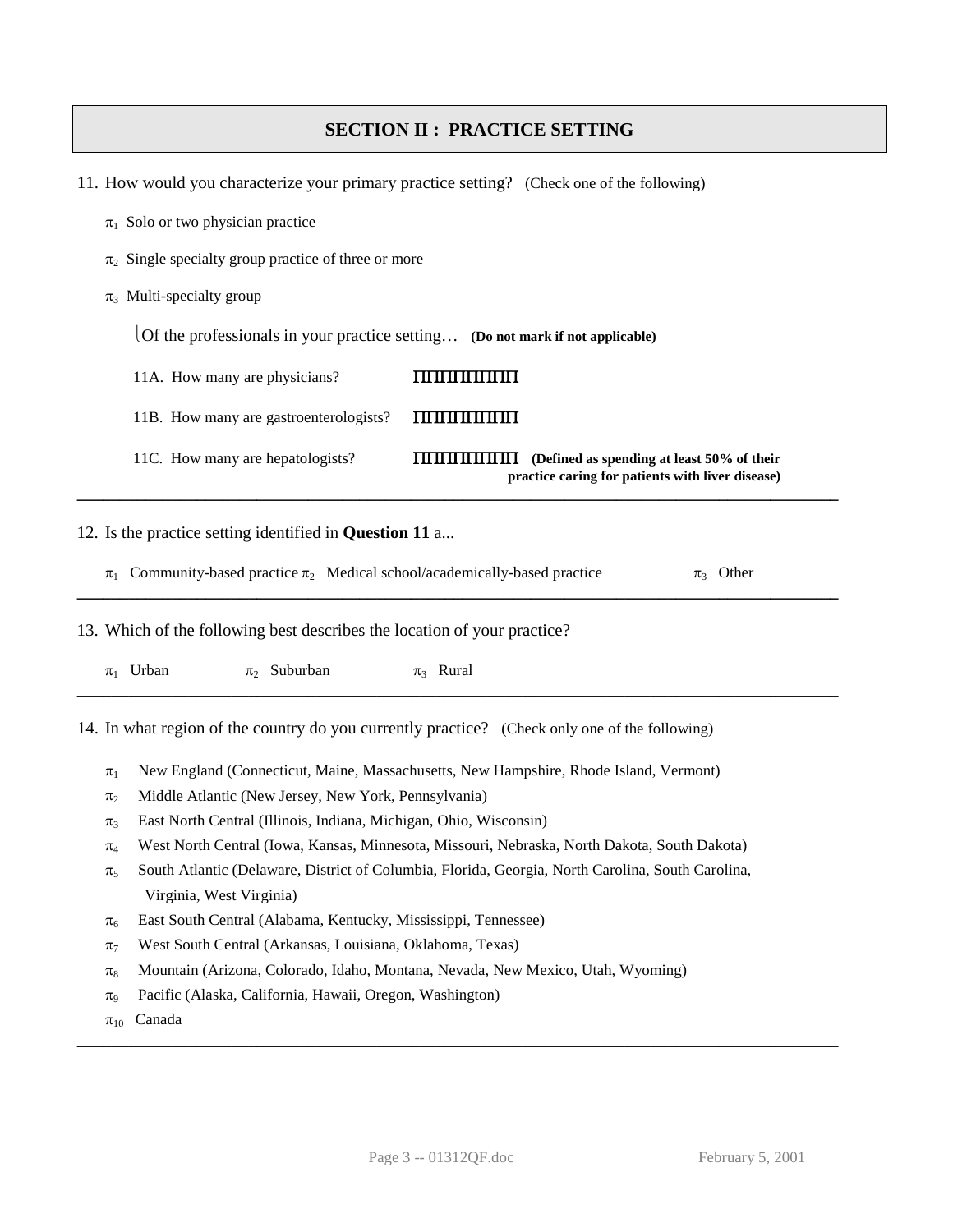15. Are you currently accepting new patients?

 $\pi_1$  Yes  $\pi_2$  No  $\pi_3$  Unsure **\_\_\_\_\_\_\_\_\_\_\_\_\_\_\_\_\_\_\_\_\_\_\_\_\_\_\_\_\_\_\_\_\_\_\_\_\_\_\_\_\_\_\_\_\_\_\_\_\_\_\_\_\_\_\_\_\_\_\_\_\_\_\_\_\_\_\_\_\_\_\_\_\_\_\_\_\_\_\_\_\_\_\_\_\_\_\_\_\_** 16. What is the average waiting time for an appointment for **new patients**? ΠΠΠΠΠΠΠΠ **weeks \_\_\_\_\_\_\_\_\_\_\_\_\_\_\_\_\_\_\_\_\_\_\_\_\_\_\_\_\_\_\_\_\_\_\_\_\_\_\_\_\_\_\_\_\_\_\_\_\_\_\_\_\_\_\_\_\_\_\_\_\_\_\_\_\_\_\_\_\_\_\_\_\_\_\_\_\_\_\_\_\_\_\_\_\_\_\_\_\_** 17. **Over the past year**, have you seen waiting times for appointments .....  $\pi_1$  Increase  $\pi_2$  Decrease  $\pi_3$  Stay the same 17A. And the approximate amount of increase or decrease **in weeks** would be: ΠΠΠΠΠΠΠΠ **weeks \_\_\_\_\_\_\_\_\_\_\_\_\_\_\_\_\_\_\_\_\_\_\_\_\_\_\_\_\_\_\_\_\_\_\_\_\_\_\_\_\_\_\_\_\_\_\_\_\_\_\_\_\_\_\_\_\_\_\_\_\_\_\_\_\_\_\_\_\_\_\_\_\_\_\_\_\_\_\_\_\_\_\_\_\_\_\_\_\_ SECTION III : WORK EXPERIENCE** 18. How many **weeks** did you spend **seeing patients** during the calendar year of 2000? ΠΠΠΠΠΠΠΠ **weeks \_\_\_\_\_\_\_\_\_\_\_\_\_\_\_\_\_\_\_\_\_\_\_\_\_\_\_\_\_\_\_\_\_\_\_\_\_\_\_\_\_\_\_\_\_\_\_\_\_\_\_\_\_\_\_\_\_\_\_\_\_\_\_\_\_\_\_\_\_\_\_\_\_\_\_\_\_\_\_\_\_\_\_\_\_\_\_\_\_** 19. On average, how many hours do you spend seeing patients in a **typical work week**? ΠΠΠΠΠΠΠΠ **hours \_\_\_\_\_\_\_\_\_\_\_\_\_\_\_\_\_\_\_\_\_\_\_\_\_\_\_\_\_\_\_\_\_\_\_\_\_\_\_\_\_\_\_\_\_\_\_\_\_\_\_\_\_\_\_\_\_\_\_\_\_\_\_\_\_\_\_\_\_\_\_\_\_\_\_\_\_\_\_\_\_\_\_\_\_\_\_\_\_** 20. On average, how many **patients** did you see in a **typical work week** during the calendar year of 2000 ΠΠΠΠΠΠΠΠ **patients \_\_\_\_\_\_\_\_\_\_\_\_\_\_\_\_\_\_\_\_\_\_\_\_\_\_\_\_\_\_\_\_\_\_\_\_\_\_\_\_\_\_\_\_\_\_\_\_\_\_\_\_\_\_\_\_\_\_\_\_\_\_\_\_\_\_\_\_\_\_\_\_\_\_\_\_\_\_\_\_\_\_\_\_\_\_\_\_\_** 21. Which of the following *best* describes your current medical practice? **(Please circle only one of the following)** Primarily general internal medicine ........................................................... **1 (Go to Section IV)**  Primarily gastroenterology .......................................................................... **2 (Go to Section IV)** Primarily hepatology **without transplantation hepatology** ...................... **3 (Go to Section V)** (Defined as spending at least 50% of their practice caring for patients with liver disease) Hepatology with transplantation hepatology at a transplant center............. **4 (Go to Section VI)** None of the above ....................................................................................... **5 (Please return the finished and remaining unfinished portions of this survey in the enclosed envelope) \_\_\_\_\_\_\_\_\_\_\_\_\_\_\_\_\_\_\_\_\_\_\_\_\_\_\_\_\_\_\_\_\_\_\_\_\_\_\_\_\_\_\_\_\_\_\_\_\_\_\_\_\_\_\_\_\_\_\_\_\_\_\_\_\_\_\_\_\_\_\_\_\_\_\_\_\_\_\_\_\_\_\_\_\_\_\_\_\_**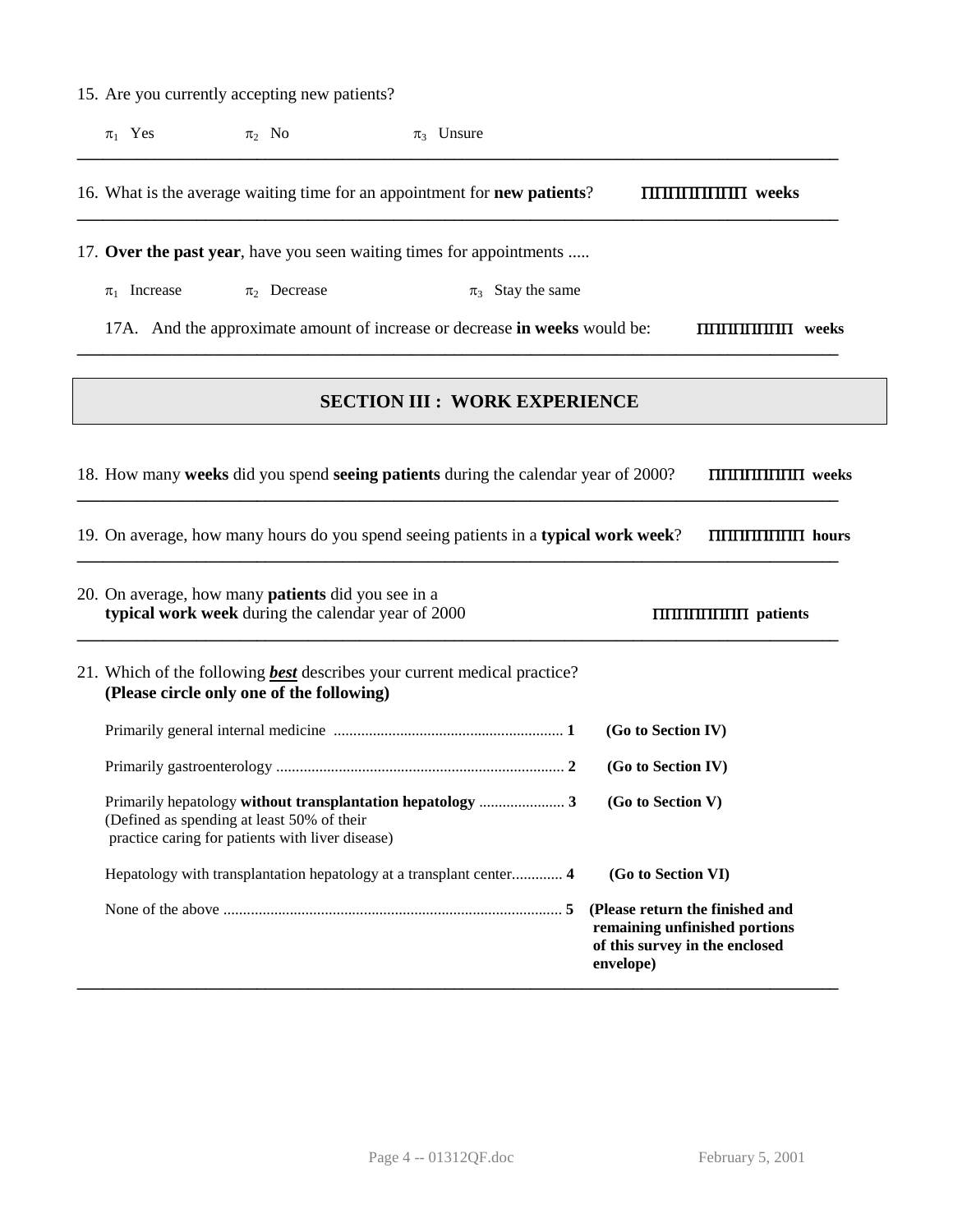## **SECTION IV : TO BE COMPLETED BY PHYSICIANS DESCRIBING THEIR PRIMARY PRACTICE AS GENERAL INTERNAL MEDICINE or GASTROENTROLOGY**

22. What portion of your calendar year 2000 workload consisted of ...

| A. Uncomplicated hepatology patients? | $\Pi\Pi\Pi\Pi\%$<br>- 11111111<br>,,,,,,,, |
|---------------------------------------|--------------------------------------------|
| B. Complicated hepatology patients?   | $\pi$<br>,,,,,,,,                          |
| Gastroenterology patients?<br>C.      | $\pi$<br>,,,,,,,,                          |
| Internal medicine patients?<br>D.     | $\text{mmm\%}$<br>пппп<br>,,,,,,,,         |
| Other patients<br>Е.                  | $\Pi\Pi\Pi\Pi\%$<br>пппп                   |
| <b>SHOULD TOTAL TO 100%</b>           | 1<br>$0 \frac{9}{6}$<br>$\mathbf{0}$       |

23. What proportion of your patients with liver disease did you refer to a hepatologist in the calendar year of 2000?

### Referred ΠΠΠΠΠΠΠΠΠΠΠΠ**%**

| 24. Over the past five years, have your referrals to hepatologists: |                                                                                                                                                                 |                   |                    |                                                                                                            |
|---------------------------------------------------------------------|-----------------------------------------------------------------------------------------------------------------------------------------------------------------|-------------------|--------------------|------------------------------------------------------------------------------------------------------------|
| $\pi_1$                                                             | Increased                                                                                                                                                       | $\pi$ , Decreased | $\pi$ <sub>3</sub> | Stayed the same                                                                                            |
|                                                                     | 25. With respect to patients with liver disease, which of the following <b>best</b> describes you?<br>Would you say that you  (Check only one of the following) |                   |                    |                                                                                                            |
| $\pi_1$                                                             | Almost always refer patients suspected of<br>having a liver disease to a hepatologist.                                                                          |                   |                    | $\pi_3$ Will <b>often</b> refer patients to a hepatologist<br>but will treat some liver patients yourself. |
| $\pi$                                                               | Almost always refer patients once diagnosed<br>with a liver disease to a hepatologist.                                                                          |                   |                    | $\pi_4$ Will <b>usually</b> treat most patients with liver<br>disease yourself.                            |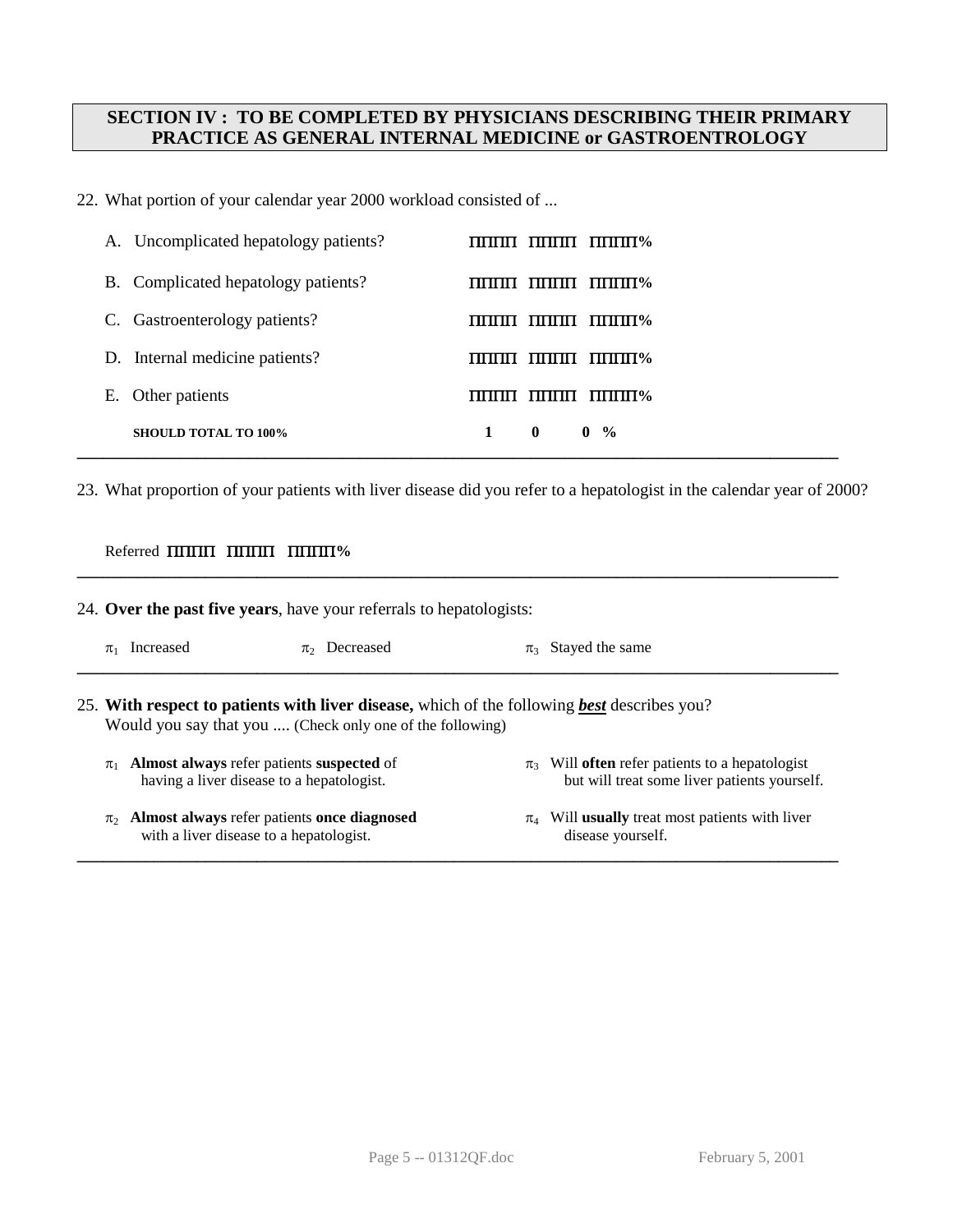### **SECTION IV (Continued) : TO BE COMPLETED BY PHYSICIANS DESCRIBING THEIR PRIMARY PRACTICE AS GENERAL INTERNAL MEDICINE or GASTROENTROLOGY**

26. Please complete the following table to characterize your referral of patients with liver disease to hepatologists. **Please indicate by circling either "yes" or "no" to those things you typically do for each condition.**

|           |                                               | <b>Referrals to Hepatologists</b>                                    |                                                 |                                  |                 |                           |                 |                  |                 |
|-----------|-----------------------------------------------|----------------------------------------------------------------------|-------------------------------------------------|----------------------------------|-----------------|---------------------------|-----------------|------------------|-----------------|
|           |                                               |                                                                      | With<br>Without<br>complication<br>Complication |                                  |                 |                           |                 |                  |                 |
|           | <b>Liver Condition</b>                        | <b>Typically</b><br><b>Typically</b><br><b>Treat</b><br><b>Refer</b> |                                                 | <b>Typically</b><br><b>Treat</b> |                 | <b>Typically</b><br>Refer |                 |                  |                 |
| A.        | <b>Viral hepatitis</b>                        | Yes <sub>1</sub>                                                     | No <sub>2</sub>                                 | Yes <sub>1</sub>                 | No <sub>2</sub> | Yes <sub>1</sub>          | No <sub>2</sub> | Yes <sub>1</sub> | No <sub>2</sub> |
| <b>B.</b> | <b>Metabolic and Inherited Liver Diseases</b> | Yes <sub>1</sub>                                                     | No <sub>2</sub>                                 | Yes <sub>1</sub>                 | No <sub>2</sub> | Yes <sub>1</sub>          | No <sub>2</sub> | Yes <sub>1</sub> | No <sub>2</sub> |
| C.        | <b>Auto-immune liver disease</b>              | Yes <sub>1</sub>                                                     | No <sub>2</sub>                                 | Yes <sub>1</sub>                 | No <sub>2</sub> | Yes <sub>1</sub>          | No <sub>2</sub> | Yes <sub>1</sub> | No <sub>2</sub> |
| D.        | <b>Cirrhosis</b>                              | Yes <sub>1</sub>                                                     | No <sub>2</sub>                                 | Yes <sub>1</sub>                 | No <sub>2</sub> | Yes <sub>1</sub>          | No <sub>2</sub> | Yes <sub>1</sub> | No <sub>2</sub> |
| Е.        | <b>Liver Mass</b>                             | Yes <sub>1</sub>                                                     | No <sub>2</sub>                                 | Yes <sub>1</sub>                 | No <sub>2</sub> | Yes <sub>1</sub>          | No <sub>2</sub> | Yes <sub>1</sub> | No <sub>2</sub> |
| F.        | <b>End Stage Disease</b>                      | Not Applicable                                                       |                                                 | Not Applicable                   |                 | Yes <sub>1</sub>          | No <sub>2</sub> | Yes <sub>1</sub> | No <sub>2</sub> |

27. Please complete the following table to provide information related to patient access to hepatologists and transplantation hepatologists.

|                                                                       | <b>Hepatologist</b>                          | <b>Transplantation Hepatologist</b>          |
|-----------------------------------------------------------------------|----------------------------------------------|----------------------------------------------|
| How far away is the nearest                                           | miles                                        | miles                                        |
| How long do your patients typically wait for<br>an appointment with a | weeks                                        | weeks                                        |
| Over the last five years, has the waiting time                        | Increase <sub>1</sub><br>Decreased,          | Decreased,<br>Increased,                     |
| for an appointment with a                                             | Stayed the same <sub>3</sub><br>(circle one) | Stayed the same <sub>3</sub><br>(circle one) |

28. **In the past year,** did you **ever** refer a patient directly to a transplant center for evaluation?

 $\pi_1$  Yes If yes, 28A. **How many patients? ΠΠΠΠΠΠΠ** 

 $\pi_2$  No

 $\pi_3$  Unsure

### **SKIP TO LAST PAGE WHICH IS PAGE 9**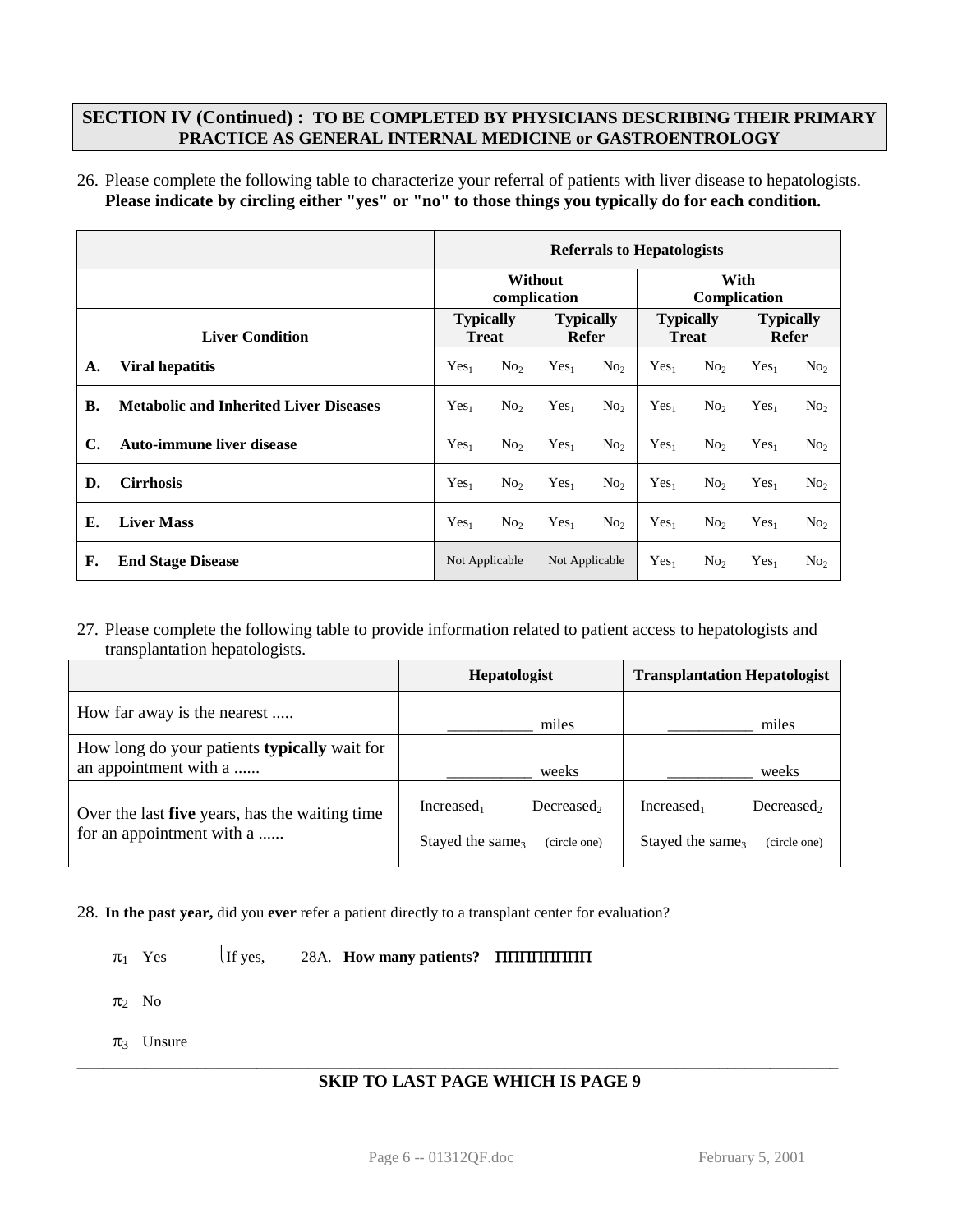# **SECTION V: TO BE COMPLETED BY PHYSICIANS DESCRIBING THEIR PRACTICE AREA AS PRIMARILY HEPATOLOGY (At least 50% of practice caring for patients with liver disease) WITHOUT TRANSPLANTATION HEPATOLOGY**

29. What proportion of your calendar year 2000 workload consisted of ... (Indicate a percentage for each below)

|    | A. Uncomplicated hepatology patients?         | пши ппш пште                                                            |
|----|-----------------------------------------------|-------------------------------------------------------------------------|
|    | B. Complicated hepatology patients?           | $\pi$<br>пппп                                                           |
|    | C. Gastroenterology patients?                 | $\blacksquare$<br>пппп                                                  |
|    | D. Internal medicine patients?                | MINI TINNI TINNIMA                                                      |
| Е. | Other patients<br><b>SHOULD TOTAL TO 100%</b> | $\Pi\Pi\Pi\Pi\%$<br>пппп<br>,,,,,,,,<br>$\mathbf{0}$<br>$0 \frac{9}{6}$ |

30. What proportion of your referrals for **liver disease** come from: (Indicate a percentage for each below)

| A. Gastroenterologists?                                 | $\overline{\text{min}}$ $\overline{\text{min}}$ $\overline{\text{min}}$ $\frac{\text{min}}{2}$                    |
|---------------------------------------------------------|-------------------------------------------------------------------------------------------------------------------|
| B. Internists?                                          | $\overline{\text{min}}$ $\overline{\text{min}}$ $\overline{\text{min}}$                                           |
| Others?<br>$\mathcal{C}$<br><b>SHOULD TOTAL TO 100%</b> | $\overline{\text{min}}$ $\overline{\text{min}}$ $\overline{\text{min}}$<br>$\mathbf{0}$ $\mathbf{0}$ $\mathbf{0}$ |

31. Please complete the following table to indicate what percentage of **total referrals** of patients with **liver disease** are received for each of the following conditions.

|    |                                        | % Referrals Received |               |  |
|----|----------------------------------------|----------------------|---------------|--|
|    |                                        | <b>Without</b>       | With          |  |
|    | <b>Liver Condition</b>                 | Complication         | Complication  |  |
|    |                                        |                      |               |  |
| А. | Viral hepatitis                        | $\frac{0}{0}$        | $\frac{6}{9}$ |  |
| Β. | Metabolic and Inherited Liver Diseases | $\frac{0}{0}$        | $\frac{0}{0}$ |  |
| C. | Cirrhosis                              | $\frac{6}{6}$        | $\frac{0}{0}$ |  |
| D. | Auto-immune liver disease              | $\frac{0}{0}$        | $\frac{0}{0}$ |  |
| E. | Liver Mass                             | $\frac{0}{0}$        | $\frac{6}{6}$ |  |
| F. | <b>End Stage Disease</b>               | Not Applicable       | $\frac{6}{9}$ |  |

32. **In the past year,** how many patients did you refer

### to a transplantation hepatologist for evaluation? ΠΠΠΠΠΠΠΠΠ **patients**

- 33. Approximately, how far away is the nearest transplantation hepatologist? ΠΠΠΠΠΠΠΠΠ **miles away**. 34. How long does it typically take for your referred patients
- to get an appointment with a transplantation hepatologist? ΠΠΠΠΠΠΠΠΠ **weeks**

35. Over the past five years, have you seen the waiting time for appointments with transplantation hepatologists ...

 $\pi_1$  Increase  $\pi_2$  Decrease  $\pi_3$  Stay the same

### **SKIP TO LAST PAGE WHICH IS PAGE 9**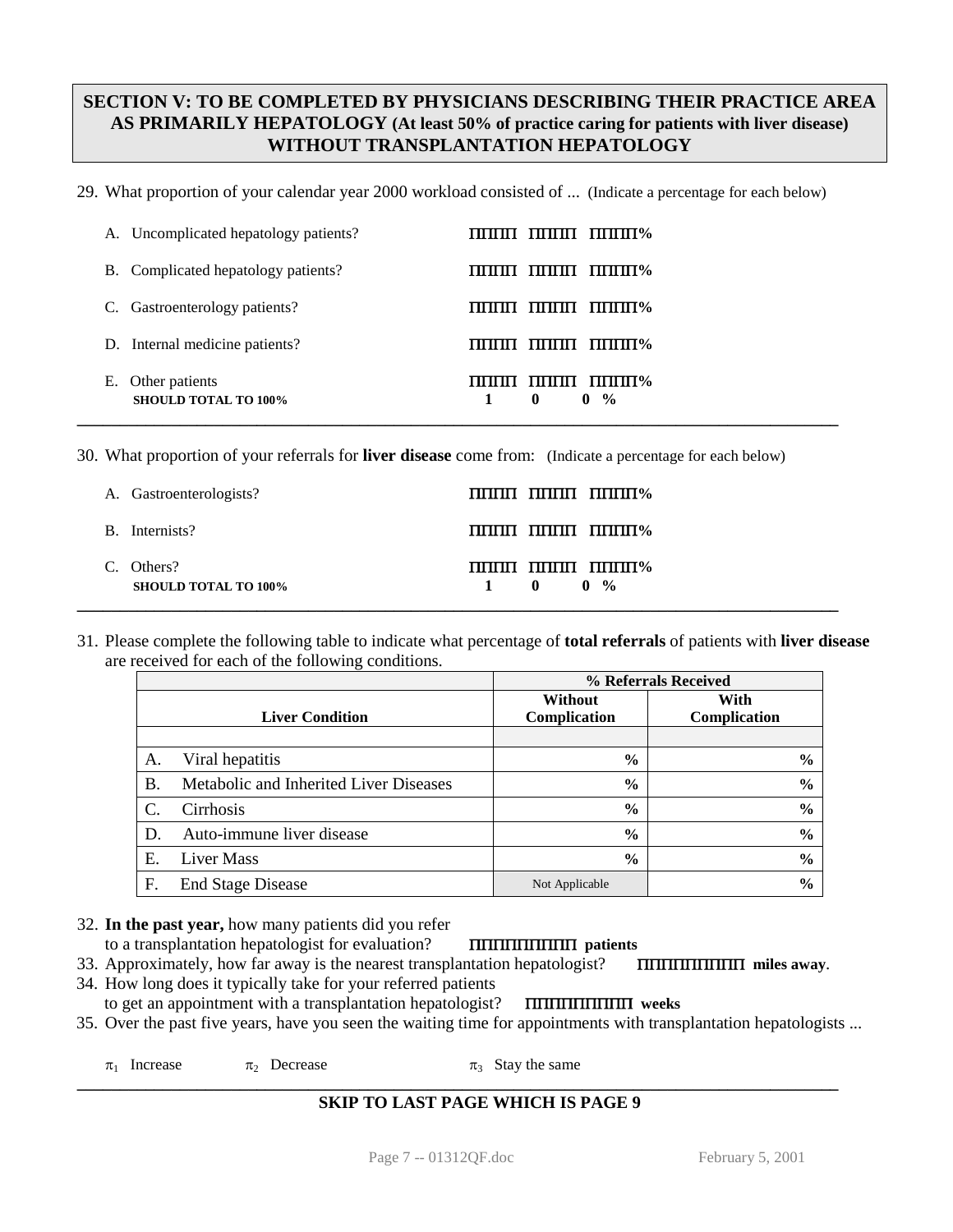# **SECTION VI: TO BE COMPLETED BY PHYSICIANS DESCRIBING THEIR PRIMARY PRACTICE AREA AS HEPATOLOGY WITH TRANSPLANTATION HEPATOLOGY AT A TRANSPLANT CENTER**

36. What proportion of your current patient mix encompasses: (Indicate a percentage for each below)

| A. Transplantation hepatology?           | $\text{min}_{\mathbf{u}}$ $\text{min}_{\mathbf{u}}$ $\text{min}_{\mathbf{u}}$ |
|------------------------------------------|-------------------------------------------------------------------------------|
| B. General hepatology?                   | пши пппп пппн%                                                                |
| C. Gastroenterology?                     | $\pi$                                                                         |
| D. Internal medicine?                    | MONTH TIME DIMINI%                                                            |
| E. Other?<br><b>SHOULD TOTAL TO 100%</b> | $\Pi\Pi\Pi\Pi$ $\Pi\Pi\Pi\Pi\Pi\Psi$<br>$0 \frac{9}{6}$<br>$\mathbf{0}$       |

37. What proportion of transplant referrals do you typically receive from: (Indicate a percentage for each below)

| A. Hepatologists?                         | пппп пппп пппп%                          |
|-------------------------------------------|------------------------------------------|
| B. Gastroenterologists?                   | $\pi$                                    |
| Internists?<br>C.                         | $\pi$                                    |
| D. Others?<br><b>SHOULD TOTAL TO 100%</b> | $\pi$<br>$0 \frac{9}{6}$<br>$\mathbf{0}$ |

| 38. How many patients at your center received liver transplants in the calendar year of 2000? |                                            |
|-----------------------------------------------------------------------------------------------|--------------------------------------------|
| 39. How many patients at your center are currently on the transplant list?                    |                                            |
| 40. In the past year, how many patients did you <b>evaluate</b> for a transplant?             |                                            |
| 41. How many patients currently listed for transplant are you caring for?                     | <b>TITITITITITITITITITI</b> patients       |
| 42. How many <b>post-transplant</b> patients are you currently caring for?                    | <b>THEFFICITE POST-transplant patients</b> |

**\_\_\_\_\_\_\_\_\_\_\_\_\_\_\_\_\_\_\_\_\_\_\_\_\_\_\_\_\_\_\_\_\_\_\_\_\_\_\_\_\_\_\_\_\_\_\_\_\_\_\_\_\_\_\_\_\_\_\_\_\_\_\_\_\_\_\_\_\_\_\_\_\_\_\_\_\_\_\_\_\_\_\_\_\_\_\_\_\_**

43. When do you **typically** assume continuous care for a transplant patient? (Check one)

|       | $\pi_1$ Before a patient is put on the transplant list | $\pi_3$ As soon as a patient is put on the transplant list |
|-------|--------------------------------------------------------|------------------------------------------------------------|
| $\pi$ | When the patient's transplant is imminent              | $\pi_4$ When the transplant is completed                   |

44. How long do you have **primary medical responsibility** for the post-transplantation patient? (Check one)

**\_\_\_\_\_\_\_\_\_\_\_\_\_\_\_\_\_\_\_\_\_\_\_\_\_\_\_\_\_\_\_\_\_\_\_\_\_\_\_\_\_\_\_\_\_\_\_\_\_\_\_\_\_\_\_\_\_\_\_\_\_\_\_\_\_\_\_\_\_\_\_\_\_\_\_\_\_\_\_\_\_\_\_\_\_\_\_\_\_**

|  | $\pi_1$ Up to six months | $\pi_2$ Six months to 1 year | $\pi_3$ 1 to 3 years | $\pi_4$ More than 3 years |
|--|--------------------------|------------------------------|----------------------|---------------------------|
|--|--------------------------|------------------------------|----------------------|---------------------------|

### **\_\_\_\_\_\_\_\_\_\_\_\_\_\_\_\_\_\_\_\_\_\_\_\_\_\_\_\_\_\_\_\_\_\_\_\_\_\_\_\_\_\_\_\_\_\_\_\_\_\_\_\_\_\_\_\_\_\_\_\_\_\_\_\_\_\_\_\_\_\_\_\_\_\_\_\_\_\_\_\_\_\_\_\_\_\_\_\_\_ SKIP TO LAST PAGE WHICH IS PAGE 9**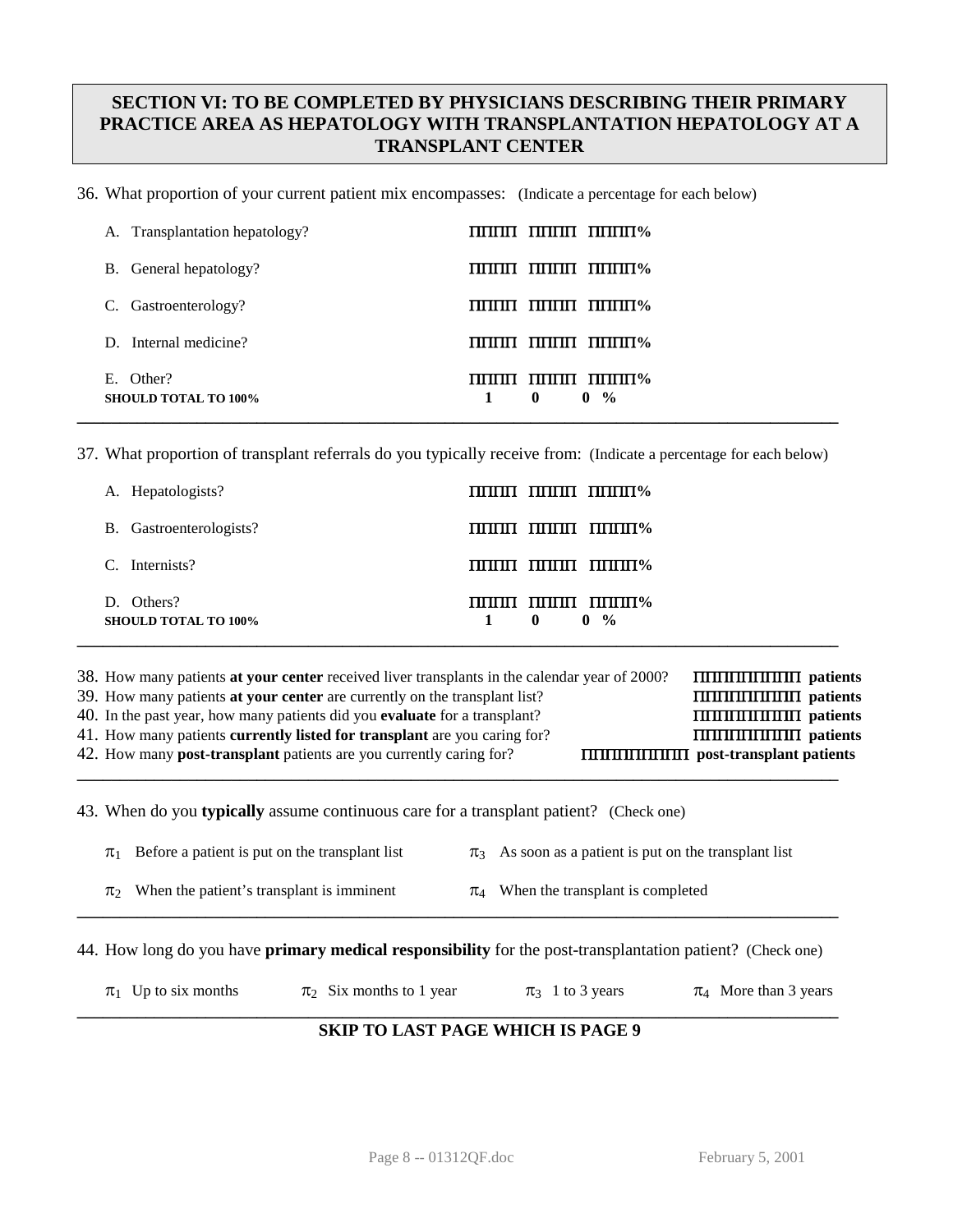## **Thank you for taking the time to complete this survey. Please return in the enclosed stamped, self-addressed envelope provided.**

Would you like an opportunity to win one of ten complimentary registrations to the 2001 AASLD Post-Graduate Course, to be held November 9-10, 2001 in Dallas, TX?

If so, please complete the following information **AND** make sure your completed questionnaire is **received** by Baselice & Associates, Inc. by **March 5, 2001**.

| Name:    |  |
|----------|--|
|          |  |
| Address: |  |

Telephone Number Where You Can Be Contacted: \_\_\_\_\_\_\_\_\_\_\_\_\_\_\_\_\_\_\_\_\_\_\_\_\_\_\_\_\_\_\_\_\_\_\_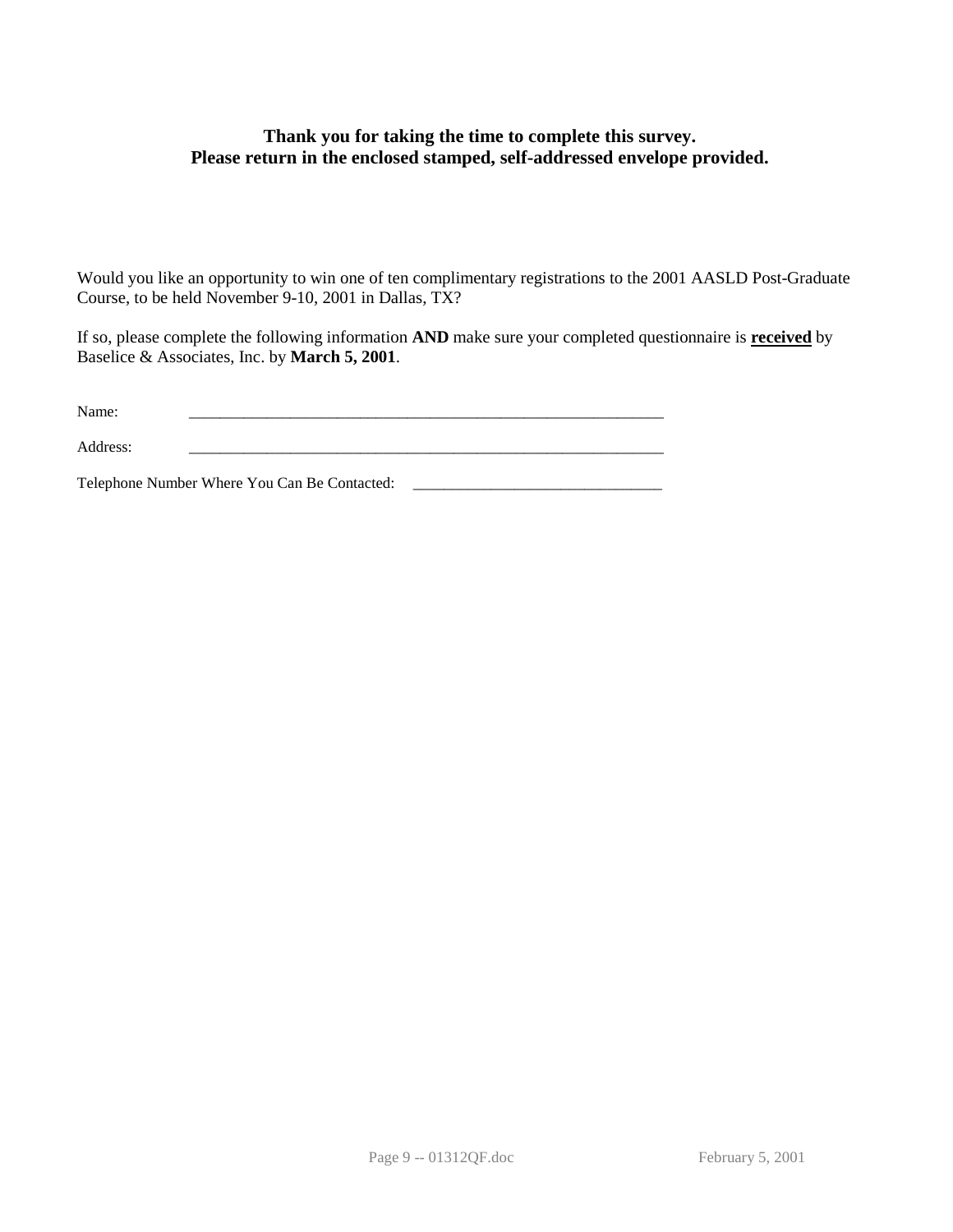### **QUALIFIER SECTION**

#### **NUMBER OF ELIGIBLE OR CERTIFIED GASTROENTEROLOGISTS ENGAGED INPATIENT CARE**

| Q <sub>1</sub><br><b>AGA</b><br><b>AASLD</b><br><b>UNOS</b><br><b>TOTAL</b> | ${\sf N}$<br>153<br>156<br>80<br>389 |                                     |                                                      |                               |                      |                         |  |  |
|-----------------------------------------------------------------------------|--------------------------------------|-------------------------------------|------------------------------------------------------|-------------------------------|----------------------|-------------------------|--|--|
| <b>AVERAGE YEAR COMPLETE FELLOWSHIP</b>                                     |                                      |                                     |                                                      |                               |                      |                         |  |  |
| Q <sub>1</sub> A<br><b>AGA</b><br><b>AASLD</b><br><b>UNOS</b>               | <b>AVE</b><br>1985<br>1981<br>1988   | N<br>95<br>104<br>50                |                                                      |                               |                      |                         |  |  |
|                                                                             |                                      |                                     | <b>AVERAGE YEAR COMPLETED BOARD CERTIFIED</b>        |                               |                      |                         |  |  |
| Q1B<br><b>AGA</b><br><b>AASLD</b><br><b>UNOS</b>                            | <b>AVE</b><br>1987<br>1984<br>1990   | ${\sf N}$<br>85<br>104<br>48        |                                                      |                               |                      |                         |  |  |
|                                                                             |                                      | <b>TYPE OF PRACTITIONER</b>         |                                                      |                               |                      |                         |  |  |
| Q <sub>21</sub>                                                             | GEN. INT.<br>MED.                    | <b>GASTRO</b>                       | HEP W/O<br><b>TRANS</b>                              | HEP W/<br><b>TRANS</b>        | <b>OTH</b>           | <b>TOTAL</b>            |  |  |
| <b>AGA</b><br><b>AASLD</b><br><b>UNOS</b><br><b>TOTAL</b>                   | 4<br>5<br>0<br>9                     | 139<br>82<br>5<br>226               | $\overline{4}$<br>39<br>3<br>46                      | $\mathbf 0$<br>15<br>67<br>82 | 6<br>15<br>5<br>26   | 153<br>156<br>80<br>389 |  |  |
|                                                                             |                                      | <b>AVERAGE AGE</b>                  |                                                      |                               |                      |                         |  |  |
| Q <sub>3</sub>                                                              | GEN. INT.<br>MED.                    | <b>GASTRO</b>                       | HEP W/O<br><b>TRANS</b>                              | HEP W/<br><b>TRANS</b>        | <b>OTH</b>           | <b>TOTAL</b>            |  |  |
| AVE. AGE<br>N                                                               | 49.8<br>9                            | 49.1<br>226                         | 50.1<br>46                                           | 45<br>82                      | 48.8<br>26           | 48.76<br>319            |  |  |
|                                                                             |                                      | <b>SEX</b>                          |                                                      |                               |                      |                         |  |  |
| Q <sub>4</sub>                                                              | GEN. INT.<br>MED.                    | <b>GASTRO</b>                       | HEP W/O<br><b>TRANS</b>                              | HEP W/<br><b>TRANS</b>        | <b>OTH</b>           | <b>TOTAL</b>            |  |  |
| <b>MALE</b><br><b>FEMALE</b>                                                | $\overline{7}$<br>$\overline{2}$     | 202<br>24                           | 39<br>$\overline{7}$                                 | 75<br>$\overline{7}$          | 19<br>$\overline{7}$ | 342<br>47               |  |  |
|                                                                             |                                      |                                     | SECTION I: EDUCATION AND PROFESSIONAL QUALIFICATIONS |                               |                      |                         |  |  |
|                                                                             |                                      | <b>LOCATION OF MEDICAL SCHOOL</b>   |                                                      |                               |                      |                         |  |  |
| Q <sub>5</sub>                                                              | GEN. INT.<br>MED.                    | <b>GASTRO</b>                       | HEP W/O<br><b>TRANS</b>                              | HEP W/<br><b>TRANS</b>        | <b>OTH</b>           | <b>TOTAL</b>            |  |  |
| US/CANADA<br><b>INTERNATIONAL</b><br><b>TOTAL</b>                           | 8<br>1<br>9                          | 187<br>37<br>224                    | 36<br>9<br>45                                        | 58<br>22<br>80                | 19<br>6<br>25        | 308<br>75<br>383        |  |  |
| <b>AVERAGE YEAR GRADUATED</b>                                               |                                      |                                     |                                                      |                               |                      |                         |  |  |
| Q <sub>6</sub>                                                              | GEN. INT.<br>MED.                    | <b>GASTRO</b>                       | HEP W/O<br><b>TRANS</b>                              | HEP W/<br><b>TRANS</b>        | <b>OTH</b>           |                         |  |  |
| <b>YEAR</b><br>$\mathsf{N}$                                                 | 1976<br>9                            | 1977<br>226                         | 1977<br>45                                           | 1981<br>81                    | 1980<br>25           |                         |  |  |
|                                                                             |                                      | <b>AVERAGE GI FELLOWSHIP LENGTH</b> |                                                      |                               |                      |                         |  |  |
| Q7                                                                          | GEN. INT.<br>MED.                    | <b>GASTRO</b>                       | HEP W/O<br><b>TRANS</b>                              | HEP W/<br><b>TRANS</b>        | <b>OTH</b>           | <b>TOTAL</b>            |  |  |
| YEARS (AVE)<br>N                                                            | 2.6<br>8                             | 2.5<br>226                          | 2.7<br>44                                            | 2.8<br>80                     | 2.8<br>25            | 2.6<br>383              |  |  |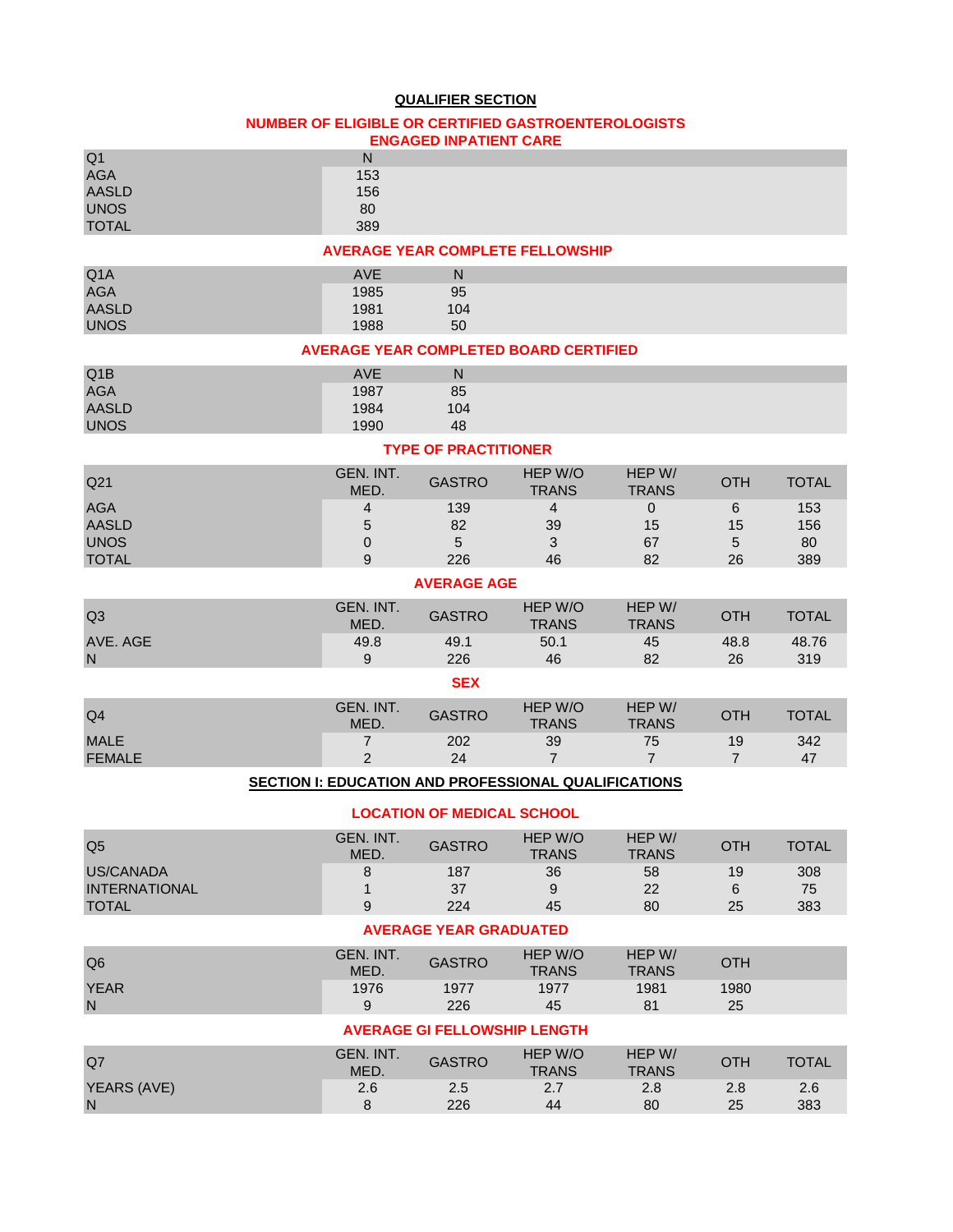#### **TYPE OF HEPATOLOGY TRAINING EXPERIENCE**

| Q8                            | GEN. INT.<br><b>MED</b> | <b>GASTRO</b> | HEP W/O<br><b>TRANS</b> | HEP W/<br><b>TRANS</b> | OTH | <b>TOTAL</b> |
|-------------------------------|-------------------------|---------------|-------------------------|------------------------|-----|--------------|
| GI/CONSULTATION/CLINIC        | 5                       | 174           | 21                      | 26                     | 13  | 239          |
| <b>HEP DEDICATED SERVICES</b> |                         | 20            | 15                      | 12                     |     | 52           |
| <b>HEP AND TRANS SERVICE</b>  |                         | 32            |                         | 43                     | 9   | 94           |
| <b>TOTAL</b>                  | a                       | 226           | 45                      | 81                     | 24  | 385          |

### **PROPORTION OF TRAINING SPENT EVALUATING AND TREATING HEPATOLOGY PATIENTS**

| Q <sub>9</sub>  | GEN. INT.<br>MED. | <b>GASTRO</b> | HEP W/O<br><b>TRANS</b> | HEP W/<br><b>TRANS</b> | OTH | <b>TOTAL</b> |
|-----------------|-------------------|---------------|-------------------------|------------------------|-----|--------------|
| $1 - 10%$       |                   | 22            |                         | 3                      |     | 30           |
| 11-25%          | ว                 | 125           | 19                      | 25                     | 9   | 181          |
| 26-40%          | $\mathbf{r}$      | 57            |                         | 25                     | 10  | 103          |
| <b>OVER 40%</b> |                   | 19            | 15                      | 25                     | 3   | 64           |
| <b>TOTAL</b>    |                   | 223           | 45                      | 78                     | 24  | 378          |

### **WHETHER FACULTY AT TRAINING PROGRAM HAD SPECIALIZED EXPERIENCE**

| Q <sub>10</sub> | GEN. INT.<br>MED. | <b>GASTRO</b> | HEP W/O<br><b>TRANS</b> | HEP W/<br><b>TRANS</b> | ОТН | <b>TOTAL</b> |
|-----------------|-------------------|---------------|-------------------------|------------------------|-----|--------------|
| <b>YES</b>      |                   | 179           | 41                      |                        | 19  | 323          |
| <b>NO</b>       |                   | 44            | Δ                       | 4                      | 4   | 57           |
| <b>UNSURE</b>   |                   | 2             |                         |                        |     | Δ            |
| <b>TOTAL</b>    |                   | 226           | 45                      | 81                     | 24  | 384          |

### **SECTION II: PRACTICE SETTING**

### **PRIMARY PRACTICE SETTING**

| Q11                    | GEN. INT.<br>MED. | <b>GASTRO</b> | HEP W/O<br><b>TRANS</b> | HEP W/<br><b>TRANS</b> | OTH | <b>TOTAL</b> |
|------------------------|-------------------|---------------|-------------------------|------------------------|-----|--------------|
| SOLO OR 2 PHYSICIANS   |                   | 51            |                         |                        |     | 62           |
| SINGLE SPECIALTY GROUP |                   | 92            |                         | 24                     |     | 135          |
| MULTISPECIALTY GROUP   | 5                 | 82            | 30                      | 51                     | 16  | 184          |
| <b>TOTAL</b>           | 9                 | 225           | 43                      | 80                     | 24  | 381          |

#### **AVERAGE NUMBER OF PROFESSIONALS IN MULTISPECIALTY GROUP**

| Q11A                         | GEN. INT.<br>MED. | <b>GASTRO</b> | HEP W/O<br><b>TRANS</b> | HEP W/<br><b>TRANS</b> | <b>OTH</b> | <b>TOTAL</b> |
|------------------------------|-------------------|---------------|-------------------------|------------------------|------------|--------------|
| AVE # OF PHYSICIANS          | 115.8             | 55.4          | 92.6                    | 85.7                   | 15.1       | 65.6         |
| N                            | 5                 | 163           | 36                      | 56                     | 14         | 274          |
| Q11B                         |                   |               |                         |                        |            |              |
| AVE # OF Gastroenterologists | 6.8               | 7.6           | 8.1                     | 12.2                   | 8.7        | 8.8          |
| N                            | 5                 | 172           | 40                      | 67                     | 19         | 303          |
| Q11C                         |                   |               |                         |                        |            |              |
| AVE # OF HEPATOLOGISTS       | 2.8               | 1.3           | 2.8                     | 3.9                    | 2.5        | 2.3          |
| N                            | 4                 | 153           | 39                      | 70                     | 19         | 285          |

### **TYPE OF PRACTICE SETTING**

| Q12                     | GEN. INT.<br><b>MED</b> | <b>GASTRO</b> | HEP W/O<br><b>TRANS</b> | HEP W/<br><b>TRANS</b> | OTH | <b>TOTAL</b> |
|-------------------------|-------------------------|---------------|-------------------------|------------------------|-----|--------------|
| <b>COMMUNITY BASED</b>  | $\Delta$                | 149           | 4                       |                        |     | 174          |
| MEDICAL SCHOOL/ACADEMIC | 5                       | 72            | 40                      | 70                     | 17  | 204          |
| <b>OTHER</b>            |                         | b             |                         |                        |     |              |
| <b>TOTAL</b>            |                         | 226           | 45                      | 81                     | 25  | 386          |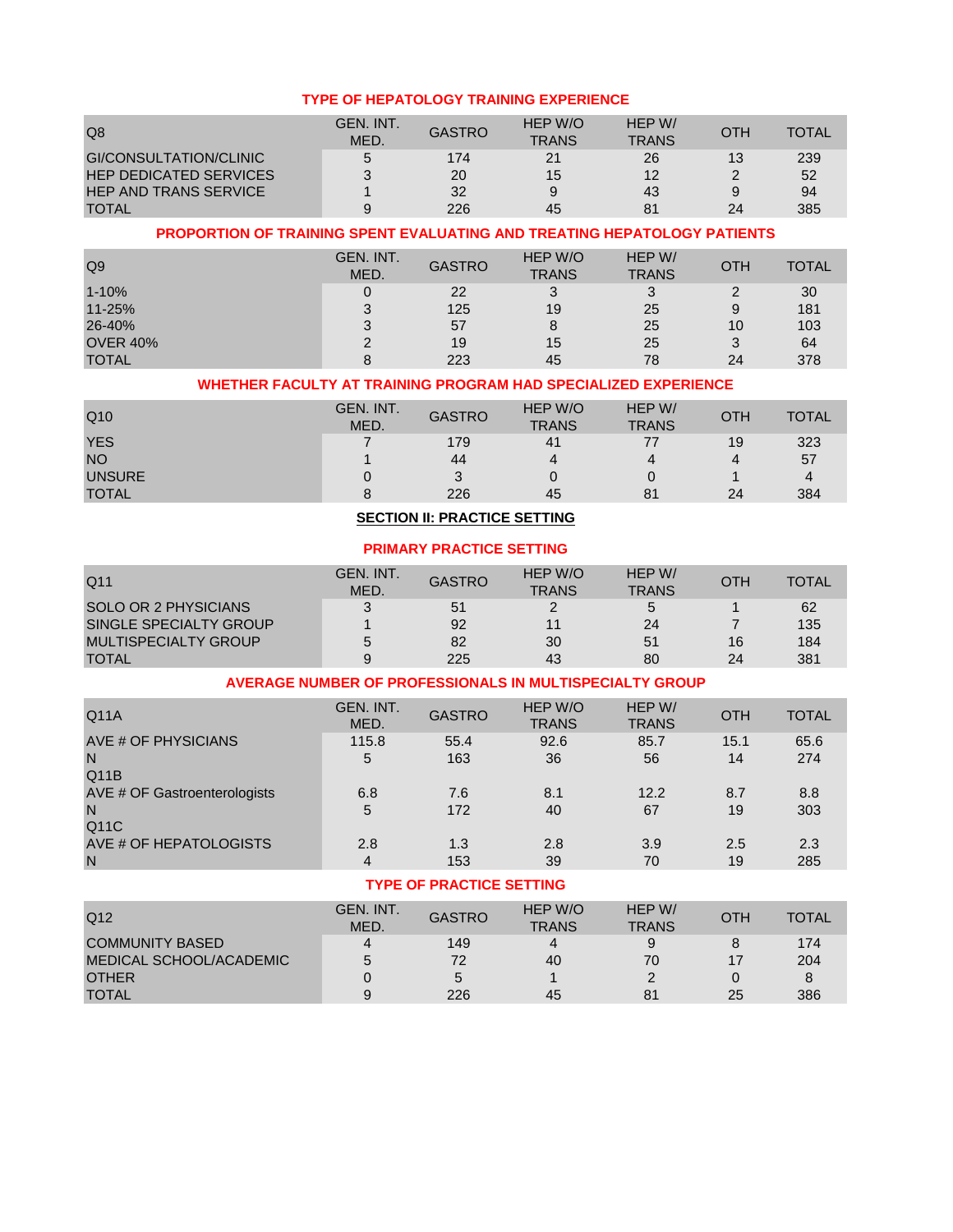| Q13             | GEN. INT.<br>MED. | <b>GASTRO</b> | HEP W/O<br><b>TRANS</b> | HEP W/<br><b>TRANS</b> | <b>OTH</b> | <b>TOTAL</b> |
|-----------------|-------------------|---------------|-------------------------|------------------------|------------|--------------|
| <b>URBAN</b>    | b                 | 131           | 37                      | 69                     | 21         | 263          |
| <b>SUBURBAN</b> |                   | 77            | 4                       |                        | 4          | 94           |
| <b>RURAL</b>    |                   | 16            |                         |                        |            | 27           |
| <b>TOTAL</b>    |                   | 224           | 45                      | 80                     | 26         | 384          |

### **LOCATION OF PRACTICE SETTING**

## **REGION OF COUNTRY**

| Q <sub>14</sub>           | GEN. INT.<br>MED. | <b>GASTRO</b> | HEP W/O<br><b>TRANS</b> | HEP W/<br><b>TRANS</b> | <b>OTH</b> | <b>TOTAL</b> |
|---------------------------|-------------------|---------------|-------------------------|------------------------|------------|--------------|
| <b>NEW ENGLAND</b>        |                   | 14            |                         |                        |            | 33           |
| <b>MIDDLE ATLANTIC</b>    |                   | 48            |                         |                        |            | 70           |
| <b>EAST NORTH CENTRAL</b> |                   | 37            |                         | 15                     |            | 62           |
| <b>WEST NORTH CENTRAL</b> |                   | 12            |                         | 10                     |            | 27           |
| <b>SOUTH ATLANTIC</b>     |                   | 26            |                         | 13                     |            | 55           |
| <b>EAST SOUTH CENTRAL</b> |                   | 12            |                         |                        |            | 19           |
| <b>WEST SOUTH CENTRAL</b> |                   | 14            |                         |                        |            | 31           |
| <b>MOUNTAIN</b>           |                   | 12            |                         |                        |            | 18           |
| <b>PACIFIC</b>            |                   | 47            |                         | 10                     |            | 66           |
| <b>CANADA</b>             |                   |               |                         |                        |            |              |
| <b>TOTAL</b>              |                   | 226           | 45                      | 80                     | 26         | 386          |

### **WHETHER SPECIALIST IS ACCEPTING NEW PATIENTS**

| Q <sub>15</sub>             | GEN. INT.<br>MED. | <b>GASTRO</b> | HEP W/O<br><b>TRANS</b> | HEP W/<br><b>TRANS</b> | <b>OTH</b> | <b>TOTAL</b> |
|-----------------------------|-------------------|---------------|-------------------------|------------------------|------------|--------------|
| <b>CURRENTLY ACCEPTING</b>  | 8                 | 221           | 42                      | 82                     | 20         | 373          |
| NOT CURRENTLY ACCEPTING     |                   | 4             | 3                       |                        | 3          |              |
| <b>UNSURE</b>               |                   |               |                         |                        |            |              |
| <b>TOTAL</b>                | 9                 | 226           | 46                      | 82                     | 23         | 386          |
| Q16                         |                   |               |                         |                        |            |              |
| AVE. WAIT--NEW PAT. (WEEKS) | 3.3               | 4.2           | 6.2                     | 6.4                    | 5.6        | 4.9          |
| N                           | 9                 | 226           | 42                      | 82                     | 20         | 379          |

### **CHANGE IN WAITING TIMES OVER PAST YEAR**

| Q17                              | GEN. INT.<br>MED. | <b>GASTRO</b> | HEP W/O<br><b>TRANS</b> | HEP W/<br><b>TRANS</b> | <b>OTH</b> | <b>TOTAL</b> |
|----------------------------------|-------------------|---------------|-------------------------|------------------------|------------|--------------|
| <b>INCREASE IN WAITING TIMES</b> | 4                 | 132           | 24                      | 65                     | 11         | 236          |
| DECREASE IN WAITING TIMES        |                   | 16            | 4                       | 6                      | 3          | 29           |
| <b>STAYED THE SAME</b>           |                   | 78            | 17                      | 11                     | 9          | 120          |
| <b>TOTAL</b>                     | 9                 | 226           | 45                      | 82                     | 23         | 385          |
| Q17A                             |                   |               |                         |                        |            |              |
| AVE. INCREASE IN WEEKS           | 1.5               | 2.4           | 2.5                     |                        | 2.3        | 2.5          |
| N                                |                   | 117           | 22                      | 63                     | 9          | 215          |
| AVE DECREASE IN WEEKS            |                   | 2.8           | 2.3                     | 5.6                    | 9.7        | 4.3          |
| N                                |                   | 12            | 3                       | 5                      | 3          | 23           |

# **SECTION III: WORK EXPERIENCE**

#### **WORK EXPERIENCE**

| Q18                                               | GEN. INT.<br>MED. | <b>GASTRO</b> | HEP W/O<br><b>TRANS</b> | HEP W/<br><b>TRANS</b> | OTH        | <b>TOTAL</b> |
|---------------------------------------------------|-------------------|---------------|-------------------------|------------------------|------------|--------------|
| AVE, WEEKS/YR SEEING PAT<br>N<br>Q19              | 43.1<br>9         | 45.5<br>226   | 41.6<br>46              | 46.1<br>82             | 38.3<br>23 | 44.6<br>386  |
| AVE, HOURS/WK SEEING PAT.<br>N<br>Q <sub>20</sub> | 23.6<br>8         | 39.5<br>226   | 24.2<br>46              | 28.2<br>81             | 32<br>23   | 34.5<br>384  |
| AVE, PATIENTS/WEEK SEEN<br>N                      | 39.8<br>9         | 60.3<br>220   | 37.8<br>43              | 50.1<br>79             | 44.4<br>20 | 54.2<br>371  |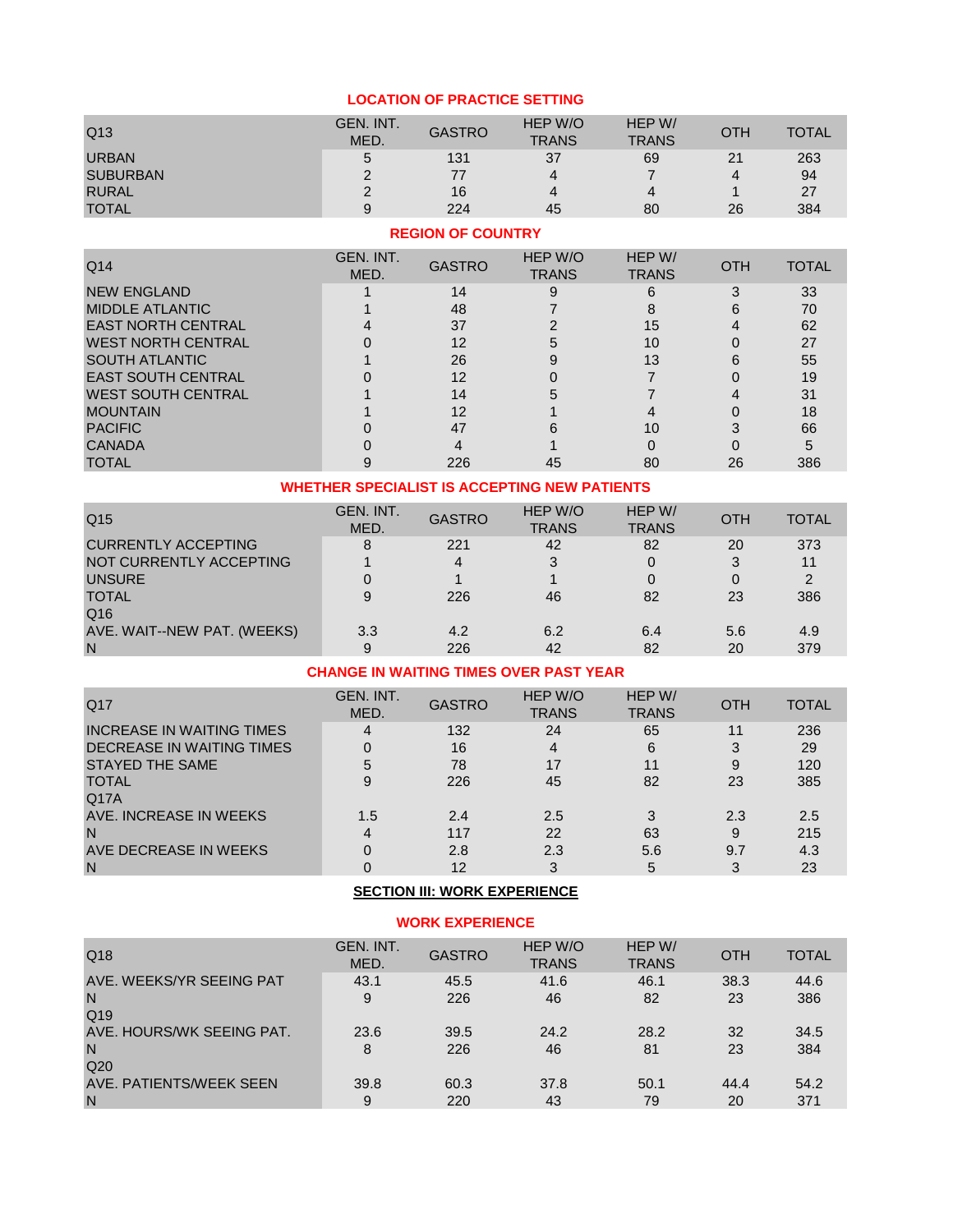#### **SECTION IV: GENERAL INTERNAL MEDICINE OR GASTROENTEROLOGY**

### **DISTRIBUTION OF PATIENT WORKLOAD**

| $Q22A-E$                        | AVE, % OF<br><b>TIME SPENT</b> | N   |  |
|---------------------------------|--------------------------------|-----|--|
| UNCOMPLICATED HEP. PATIENTS     | 15.5                           | 226 |  |
| <b>COMPLICATED HEP PATIENTS</b> | 7.7                            | 226 |  |
| <b>GASTRO, PATIENTS</b>         | 71.2                           | 226 |  |
| INTERNAL MEDICIE PATIENTS       | 4.9                            | 226 |  |
| OTHER PATIENTS                  | 0.7                            | 226 |  |

#### **PROPORTION OF PATIENTS WITH LIVER DISEASE SPECIALIST REFERRED TO A HEPATOLOGIST**

| Q <sub>23</sub> | AVE %<br><b>PATIENTS</b> | N   |
|-----------------|--------------------------|-----|
|                 | <b>REFERRED</b>          |     |
|                 | ററ<br>o.∠                | 226 |

### **CHANGE IN NUMBER OF REFERRALS TO HEPATOLOGISTS OVER PAST 5 YEARS**

| Q <sub>24</sub>        | N   | % OF TOTAL |  |
|------------------------|-----|------------|--|
| <b>INCREASED</b>       | 52  | 24.9       |  |
| <b>DECREASED</b>       | 12  | 5.2        |  |
| <b>STAYED THE SAME</b> | 162 | 69.9       |  |
| <b>TOTAL</b>           | 226 | 100        |  |

#### **TREATMENT OF PATIENTS WITH LIVER DISEASE**

| Q <sub>25</sub>                                   | N   | % OF TOTAL |  |
|---------------------------------------------------|-----|------------|--|
| USUALLY REFER SUSPECTED PATIENTS TO<br><b>HEP</b> | 6   | 2.7        |  |
| USUALLY REFER DIAGNOSED PATIENTS TO<br><b>HEP</b> | 3   | 1.3        |  |
| OFTEN REFER PATIENTS TO HEP                       | 26  | 11.5       |  |
| USUALLY TREAT MOST PATIENTS                       | 191 | 84.5       |  |
| <b>TOTAL</b>                                      | 226 | 100        |  |

#### **CHARACTERIZATION OF SPECIALIST'S REFERRALS TO A HEPATOLOGIST**

| <b>CASES WITHOUT COMPLICATIONS</b>                                                                                                                                       |                                                   |                                              |                                              |                                              |  |  |  |
|--------------------------------------------------------------------------------------------------------------------------------------------------------------------------|---------------------------------------------------|----------------------------------------------|----------------------------------------------|----------------------------------------------|--|--|--|
| Q <sub>26</sub> NO COMP                                                                                                                                                  | $\%$<br><b>TYPICALLY</b><br><b>TREAT</b>          | % TYPICALLY<br><b>REFER</b>                  | % EVEN<br><b>SPLIT</b>                       | $\mathsf{N}$                                 |  |  |  |
| <b>VIRAL HEPATITIS</b><br>METABOLIC AND INHERITED LIVER DISEASE<br><b>AUTO IMMUNE LIVER DISEASE</b><br><b>CIRRHOSIS</b><br><b>LIVER MASS</b><br><b>END STAGE DISEASE</b> | 96.4<br>82.9<br>91.3<br>91.6<br>73.3<br><b>NA</b> | 2.7<br>14<br>8.3<br>6.2<br>22.2<br><b>NA</b> | 0.9<br>3.1<br>0.4<br>2.2<br>4.5<br><b>NA</b> | 224<br>222<br>226<br>226<br>225<br><b>NA</b> |  |  |  |
|                                                                                                                                                                          | <b>CASES WITH COMPLICATIONS</b>                   |                                              |                                              |                                              |  |  |  |
| 26 WITH COMP                                                                                                                                                             | $\%$<br><b>TYPICALLY</b><br><b>TREAT</b>          | % TYPICALLY<br><b>REFER</b>                  | % EVEN<br><b>SPLIT</b>                       | $\mathsf{N}$                                 |  |  |  |
| <b>VIRAL HEPATITIS</b><br>METABOLIC AND INHERITED LIVER DISEASE<br><b>AUTO IMMUNE LIVER DISEASE</b><br><b>CIRRHOSIS</b><br><b>LIVER MASS</b><br><b>END STAGE DISEASE</b> | 69.5<br>58.5<br>69.3<br>71.5<br>55.3<br>39.8      | 25<br>37.8<br>26<br>20.4<br>39<br>44         | 5.5<br>3.7<br>4.7<br>8.1<br>5.7<br>16.2      | 220<br>217<br>215<br>221<br>215<br>216       |  |  |  |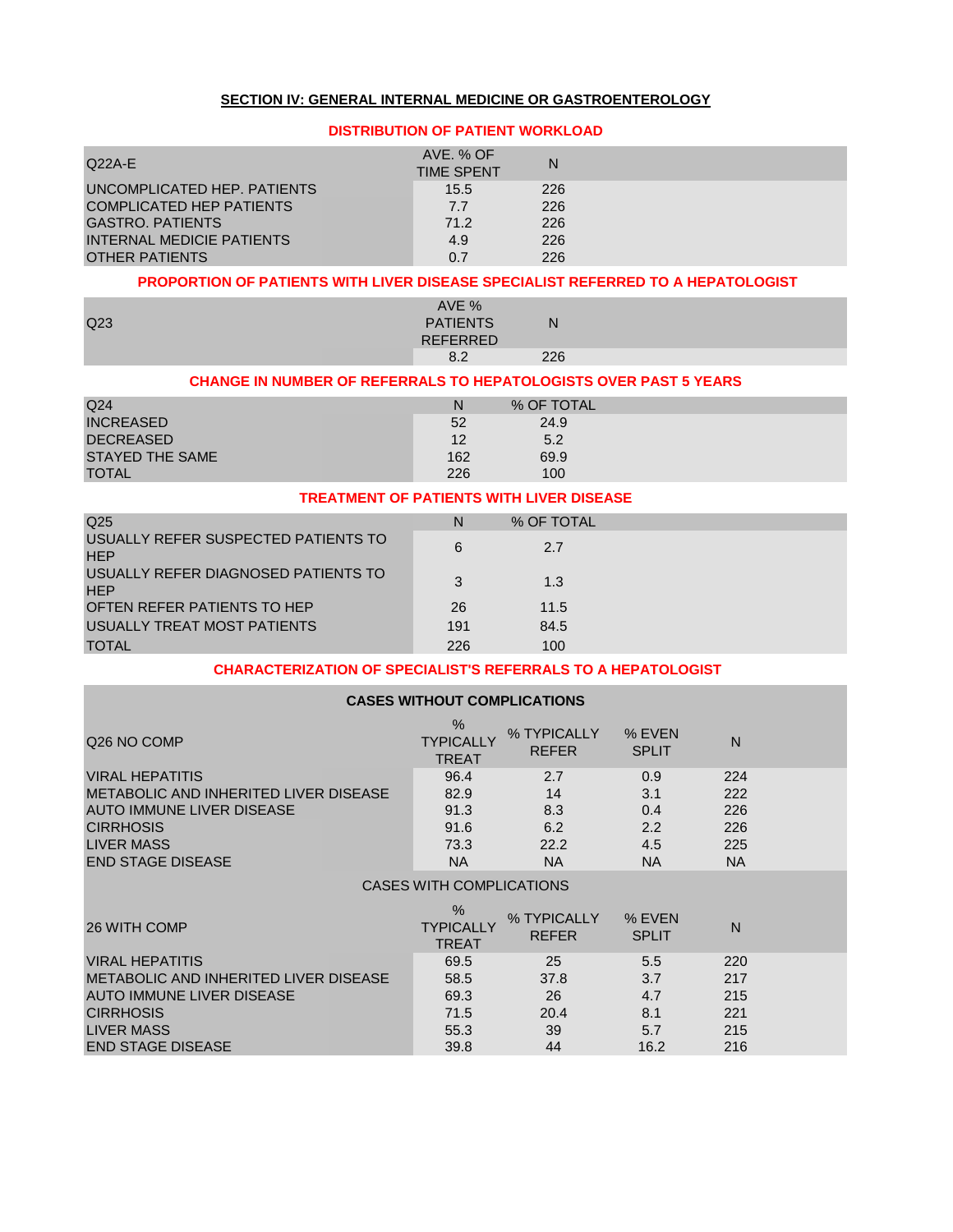#### **ACCESS TO HEPATOLOGISTS**

| Q27A                              | AVE $#$ OF<br><b>MILES</b> | N   |  |
|-----------------------------------|----------------------------|-----|--|
| AVE DISTANCE TO NEAREST HEP       | 35.6                       | 218 |  |
| AVE DISTANCE TO NEAREST TRANSHEP. | 45.6                       | 226 |  |
| Q27B                              | AVE $#$ OF<br><b>WEEKS</b> | N   |  |
| <b>TYPICAL WAIT FOR HEP</b>       | 3.6                        | 197 |  |
| <b>TYPICAL WAIT FOR TRANS HEP</b> | 3.8                        | 213 |  |

#### **CHANGE IN WAITING TIME OVER PAST 5 YEARS FOR HEPATOLOGISTS**

| Q27C1            | N   | % OF TOTAL |  |
|------------------|-----|------------|--|
| <b>INCREASED</b> | 72  | 36.7       |  |
| <b>DECREASED</b> | 9   | 4.6        |  |
| STAYED THE SAME  | 115 | 58.7       |  |
| <b>TOTAL</b>     | 196 | 100        |  |

#### **CHANGE IN WAITING TIME OVER PAST 5 YEARS FOR TRANSPLANT HEPATOLOGISTS**

| Q27C2            | N   | % OF TOTAL |  |
|------------------|-----|------------|--|
| <b>INCREASED</b> | 73  | 36.3       |  |
| <b>DECREASED</b> | 15  | 7.5        |  |
| STAYED THE SAME  | 113 | 56.2       |  |
| <b>TOTAL</b>     | 201 | 100        |  |

#### **WHETHER SPECIALIST REFERRED A PATIENT DIRECTLY TO A TRANSPLANT CENTER FOR EVALUATION IN PAST YEAR**

|                           | EVALUATION IN FAST TEAR     |            |  |
|---------------------------|-----------------------------|------------|--|
| Q28                       | N                           | % OF TOTAL |  |
| <b>YES</b>                | 184                         | 81.4       |  |
| <b>NO</b>                 | 39                          | 17.4       |  |
| <b>UNSURE</b>             | 3                           | 1.2        |  |
| <b>TOTAL</b>              | 226                         | 100        |  |
| Q <sub>28A</sub>          | AVE # OF<br><b>PATIENTS</b> | N          |  |
| IF YES, HOW MANY PATIENTS | 4.8                         | 191        |  |

#### **SECTION V: HEPATOLOGY WITHOUT TRANSPLANTATION HEPATOLOGY**

#### **DISTRIBUTION OF PATIENT WORKLOAD**

| Q29                              | AVE % OF<br><b>TIME SPENT</b> | N  |  |
|----------------------------------|-------------------------------|----|--|
| UNCOMPLICATED HEP PATIENTS       | 46.8                          | 39 |  |
| <b>COMPLICATED HEP PATIENTS</b>  | 31.4                          | 39 |  |
| <b>GASTROENTEROLOGY PATIENTS</b> | 19.4                          | 39 |  |
| INTERNAL MEDICINE PATIENTS       | 2.3                           | 39 |  |
| OTHER PATIENTS                   | 0.2                           | 39 |  |

#### **DISTRIBUTION OF SOURCES OF REFERRALS FOR PATIENTS WITH LIVER DISEASE**

| Q30                             | AVE % OF<br><b>REFERRALS</b> | N  |
|---------------------------------|------------------------------|----|
| <b>FROM GASTROENTEROLOGISTS</b> | 27.1                         | 42 |
| <b>FROM INTERNISTS</b>          | 54                           | 42 |
| <b>OTHERS</b>                   | 18.8                         | 42 |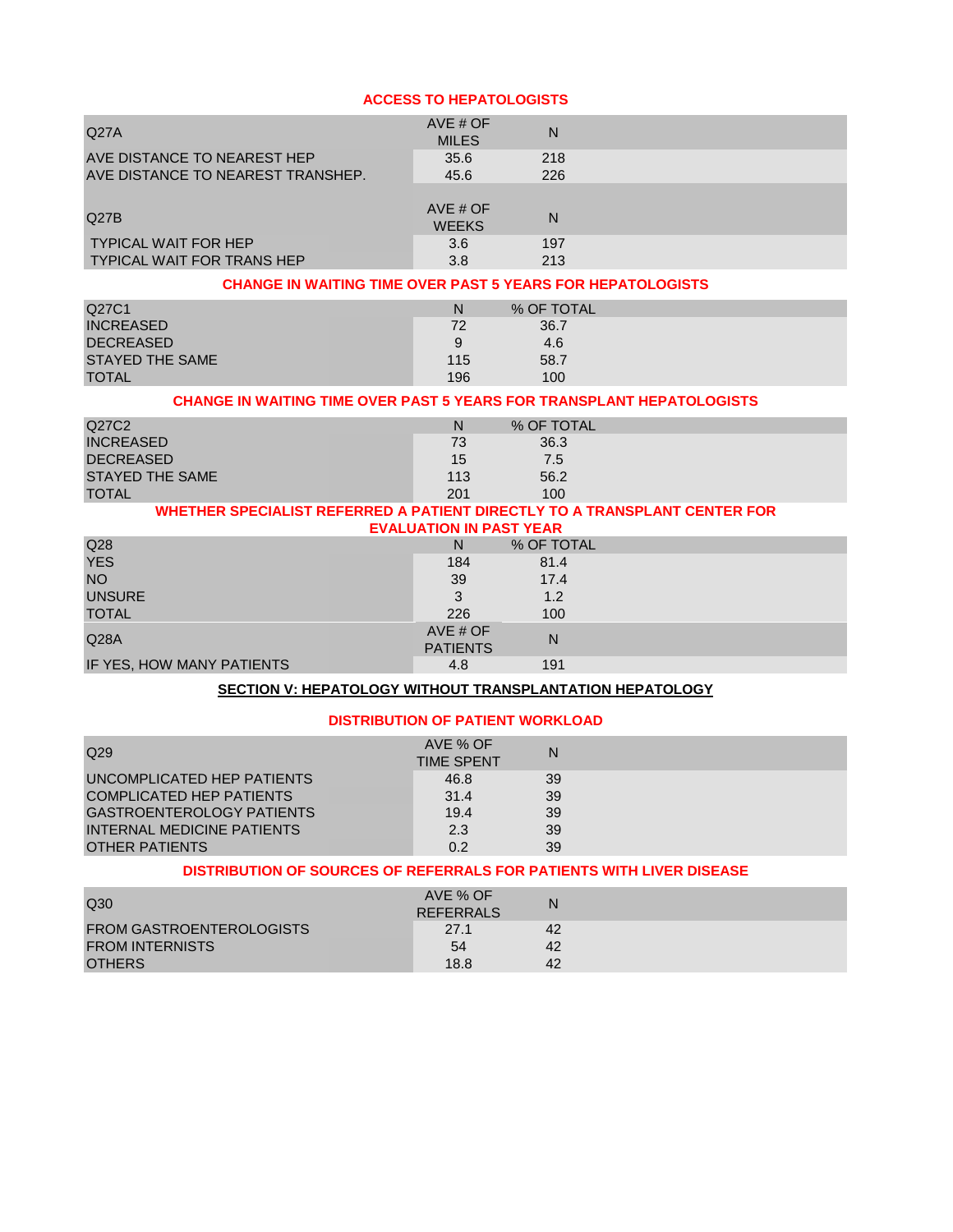#### **DISTRIBUTION OF CHARACTERISTICS OF LIVER DISEASE PATIENTS RECEIVED FROM REFERRALS**

| Q31                                    | AVE %<br>W/OUT<br><b>COMP</b> | AVE % W/<br><b>COMP</b> | N  |  |
|----------------------------------------|-------------------------------|-------------------------|----|--|
| <b>VIRAL HEPATITIS</b>                 | 36.3                          | 11.4                    | 25 |  |
| METABOLIC AND INHERITED LIVER DISEASES | 8.9                           | 4.4                     | 25 |  |
| <b>CIRRHOSIS</b>                       | 7.2                           | 9                       | 25 |  |
| <b>AUTO-IMMUNE LIVER DISEASE</b>       | 4.1                           | 5.1                     | 25 |  |
| LIVER MASS                             | 2.7                           | 5.6                     | 25 |  |
| <b>END STAGE DISEASE</b>               | NA                            | 2.4                     | 25 |  |

## **NUMBER OF PATIENTS SPECIALIST REFERRED TO TRANSPLANT HEPATOLOGIST FOR**

|                 | <b>EVALUATION IN PAST YEAR</b> |           |  |
|-----------------|--------------------------------|-----------|--|
| Q <sub>32</sub> | AVE # OF<br><b>REFERRALS</b>   | N         |  |
|                 | 15.7                           | $4^\circ$ |  |

#### **AVERAGE DISTANCE TO NEAREST TRANSPLANT HEPATOLOGIST**

| $\sim$ | Q33 | $H \cap F$<br>$\sim$<br>$MII$ F.S. | N<br>יי |
|--------|-----|------------------------------------|---------|
|        |     |                                    |         |

#### **AVERAGE WAITING TIME FOR AN APPOINTMENT WITH A TRANSPLANT HEPATOLOGIST**

| Q <sub>34</sub> | $MSE H$ $C =$<br><b>WEEKS</b><br>טיום בי | N<br>. . |
|-----------------|------------------------------------------|----------|
|                 | v.v                                      | -<br>.   |

### **CHANGE IN WAITING TIME DURING THE PAST 5 YEARS**

| Q35                           | N  | % OF TOTAL |  |
|-------------------------------|----|------------|--|
| <b>WAITING TIME INCREASED</b> | 16 | 34.8       |  |
| WAITING TIME DECREASED        |    | 2.2        |  |
| WAITING TIME STAYED THE SAME  | 29 | 63         |  |
| <b>TOTAL</b>                  | 46 | 100        |  |

### **SECTION IV: TRANSPLANTATION HEPATOLOGY**

#### **DISTRIBUTION OF PATIENT WORKLOAD**

| Q36                         | AVE % OF<br><b>TIME SPENT</b> | N  |  |
|-----------------------------|-------------------------------|----|--|
| <b>TRANSPLANTATION HEP.</b> | 40.8                          | 68 |  |
| <b>GENERAL HEP.</b>         | 50.5                          | 68 |  |
| <b>GASTRO</b>               | 8.3                           | 68 |  |
| <b>INTERNAL MEDICINE</b>    | 0                             | 68 |  |
| <b>OTHER</b>                | 0.4                           | 68 |  |

#### **DISTRIBUTION OF THE SOURCES OF TRANSPLANT REFERRALS**

| Q37                                                              | AVE % OF<br><b>REFERRALS</b>      | Ν  |
|------------------------------------------------------------------|-----------------------------------|----|
| <b>FROM HEPATOLOGISTS</b>                                        | 11.6                              | 78 |
| <b>FROM GASTROENTEROLOGISTS</b>                                  | 63.8                              | 78 |
| <b>FROM INTERNISTS</b>                                           | 21.2                              | 78 |
| <b>FROM OTHERS</b>                                               | 3.4                               | 78 |
| AVERAGE NUMBER OF PATIENTS AT SPECIALIST'S CENTER WHO RECEIVED A |                                   |    |
|                                                                  | <b>LIVER TRANSPLANT LAST YEAR</b> |    |
| Q38                                                              | AVE $#$ OF<br><b>PATIENTS</b>     | N  |
|                                                                  | 66.2                              | 80 |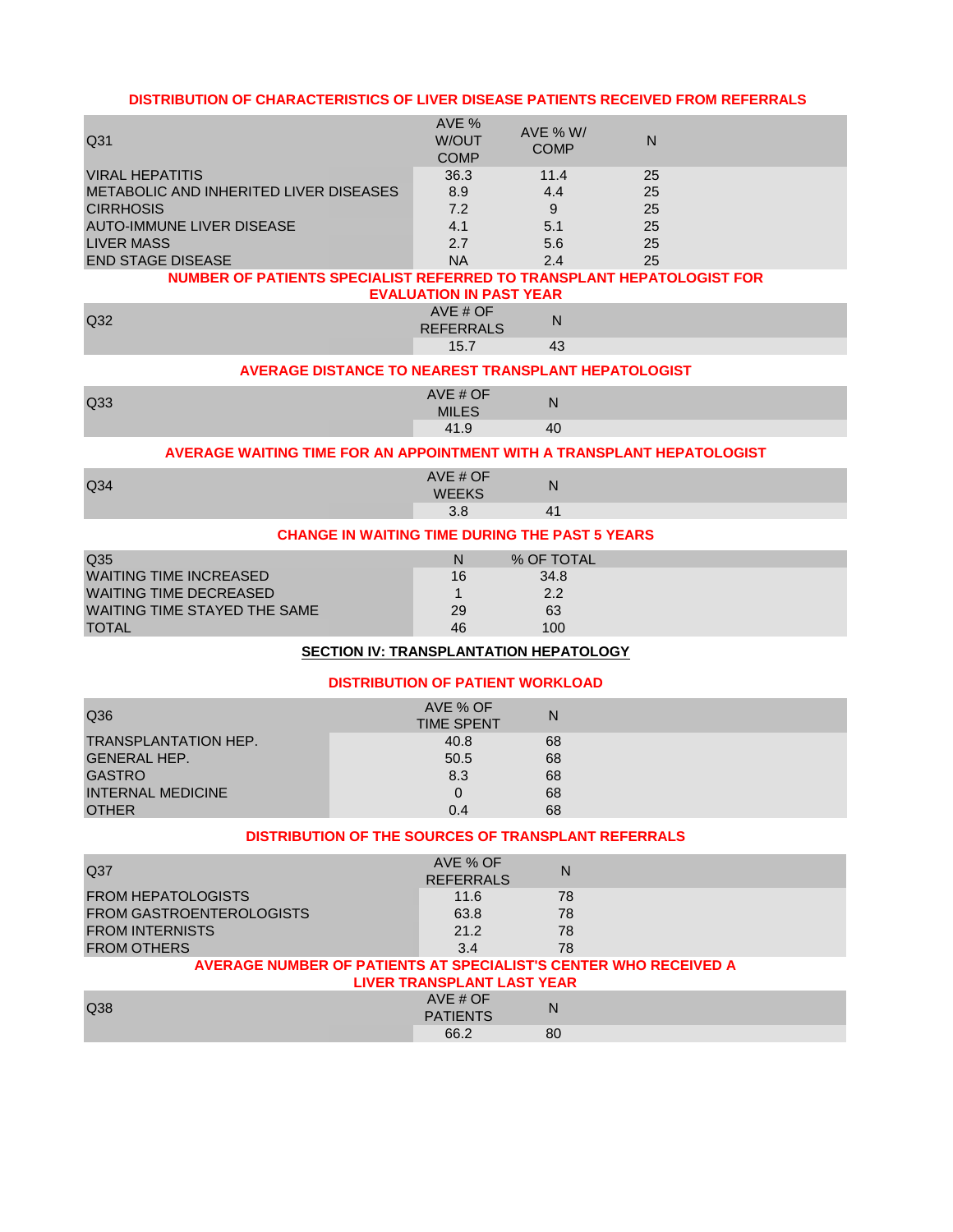| AVERAGE NUMBER OF PATIENTS AT SPECIALIST'S CENTER CURRENTLY ON TRANSPLANT LIST                                                                                            |                                                 |                                                      |  |
|---------------------------------------------------------------------------------------------------------------------------------------------------------------------------|-------------------------------------------------|------------------------------------------------------|--|
| Q39                                                                                                                                                                       | AVE # ON<br><b>LIST</b><br>182                  | N<br>78                                              |  |
| NUMBER OF PATIENTS SPECIALIST EVALUATED FOR A TRANSPLANT IN LAST YEAR                                                                                                     |                                                 |                                                      |  |
| Q40                                                                                                                                                                       | AVE#<br><b>EVALUATED</b>                        | N                                                    |  |
| AVERAGE NUMBER OF PATIENTS SPECIALIST IS CARING FOR WHO ARE CURRENTLY LISTED FOR A                                                                                        | 109.9<br><b>TRANSPLANT</b>                      | 75                                                   |  |
| Q41                                                                                                                                                                       | AVE #<br><b>BEING</b><br><b>CARED FOR</b>       | $\mathsf{N}$                                         |  |
| NUMBER OF POST TRANSPLANT PATIENTS SPECIALIST IS CURRENTLY CARING FOR                                                                                                     | 85.1                                            | 78                                                   |  |
|                                                                                                                                                                           | AVE #                                           |                                                      |  |
| Q42                                                                                                                                                                       | <b>BEING</b><br><b>CARED FOR</b>                | N                                                    |  |
|                                                                                                                                                                           | 179.7                                           | 77                                                   |  |
| POINT AT WHICH SPECIALIST TYPICALLY ASSUMES CONTINUOUS CARE FOR TRANSPLANT PATIENT                                                                                        |                                                 |                                                      |  |
| Q43<br>BEFORE A PATIENT IS ON TRANS. LIST<br>WHEN PATIENT'S TRANS IS IMMINENT<br>AS SOON AS A PATIENT IS ON TRANS LIST<br><b>WHEN TRANS. IS COMPLETED</b><br><b>TOTAL</b> | $\mathsf{N}$<br>58<br>2<br>22<br>$\Omega$<br>82 | % OF TOTAL<br>71.1<br>2.4<br>26.5<br>$\Omega$<br>100 |  |
| LENGTH OF TIME SPECIALIST HAS PRIMARY MEDICAL RESPONSIBILITY FOR POST-TRANSLANT PATIENTS                                                                                  |                                                 |                                                      |  |
| Q44<br><b>UP TO 6 MONTHS</b><br>SIX MONTHS TO 1 YR.<br>1 TO 3 YRS<br><b>MORE THAN 3 YRS</b><br><b>TOTAL</b>                                                               | N<br>17<br>11<br>9<br>45<br>82                  | % OF TOTAL<br>20.5<br>13.3<br>10.8<br>55.4<br>100    |  |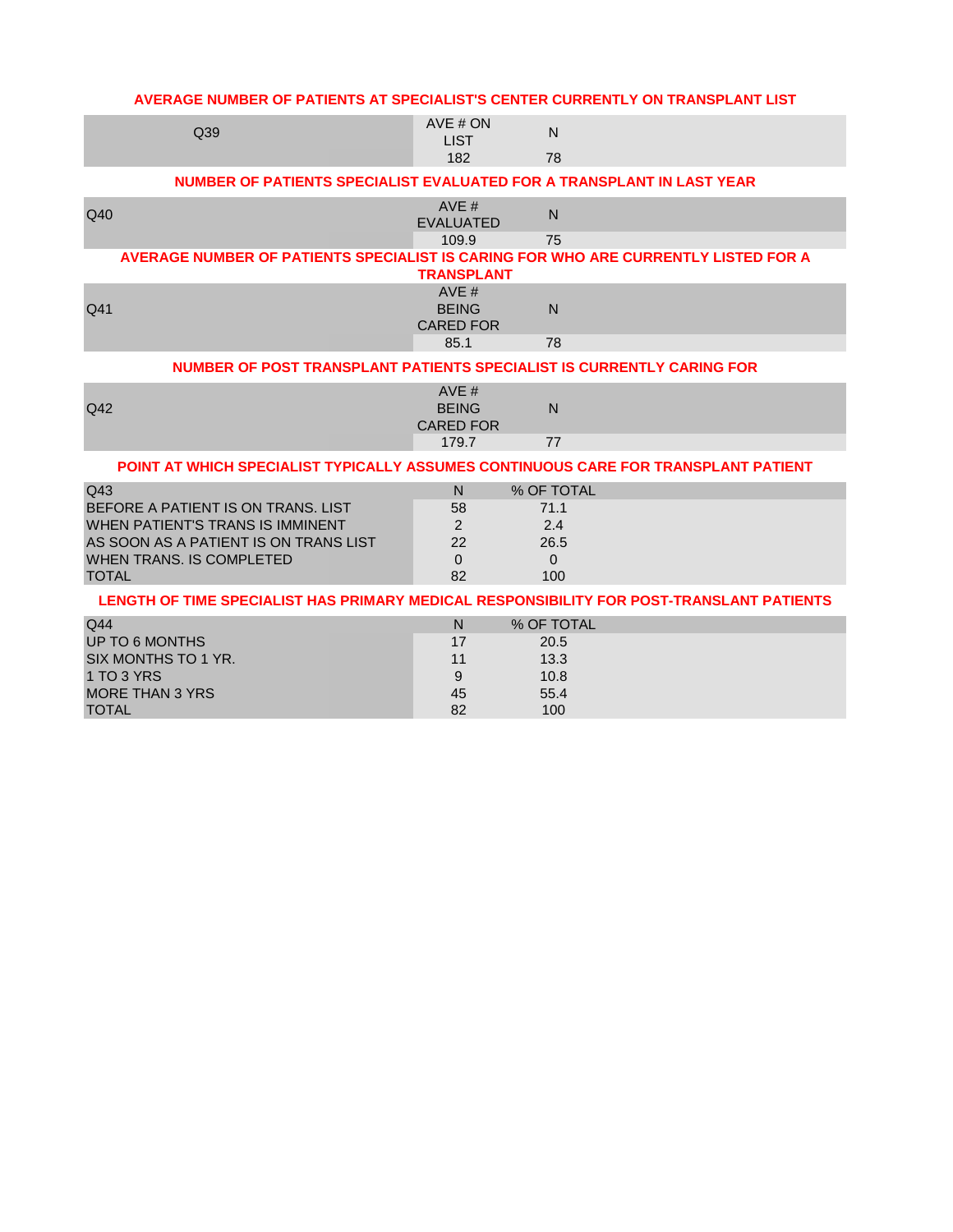**Appendix B:** 

**Program Director Survey and Response**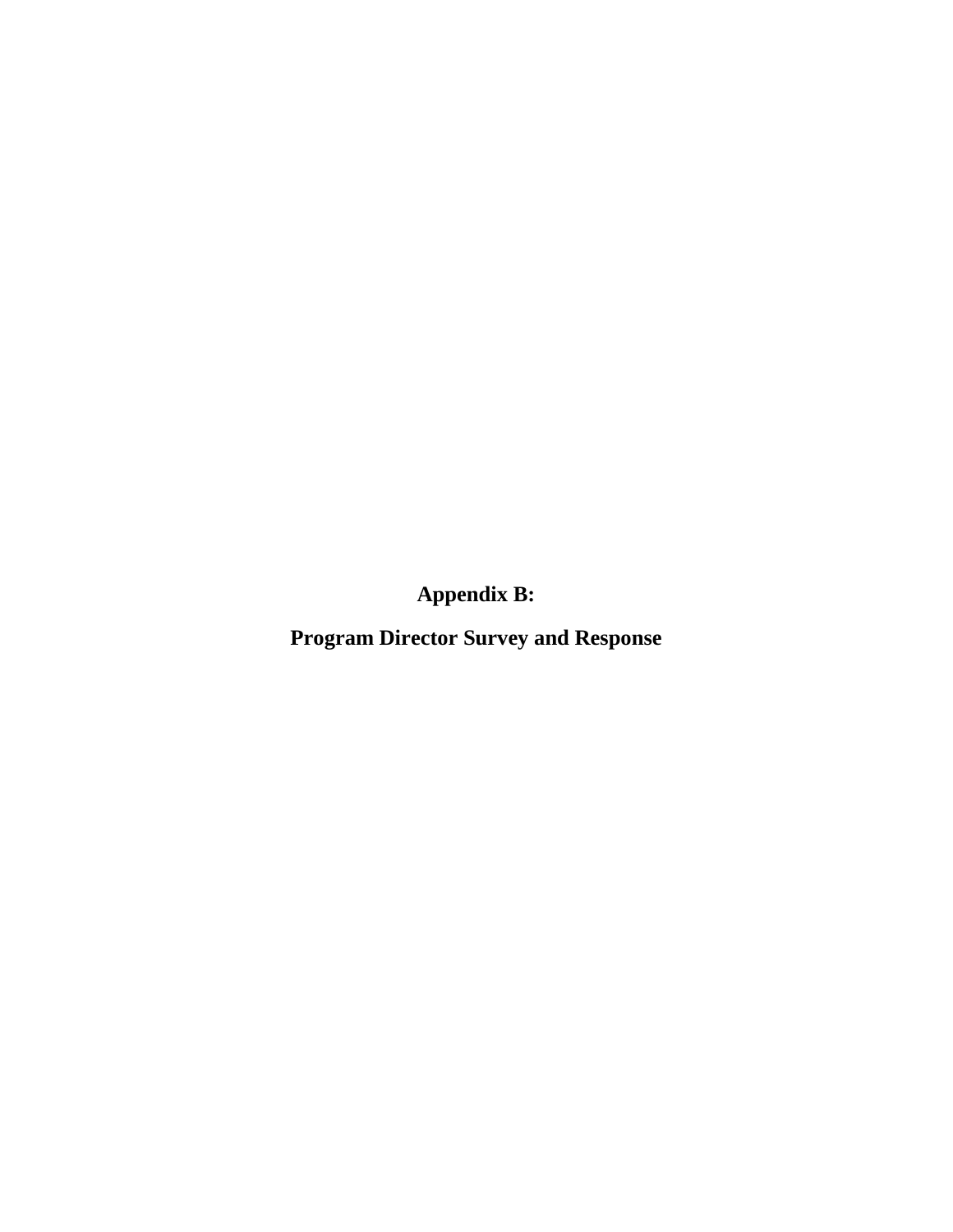# **AMERICAN ASSOCIATION FOR THE STUDY OF LIVER DISEASES GASTROENTEROLOGY FELLOWSHIP PROGRAM DIRECTOR'S SURVEY**

# **GENERAL FELLOWSHIP PROGRAM INFORMATION**

- 1. Do you have a liver transplantation center at your institution?
	- $\pi_1$  Yes  $\pi_2$  No
- 2. Please complete the following table to provide information regarding GI and hepatology fellows in your program. **Note: the numbers reported on lines (B) and (C), should equal the number reported on line (A).**

**\_\_\_\_\_\_\_\_\_\_\_\_\_\_\_\_\_\_\_\_\_\_\_\_\_\_\_\_\_\_\_\_\_\_\_\_\_\_\_\_\_\_\_\_\_\_\_\_\_\_\_\_\_\_\_\_\_\_\_\_\_\_\_\_\_\_\_\_\_\_\_\_\_\_\_\_\_\_\_\_\_\_\_\_\_\_\_\_\_**

| A. Total number of GI fellows                                                                     | ,,,,,,,,,,,,,,,,,,,,,,,,,<br>(Should equal total of<br>$(B)$ added to $(C)$ |
|---------------------------------------------------------------------------------------------------|-----------------------------------------------------------------------------|
| B. Number of fellows receiving training in advanced hepatology in third year                      | mmm                                                                         |
| C. Number of fellows receiving training in advanced hepatology AND<br>transplantation hepatology. |                                                                             |
| D. Number of hepatology fellows not part of the GI training program.                              |                                                                             |

3. Over the past five years, approximately what percentage of your fellows have been international medical graduates (i.e., graduates of medical schools outside of the United States and Canada)?

**\_\_\_\_\_\_\_\_\_\_\_\_\_\_\_\_\_\_\_\_\_\_\_\_\_\_\_\_\_\_\_\_\_\_\_\_\_\_\_\_\_\_\_\_\_\_\_\_\_\_\_\_\_\_\_\_\_\_\_\_\_\_\_\_\_\_\_\_\_\_\_\_\_\_\_\_\_\_\_\_\_\_\_\_\_\_\_\_\_**

### ΠΠΠΠΠΠΠΠΠΠΠΠ**%**

4. Over the next five years, do you expect that the percentage of your IMG fellows will… (Check one of the following)

 $\pi_1$  Increase  $\pi_2$  Decrease  $\pi_3$  Stay the same **\_\_\_\_\_\_\_\_\_\_\_\_\_\_\_\_\_\_\_\_\_\_\_\_\_\_\_\_\_\_\_\_\_\_\_\_\_\_\_\_\_\_\_\_\_\_\_\_\_\_\_\_\_\_\_\_\_\_\_\_\_\_\_\_\_\_\_\_\_\_\_\_\_\_\_\_\_\_\_\_\_\_\_\_\_\_\_\_\_**

5. What percentage of your fellows leave the United States upon completion of their fellowships?

### ΠΠΠΠΠΠΠΠΠΠΠΠ**%**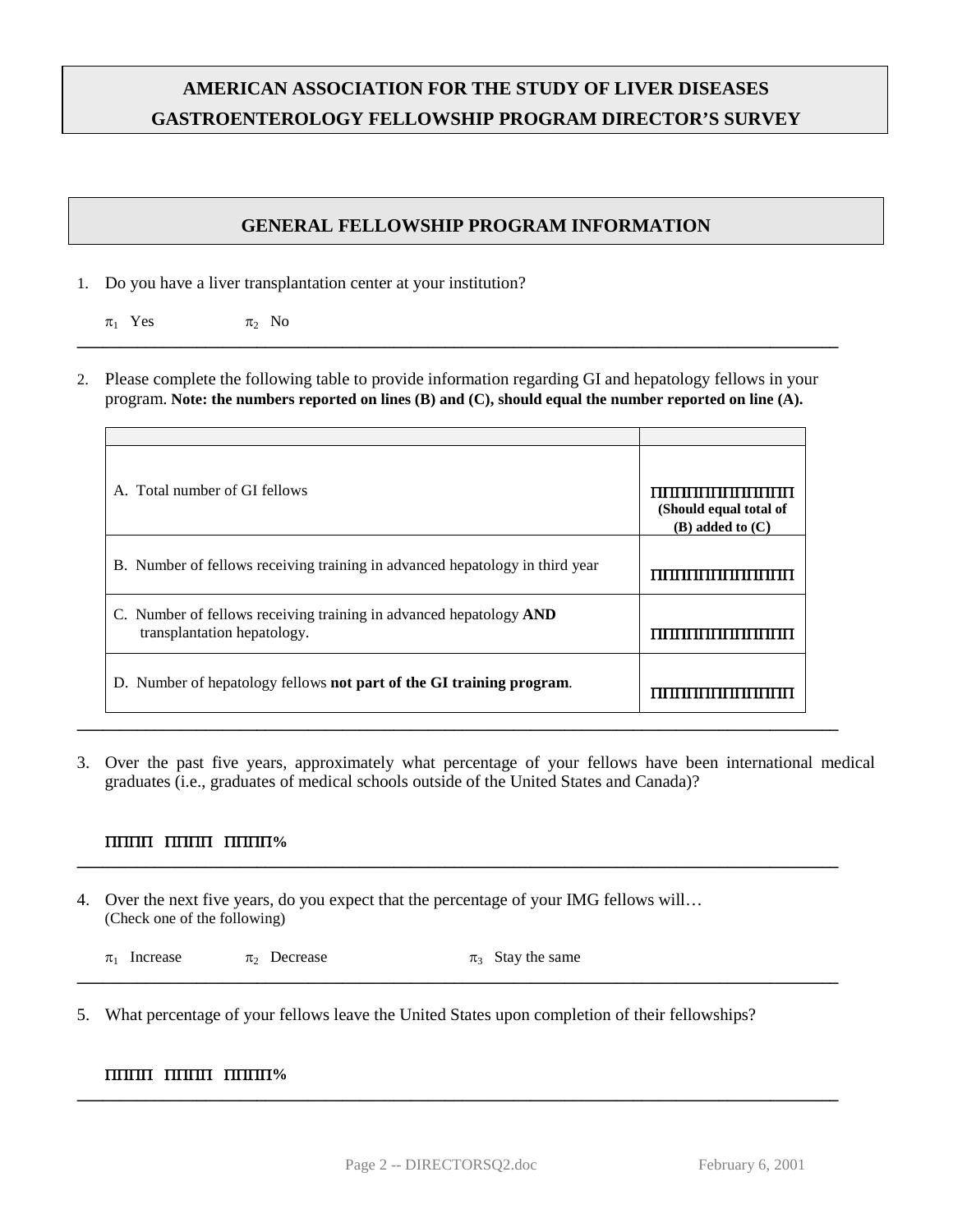# **FELLOWSHIP FACULTY**

6. How many physicians on your faculty are responsible for hepatology training within your fellowship program?

### ΠΠΠΠΠΠΠΠΠΠΠΠ

7. For each physician responsible for hepatology training within your fellowship **(identified in Question 6)**, please characterize that individual's level of training or expertise by indicating the number of physicians to which each response applies. **(If a response applies to none of the physicians, please indicate with a zero.)**

**\_\_\_\_\_\_\_\_\_\_\_\_\_\_\_\_\_\_\_\_\_\_\_\_\_\_\_\_\_\_\_\_\_\_\_\_\_\_\_\_\_\_\_\_\_\_\_\_\_\_\_\_\_\_\_\_\_\_\_\_\_\_\_\_\_\_\_\_\_\_\_\_\_\_\_\_\_\_\_\_\_\_\_\_\_\_\_\_\_**

|    | A. General gastroenterologist.                                                                                                                                                               |             |
|----|----------------------------------------------------------------------------------------------------------------------------------------------------------------------------------------------|-------------|
| В. | General gastroenterologist with expertise and clinical experience<br>in hepatology whose training did not include a hepatology fellowship.                                                   |             |
|    | Hepatologist whose training did not include a clinical hepatology fellowship.<br>(Hepatologist defined as at least 50% of their clinical<br>practice caring for patients with liver disease) |             |
| D. | Hepatologist whose training included a clinical hepatology fellowship.                                                                                                                       | ,,,,,,,,,,, |
| Е. | Hepatologist who is also a transplantation hepatologist.                                                                                                                                     |             |

8. For each faculty member responsible for hepatology training within your fellowship program **(identified in Question 6)**, please complete the following table by putting the **total number of physicians** in the column that **best characterizes** their primary focus.

| <b>Area of Primary Focus</b>                 |                                                |                                                                      |  |  |  |  |
|----------------------------------------------|------------------------------------------------|----------------------------------------------------------------------|--|--|--|--|
| A. Medical Liver Disease<br>(non-transplant) | <b>B.</b> Transplantation<br><b>Hepatology</b> | C. Both Medical Liver Disease &<br><b>Transplantation Hepatology</b> |  |  |  |  |
| ,,,,,,,,,,,,,,,,,,,,,,,,,,,,,,,,,            |                                                |                                                                      |  |  |  |  |
|                                              |                                                |                                                                      |  |  |  |  |

- 9. How many openings for the following positions do you have currently? **(Please indicate the number for each category. If none, please indicate with a 0)**
	- A. Gastroenterology faculty **ΠΗΠΗΠΗΠΗ** B. Hepatology faculty

(non-transplant)? ΠΠΠΠΠΠΠΠΠ

C. Transplantation hepatology faculty ΠΠΠΠΠΠΠΠΠΠ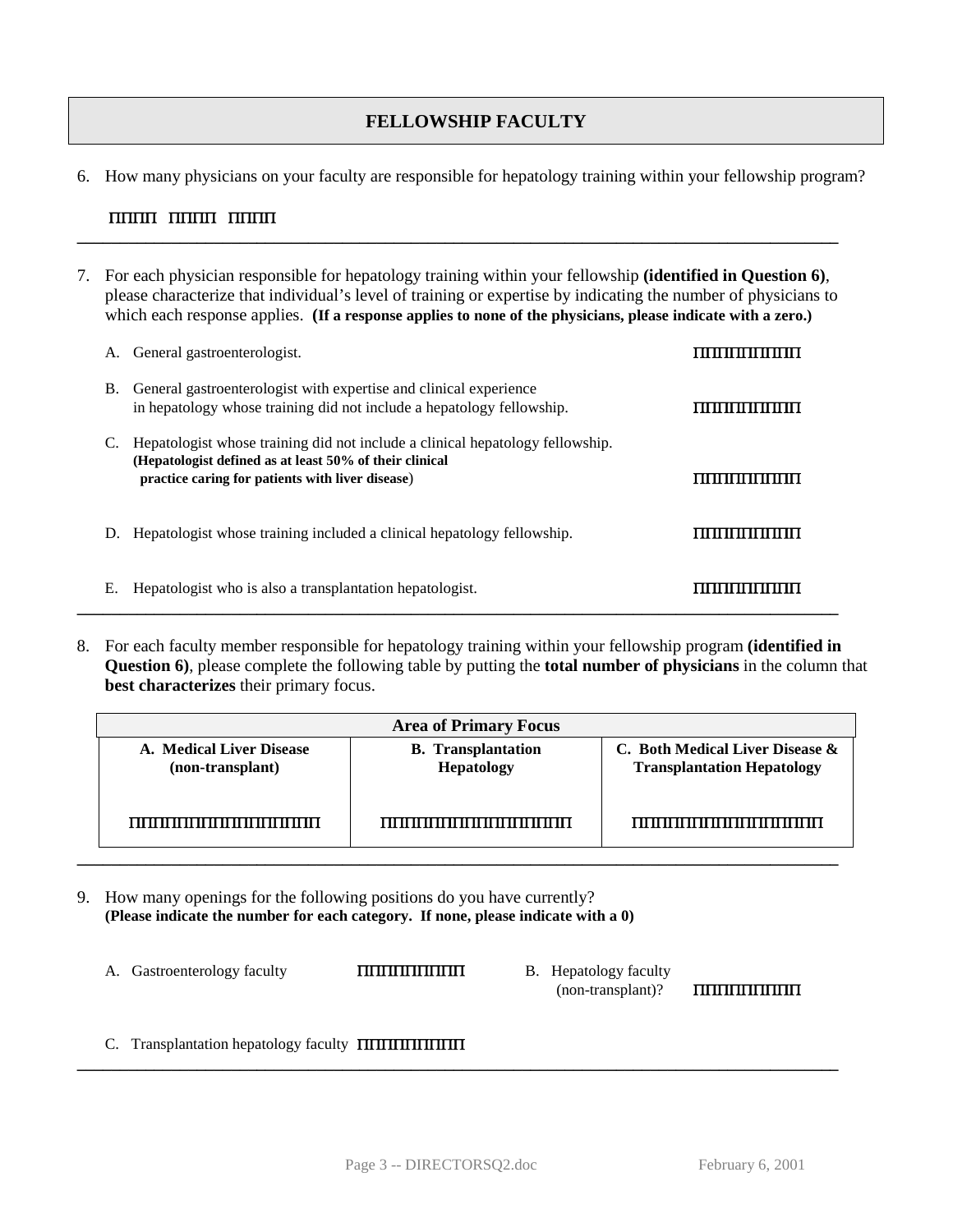# **FELLOWSHIP TRAINING**

10. Does your fellowship program offer a formal training program in ...

|    | A. Advanced hepatology?                                               | $\pi_1$ Yes | $\pi$ <sub>2</sub> No |
|----|-----------------------------------------------------------------------|-------------|-----------------------|
| В. | Transplantation hepatology within<br>a three year fellowship program? | $\pi_1$ Yes | $\pi$ <sub>2</sub> No |
|    | Transplantation hepatology with<br>fourth year required?              | $\pi_1$ Yes | $\pi_2$ No            |

11. Which one of the following **best** describes the hepatology training experience of your fellowship program?

- $\pi_1$  GI /consultation/clinic service (includes hepatology patients)
- $\pi_2$  Hepatology dedicated service (without transplant service.)
- $\pi_3$  Hepatology and transplant services
- $\pi_4$  Other

### **Thank you for taking the time to complete this survey.**

**\_\_\_\_\_\_\_\_\_\_\_\_\_\_\_\_\_\_\_\_\_\_\_\_\_\_\_\_\_\_\_\_\_\_\_\_\_\_\_\_\_\_\_\_\_\_\_\_\_\_\_\_\_\_\_\_\_\_\_\_\_\_\_\_\_\_\_\_\_\_\_\_\_\_\_\_\_\_\_\_\_\_\_\_\_\_\_\_\_**

**Please return in the enclosed stamped, self-addressed envelope provided by March 5, 2001**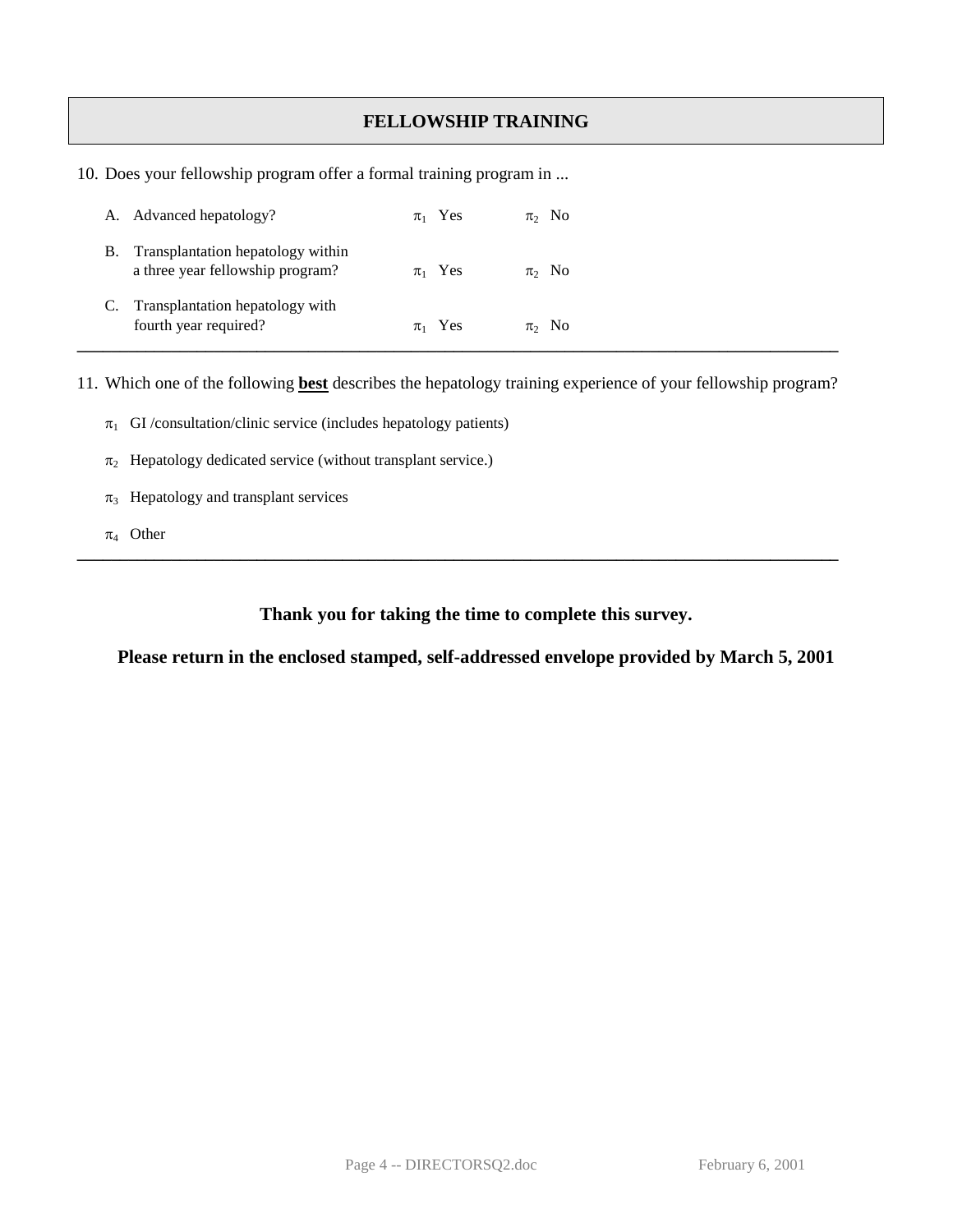#### **GASTROENTEROLOGY FELLOWSHIP PROGRAM DIRECTOR'S SURVEY**

#### **WHETHER INSTITUTION HAS A LIVER TRANSPLANTATION CENTER**

| Q <sub>1</sub>                         | N                                           | % OF TOTAL |
|----------------------------------------|---------------------------------------------|------------|
| <b>YES</b>                             | 71                                          | 68.2       |
| NO.                                    | 33                                          | 31.8       |
| <b>TOTAL</b>                           | 104                                         | 100        |
|                                        | <b>GI AND HEPATOLOGY FELLOW INFORMATION</b> |            |
| Q2A                                    | $AVE. \#$<br><b>FELLOWS</b>                 | N          |
| NUMBER OF GI FELLOWS                   | 6.3                                         | 102        |
| Q2B                                    |                                             |            |
| NUMBER OF GI FELLOWS RECEIVING         | 1.6                                         | 102        |
| <b>TRAINING IN ADVANCED HEPATOLOGY</b> |                                             |            |
| IN 3RD YEAR                            |                                             |            |
| Q2C                                    |                                             |            |
| NUMBER OF GI FELLOWS RECEIVING         | 2.4                                         | 102        |
| <b>TRAINING IN ADVANCED HEPATOLOGY</b> |                                             |            |
| AND TRANSPLANT HEPATOLOGY              |                                             |            |
| Q <sub>2</sub> D                       |                                             |            |
| NUMBER OF HEP. FELLOWS NOT             | 0.4                                         | 102        |
| <b>PART OF TRAINING PROGRAM</b>        |                                             |            |

#### **NOTE: SURVEY INDICATES THAT RESPONSES 2B + 2C SHOULD EQUAL 2A. RESTRICTING SAMPLE TO OBS. WHERE 2B + 2C = 2A:**

| Q2A                                                                                                               | AVE. #<br><b>FELLOWS</b> | N  |  |
|-------------------------------------------------------------------------------------------------------------------|--------------------------|----|--|
| <b>NUMBER OF GI FELLOWS</b><br>Q2B                                                                                | 6.2                      | 56 |  |
| NUMBER OF GI FELLOWS RECEIVING<br><b>TRAINING IN ADVANCED HEPATOLOGY</b><br>IN 3RD YEAR<br>Q2C                    | 2.4                      | 56 |  |
| NUMBER OF GIFELLOWS RECEIVING<br>TRAINING IN ADVANCED HEPATOLOGY<br>AND TRANSPLANT HEPATOLOGY<br>Q <sub>2</sub> D | 3.9                      | 56 |  |
| NUMBER OF HEP. FELLOWS NOT<br><b>PART OF TRAINING PROGRAM</b>                                                     | 0.4                      | 56 |  |

#### **PERCENTAGE OF FELLOWS OVER PAST 5 YEARS WHO WERE INTERNATIONAL MEDICAL GRADUATES**

| Q <sub>3</sub> | $\mathbf{A}$<br>70<br>$7$ M/S<br><b>CCI</b> | N   |
|----------------|---------------------------------------------|-----|
|                | ື                                           | 105 |

#### **EXPECTED CHANGE IN PERCENTAGE OF IMG FELLOWS OVER THE NEXT 5 YEARS**

| Q4                   | N   | % OF TOTAL |  |
|----------------------|-----|------------|--|
| <b>INCREASE</b>      |     | 8.7        |  |
| <b>DECREASE</b>      | 55  | 52.9       |  |
| <b>STAY THE SAME</b> | 40  | 38.4       |  |
| <b>TOTAL</b>         | 104 | 100        |  |

#### **PERCENTAGE OF FELLOWS WHO LEAVE UNITED STATES UPON COMPLETION OF THEIR FELLOWSHIP**

| Q <sub>5</sub> | $\sqrt{2}$<br>$\sqrt{11}$<br>OWS<br>cc: | N   |
|----------------|-----------------------------------------|-----|
|                |                                         | ັບປ |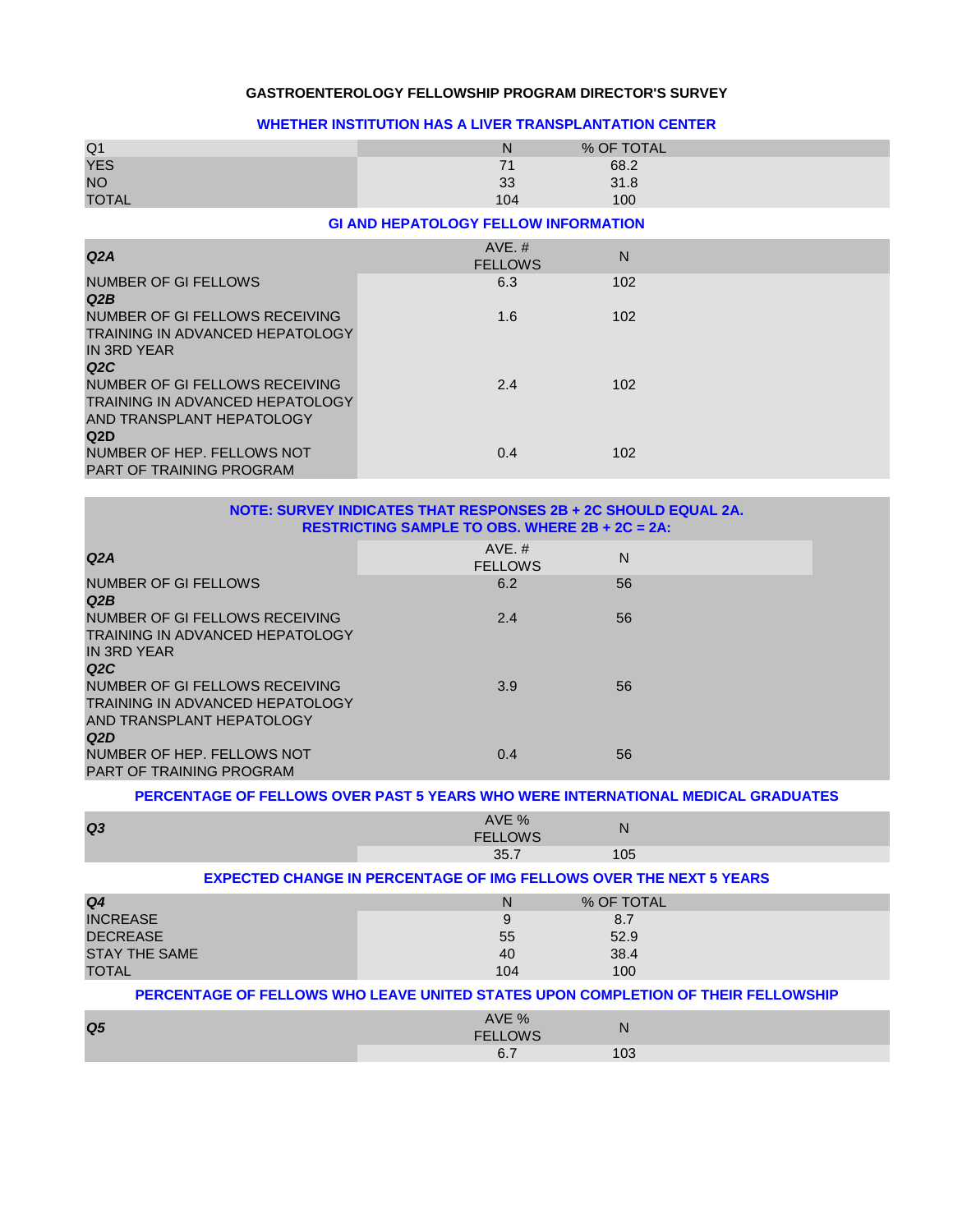#### **NUMBER OF PHYSICIANS ON FACULTY WHO ARE RESPONSIBLE FOR HEPATOLOGY TRAINING WITHIN FELLOWSHIP PROGRAM**

| Q <sub>6</sub> | $\lambda \lambda I$ $\Gamma$ $\mu$<br><b>PHYSICIANS</b> | N   |
|----------------|---------------------------------------------------------|-----|
|                | ◡.◡                                                     | 105 |

#### **CHARACTERISTICS OF PHYSICIANS RESPONSIBLE FOR HEPATOLOGY TRAINING WITHIN FELLOWSHIP PROGRAM**

| Q <sub>7A</sub>                                                                      | AVE $#$<br><b>PHYSICIANS</b> | AVE %<br><b>PHYSICIANS</b> | WGHTD, AVE: %                    | N   |
|--------------------------------------------------------------------------------------|------------------------------|----------------------------|----------------------------------|-----|
|                                                                                      |                              |                            | <b>ACROSS</b><br><b>PROGRAMS</b> |     |
| <b>GENERAL GASTROENTEROLOGIST</b><br>Q7B                                             | 1.02                         | 27.4                       | 26.1                             | 104 |
| <b>GENERAL GASTRO WITH EXPERTISE</b><br><b>AND</b>                                   | 0.9                          | 26.9                       | 22.9                             | 104 |
| <b>EXPERIENCE IN HEP WHOSE</b><br><b>TRAINING</b>                                    |                              |                            |                                  |     |
| DID NOT INCLUDE HEP FELLOWSHIP<br>Q7C                                                |                              |                            |                                  |     |
| <b>HEPATOLOGIST WHOSE TRAINING</b><br>DID NOT INCLUDE HEP FELLOWSHIP<br>Q7D          | 0.95                         | 22.3                       | 24.1                             | 104 |
| <b>HEPATOLOGIST WHOSE TRAINING INCLUDED</b><br>CLINICAL HEPATOLOGY FELLOWSHIP<br>Q7E | 1.4                          | 36.9                       | 35.6                             | 104 |
| <b>HEPATOLOGIST WHO IS ALSO</b><br><b>TRANSPLANTATION HEPATOLOGIST</b>               | 1.69                         | 44.4                       | 42.9                             | 104 |
| <b>TOTAL</b>                                                                         | 5.96                         | 157.9                      | 151.6                            |     |

#### **CHARACTERISTICS OF PHYSICIANS RESPONSIBLE FOR HEPATOLOGY TRAINING WITHIN FELLOWSHIP PROGRAM CORRECT INTERPRETATIONS OF QUESTION**

| Q <sub>7A</sub>                                                                      | AVE $#$<br><b>PHYSICIANS</b> | AVE %<br><b>PHYSICIANS</b> | WGHTD, AVE: %<br><b>ACROSS</b> | $\mathsf{N}$ |
|--------------------------------------------------------------------------------------|------------------------------|----------------------------|--------------------------------|--------------|
| <b>GENERAL GASTROENTEROLOGIST</b><br>Q7B                                             | 0.46                         | 8.3                        | <b>PROGRAMS</b><br>12.4        | 50           |
| <b>GENERAL GASTRO WITH EXPERTISE</b><br><b>AND</b>                                   | 1.1                          | 31.5                       | 29.7                           | 50           |
| EXPERIENCE IN HEP WHOSE<br><b>TRAINING</b>                                           |                              |                            |                                |              |
| DID NOT INCLUDE HEP FELLOWSHIP<br>Q7C                                                |                              |                            |                                |              |
| <b>HEPATOLOGIST WHOSE TRAINING</b><br>DID NOT INCLUDE HEP FELLOWSHIP                 | 0.38                         | 10.7                       | 10.3                           | 50           |
| Q7D                                                                                  |                              |                            |                                |              |
| <b>HEPATOLOGIST WHOSE TRAINING INCLUDED</b><br>CLINICAL HEPATOLOGY FELLOWSHIP<br>Q7E | 0.88                         | 25.4                       | 23.8                           | 50           |
| <b>HEPATOLOGIST WHO IS ALSO</b><br><b>TRANSPLANTATION HEPATOLOGIST</b>               | 0.88                         | 24.1                       | 23.8                           | 50           |
| <b>TOTAL</b>                                                                         | 3.7                          | 100                        | 100                            |              |